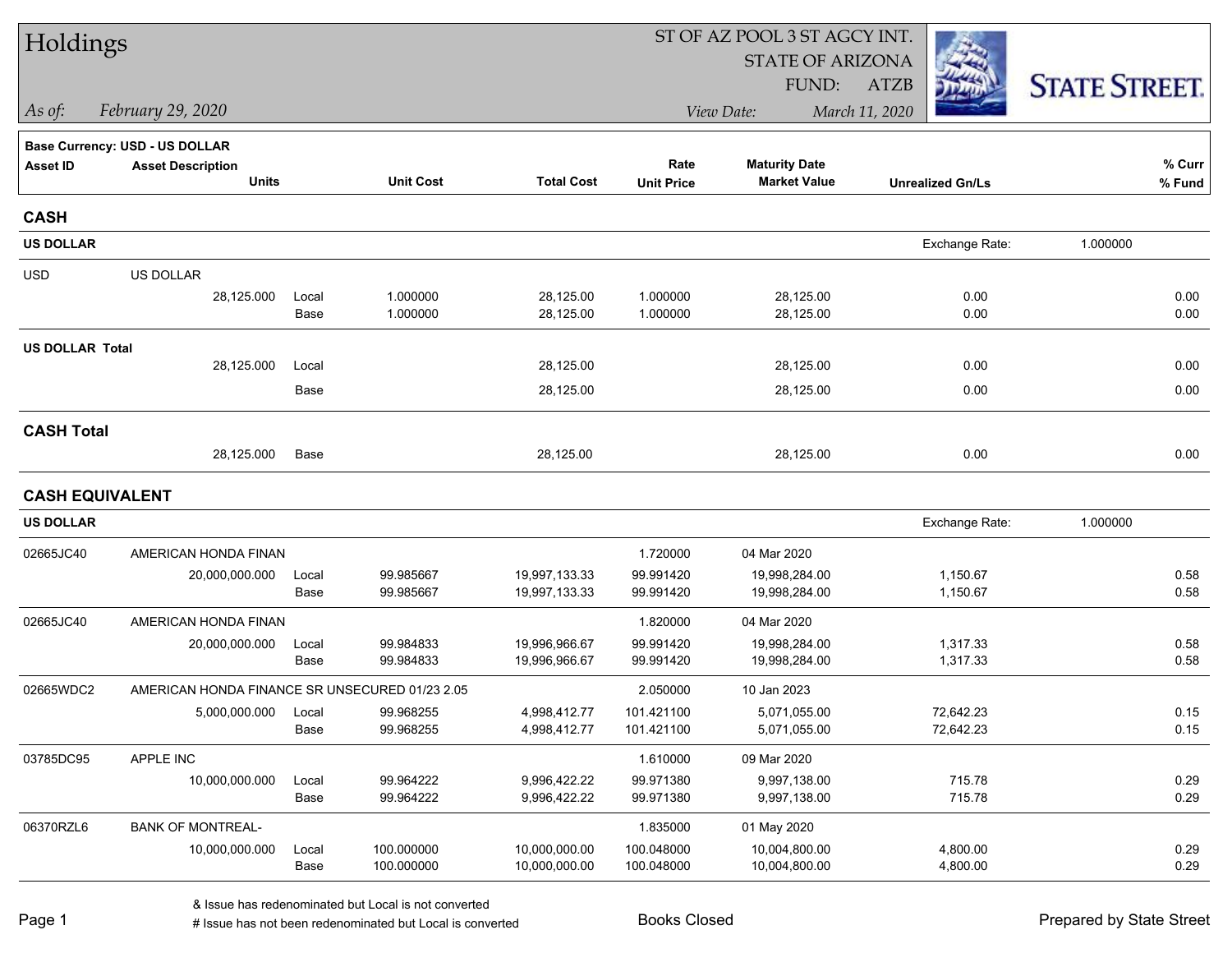| Holdings |  |
|----------|--|
|----------|--|

STATE OF ARIZONA

ATZB



*February 29, 2020 As of: View Date: March 11, 2020*

**Base Currency: USD - US DOLLAR**

| Asset ID  | <b>Asset Description</b>    |       |                  |                   | Rate              | <b>Maturity Date</b> |                         | % Curr |
|-----------|-----------------------------|-------|------------------|-------------------|-------------------|----------------------|-------------------------|--------|
|           | <b>Units</b>                |       | <b>Unit Cost</b> | <b>Total Cost</b> | <b>Unit Price</b> | <b>Market Value</b>  | <b>Unrealized Gn/Ls</b> | % Fund |
| 06370RZZ5 | <b>BANK OF MONTREAL-</b>    |       |                  |                   | 1.810000          | 08 May 2020          |                         |        |
|           | 15,000,000.000              | Local | 100.000000       | 15,000,000.00     | 100.031000        | 15,004,650.00        | 4,650.00                | 0.44   |
|           |                             | Base  | 100.000000       | 15,000,000.00     | 100.031000        | 15,004,650.00        | 4,650.00                | 0.44   |
| 09702LEK7 | <b>BOEING COMPANY</b>       |       |                  |                   | 2.020000          | 19 May 2020          |                         |        |
|           | 30,000,000.000              | Local | 99.556722        | 29,867,016.67     | 99.667630         | 29,900,289.00        | 33,272.33               | 0.87   |
|           |                             | Base  | 99.556722        | 29,867,016.67     | 99.667630         | 29,900,289.00        | 33,272.33               | 0.87   |
| 13606BWJ1 | <b>CANADIAN IMPERIAL BK</b> |       |                  |                   | 2.034130          | 08 May 2020          |                         |        |
|           | 20,000,000.000              | Local | 100.000000       | 20,000,000.00     | 100.000000        | 20,000,000.00        | 0.00                    | 0.58   |
|           |                             | Base  | 100.000000       | 20,000,000.00     | 100.000000        | 20,000,000.00        | 0.00                    | 0.58   |
| 13738JC99 | CAN AST + CAN LTD JT        |       |                  |                   | 1.950000          | 09 Mar 2020          |                         |        |
|           | 2,300,000.000               | Local | 99.956667        | 2,299,003.33      | 99.967920         | 2,299,262.16         | 258.83                  | 0.07   |
|           |                             | Base  | 99.956667        | 2,299,003.33      | 99.967920         | 2,299,262.16         | 258.83                  | 0.07   |
| 138994009 | CANTOR FITZGERALD REPO REPO |       |                  |                   | 1.610000          | 02 Mar 2020          |                         |        |
|           | 300,000,000.000             | Local | 100.000000       | 300,000,000.00    | 100.000000        | 300,000,000.00       | 0.00                    | 8.72   |
|           |                             | Base  | 100.000000       | 300,000,000.00    | 100.000000        | 300,000,000.00       | 0.00                    | 8.72   |
| 138994009 | CANTOR FITZGERALD REPO REPO |       |                  |                   | 1.730000          | 02 Mar 2020          |                         |        |
|           | 20,000,000.000              | Local | 100.000000       | 20,000,000.00     | 100.000000        | 20,000,000.00        | 0.00                    | 0.58   |
|           |                             | Base  | 100.000000       | 20,000,000.00     | 100.000000        | 20,000,000.00        | 0.00                    | 0.58   |
| 138994009 | CANTOR FITZGERALD REPO REPO |       |                  |                   | 1.750000          | 10 Mar 2020          |                         |        |
|           | 30,000,000.000              | Local | 100.000000       | 30,000,000.00     | 100.000000        | 30,000,000.00        | 0.00                    | 0.87   |
|           |                             | Base  | 100.000000       | 30,000,000.00     | 100.000000        | 30,000,000.00        | 0.00                    | 0.87   |
| 138994009 | CANTOR FITZGERALD REPO REPO |       |                  |                   | 1.750000          | 18 Mar 2020          |                         |        |
|           | 20,000,000.000              | Local | 100.000000       | 20,000,000.00     | 100.000000        | 20,000,000.00        | 0.00                    | 0.58   |
|           |                             | Base  | 100.000000       | 20,000,000.00     | 100.000000        | 20,000,000.00        | 0.00                    | 0.58   |
| 15963TC56 | <b>CHARIOT FNDG LLC</b>     |       |                  |                   | 1.740000          | 05 Mar 2020          |                         |        |
|           | 15,000,000.000              | Local | 99.980667        | 14,997,100.00     | 99.986380         | 14,997,957.00        | 857.00                  | 0.44   |
|           |                             | Base  | 99.980667        | 14,997,100.00     | 99.986380         | 14,997,957.00        | 857.00                  | 0.44   |
| 15963TD89 | <b>CHARIOT FNDG LLC</b>     |       |                  |                   | 1.750000          | 08 Apr 2020          |                         |        |
|           | 25,000,000.000              | Local | 99.815278        | 24,953,819.44     | 99.861250         | 24,965,312.50        | 11,493.06               | 0.73   |
|           |                             | Base  | 99.815278        | 24,953,819.44     | 99.861250         | 24,965,312.50        | 11,493.06               | 0.73   |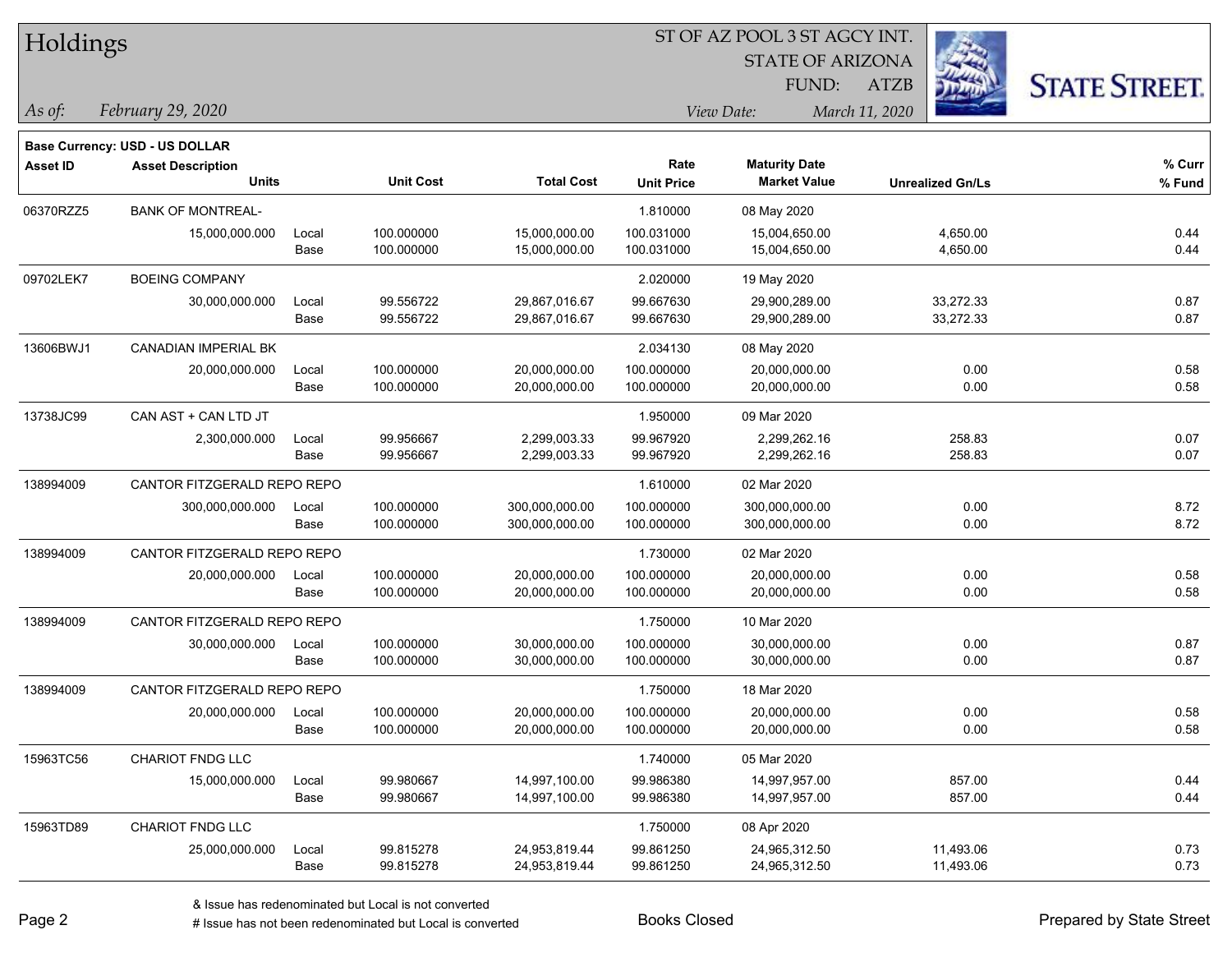| Holdings |
|----------|
|----------|

STATE OF ARIZONA

ATZB



*February 29, 2020 As of: View Date: March 11, 2020*

**Base Currency: USD - US DOLLAR**

FUND:

| <b>Asset ID</b> | <b>Asset Description</b> |       |                                                    |                   | Rate              | <b>Maturity Date</b> |                         | % Curr |
|-----------------|--------------------------|-------|----------------------------------------------------|-------------------|-------------------|----------------------|-------------------------|--------|
|                 | <b>Units</b>             |       | <b>Unit Cost</b>                                   | <b>Total Cost</b> | <b>Unit Price</b> | <b>Market Value</b>  | <b>Unrealized Gn/Ls</b> | % Fund |
| 16677JG26       | <b>CHEVRON CORP</b>      |       |                                                    |                   | 1.620000          | 02 Jul 2020          |                         |        |
|                 | 25,000,000.000           | Local | 99.446500                                          | 24,861,625.00     | 99.626880         | 24,906,720.00        | 45,095.00               | 0.72   |
|                 |                          | Base  | 99.446500                                          | 24,861,625.00     | 99.626880         | 24,906,720.00        | 45,095.00               | 0.72   |
| 19121ACR0       | COCA-COLA COMPANY        |       |                                                    |                   | 1.800000          | 25 Mar 2020          |                         |        |
|                 | 4,000,000.000            | Local | 99.880000                                          | 3,995,200.00      | 99.910680         | 3,996,427.20         | 1,227.20                | 0.12   |
|                 |                          | Base  | 99.880000                                          | 3,995,200.00      | 99.910680         | 3,996,427.20         | 1,227.20                | 0.12   |
| 19121AGL9       | COCA-COLA COMPANY        |       |                                                    |                   | 1.740000          | 20 Jul 2020          |                         |        |
|                 | 20,000,000.000           | Local | 99.318500                                          | 19,863,700.00     | 99.555500         | 19,911,100.00        | 47,400.00               | 0.58   |
|                 |                          | Base  | 99.318500                                          | 19,863,700.00     | 99.555500         | 19,911,100.00        | 47,400.00               | 0.58   |
| 19121AJF9       | COCA-COLA COMPANY        |       |                                                    |                   | 1.650000          | 15 Sep 2020          |                         |        |
|                 | 15,000,000.000           | Local | 99.092500                                          | 14,863,875.00     | 99.444570         | 14,916,685.50        | 52,810.50               | 0.43   |
|                 |                          | Base  | 99.092500                                          | 14,863,875.00     | 99.444570         | 14,916,685.50        | 52,810.50               | 0.43   |
| 2063C0C91       | CONCORD MIN CPTL CO      |       |                                                    |                   | 1.900000          | 09 Mar 2020          |                         |        |
|                 | 25,000,000.000           | Local | 99.957778                                          | 24,989,444.44     | 99.967920         | 24,991,980.00        | 2,535.56                | 0.73   |
|                 |                          | Base  | 99.957778                                          | 24,989,444.44     | 99.967920         | 24,991,980.00        | 2,535.56                | 0.73   |
| 22845ALH1       | CROWN POINT CAP CO.      |       |                                                    |                   | 1.796250          | 06 Apr 2020          |                         |        |
|                 | 25,000,000.000           | Local | 100.000000                                         | 25,000,000.00     | 100.000000        | 25,000,000.00        | 0.00                    | 0.73   |
|                 |                          | Base  | 100.000000                                         | 25,000,000.00     | 100.000000        | 25,000,000.00        | 0.00                    | 0.73   |
| 233851CX0       |                          |       | DAIMLER FINANCE NA LLC COMPANY GUAR 144A 05/20 VAR |                   | 2.271000          | 05 May 2020          |                         |        |
|                 | 7,000,000.000            | Local | 100.000000                                         | 7,000,000.00      | 100.117800        | 7,008,246.00         | 8,246.00                | 0.20   |
|                 |                          | Base  | 100.000000                                         | 7,000,000.00      | 100.117800        | 7,008,246.00         | 8,246.00                | 0.20   |
| 2546R2DH6       | WALT DISNEY CO           |       |                                                    |                   | 1.870000          | 17 Apr 2020          |                         |        |
|                 | 10,000,000.000           | Local | 99.755861                                          | 9,975,586.11      | 99.835290         | 9,983,529.00         | 7,942.89                | 0.29   |
|                 |                          | Base  | 99.755861                                          | 9,975,586.11      | 99.835290         | 9,983,529.00         | 7,942.89                | 0.29   |
| 2546R2FW1       | <b>WALT DISNEY CO</b>    |       |                                                    |                   | 1.630000          | 30 Jun 2020          |                         |        |
|                 | 25,000,000.000           | Local | 99.452139                                          | 24,863,034.72     | 99.606670         | 24,901,667.50        | 38,632.78               | 0.72   |
|                 |                          | Base  | 99.452139                                          | 24,863,034.72     | 99.606670         | 24,901,667.50        | 38,632.78               | 0.72   |
| 30229ACC1       | <b>EXXON MOBIL CORP</b>  |       |                                                    |                   | 1.700000          | 12 Mar 2020          |                         |        |
|                 | 25,000,000.000           | Local | 99.948056                                          | 24,987,013.89     | 99.957690         | 24,989,422.50        | 2,408.61                | 0.73   |
|                 |                          | Base  | 99.948056                                          | 24,987,013.89     | 99.957690         | 24,989,422.50        | 2,408.61                | 0.73   |

A ISSUE ISSUE ISSUE ISSUE ISSUE ISSUE ISSUE ISSUE ISSUE ISSUE ISSUE ISSUE ISSUE ISSUE ISSUE ISSUE ISSUE ISSUE I<br>
# Issue has not been redenominated but Local is converted **BOOKS** Closed **Prepared by State Street**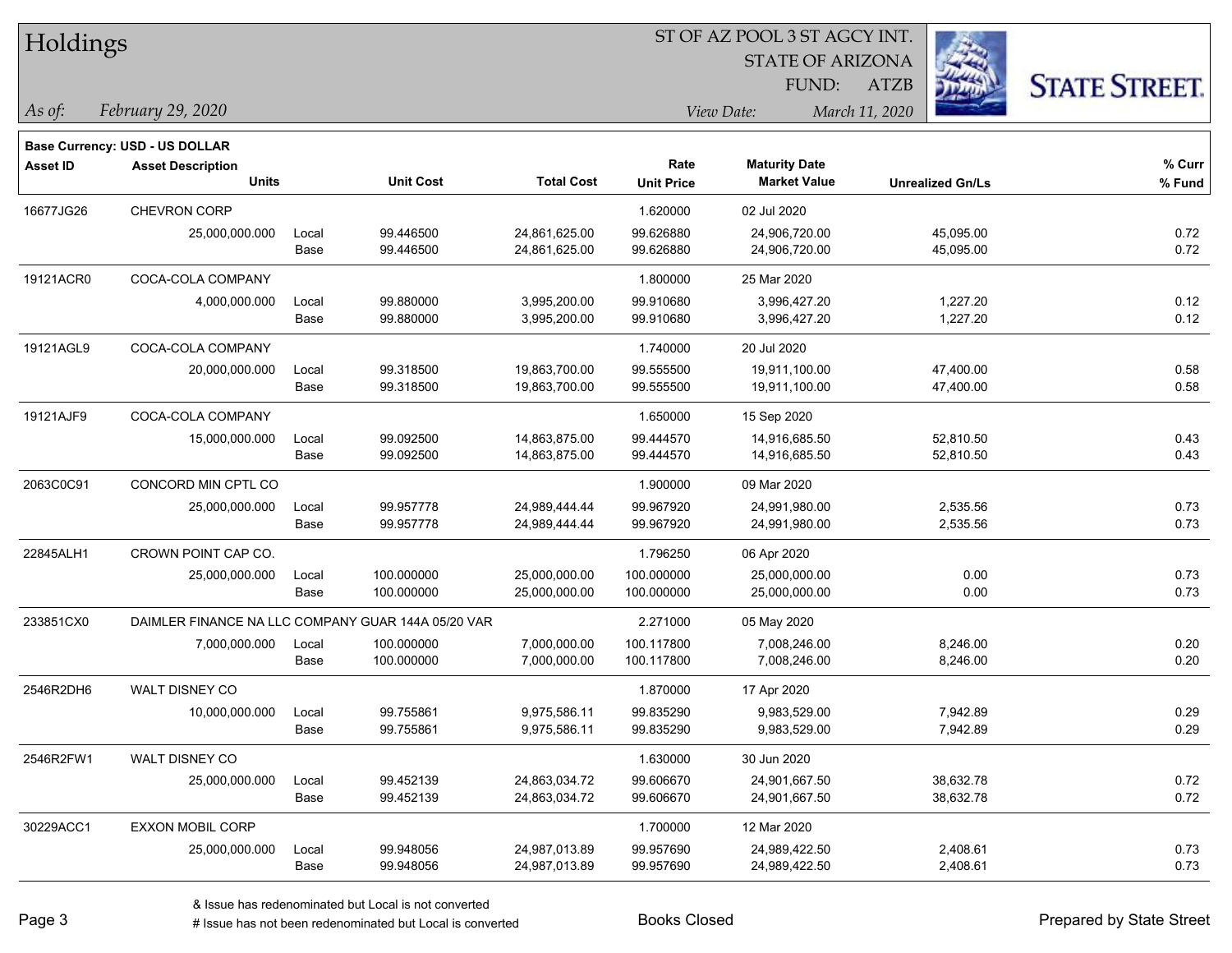| Holdings        |                                       |       |                  |                   | ST OF AZ POOL 3 ST AGCY INT. |                         |                         |                      |  |  |
|-----------------|---------------------------------------|-------|------------------|-------------------|------------------------------|-------------------------|-------------------------|----------------------|--|--|
|                 |                                       |       |                  |                   |                              | <b>STATE OF ARIZONA</b> | 23                      |                      |  |  |
|                 |                                       |       |                  |                   |                              | FUND:                   | <b>ATZB</b>             | <b>STATE STREET.</b> |  |  |
| As of:          | February 29, 2020                     |       |                  |                   |                              | View Date:              | March 11, 2020          |                      |  |  |
|                 | <b>Base Currency: USD - US DOLLAR</b> |       |                  |                   |                              |                         |                         |                      |  |  |
| <b>Asset ID</b> | <b>Asset Description</b>              |       |                  |                   | Rate                         | <b>Maturity Date</b>    |                         | % Curr               |  |  |
|                 | <b>Units</b>                          |       | <b>Unit Cost</b> | <b>Total Cost</b> | <b>Unit Price</b>            | <b>Market Value</b>     | <b>Unrealized Gn/Ls</b> | % Fund               |  |  |
| 30229ACH0       | <b>EXXON MOBIL CORP</b>               |       |                  |                   | 1.590000                     | 17 Mar 2020             |                         |                      |  |  |
|                 | 25,000,000.000                        | Local | 99.929333        | 24,982,333.33     | 99.940000                    | 24,985,000.00           | 2,666.67                | 0.73                 |  |  |
|                 |                                       | Base  | 99.929333        | 24,982,333.33     | 99.940000                    | 24,985,000.00           | 2,666.67                | 0.73                 |  |  |
| 3773E2C64       | <b>GLAXOSMITHKLINE FIN PLC</b>        |       |                  |                   | 1.700000                     | 06 Mar 2020             |                         |                      |  |  |
|                 | 2,000,000.000                         | Local | 99.976389        | 1,999,527.78      | 99.983410                    | 1,999,668.20            | 140.42                  | 0.06                 |  |  |
|                 |                                       | Base  | 99.976389        | 1,999,527.78      | 99.983410                    | 1,999,668.20            | 140.42                  | 0.06                 |  |  |
| 37829ABD9       | <b>GLENCOVE FDG DAC/LLC</b>           |       |                  |                   | 1.681380                     | 03 Apr 2020             |                         |                      |  |  |
|                 | 25,000,000.000                        | Local | 100.000000       | 25,000,000.00     | 100.000000                   | 25,000,000.00           | 0.00                    | 0.73                 |  |  |
|                 |                                       | Base  | 100.000000       | 25,000,000.00     | 100.000000                   | 25,000,000.00           | 0.00                    | 0.73                 |  |  |
| 38346LC38       | <b>GOTHAM FDG CORP</b>                |       |                  |                   | 1.630000                     | 03 Mar 2020             |                         |                      |  |  |
|                 | 25,000,000.000                        | Local | 99.990944        | 24,997,736.11     | 99.995560                    | 24,998,890.00           | 1,153.89                | 0.73                 |  |  |
|                 |                                       | Base  | 99.990944        | 24,997,736.11     | 99.995560                    | 24,998,890.00           | 1,153.89                | 0.73                 |  |  |
| 40588LCH0       | HALKIN FINANCE LLC USC                |       |                  |                   | 1.750000                     | 17 Mar 2020             |                         |                      |  |  |
|                 | 25,000,000.000                        | Local | 99.922222        | 24,980,555.56     | 99.931670                    | 24,982,917.50           | 2,361.94                | 0.73                 |  |  |
|                 |                                       | Base  | 99.922222        | 24,980,555.56     | 99.931670                    | 24,982,917.50           | 2,361.94                | 0.73                 |  |  |
| 40588LD97       | <b>HALKIN FINANCE LLC USC</b>         |       |                  |                   | 1.810000                     | 09 Apr 2020             |                         |                      |  |  |
|                 | 10,000,000.000                        | Local | 99.803917        | 9,980,391.67      | 99.852220                    | 9,985,222.00            | 4,830.33                | 0.29                 |  |  |
|                 |                                       | Base  | 99.803917        | 9,980,391.67      | 99.852220                    | 9,985,222.00            | 4,830.33                | 0.29                 |  |  |
| 45856WE62       | INTERCONTINENTAL EXCHANGE             |       |                  |                   | 1.720000                     | 06 May 2020             |                         |                      |  |  |
|                 | 5,000,000.000                         | Local | 99.684667        | 4,984,233.33      | 99.598600                    | 4,979,930.00            | $-4,303.33$             | 0.14                 |  |  |
|                 |                                       | Base  | 99.684667        | 4,984,233.33      | 99.598600                    | 4,979,930.00            | $-4,303.33$             | 0.14                 |  |  |
| 48803MQN2       | <b>KELLS FDG LLC</b>                  |       |                  |                   | 1.700000                     | 05 May 2020             |                         |                      |  |  |
|                 | 15,000,000.000                        | Local | 99.693056        | 14,953,958.33     | 99.758220                    | 14,963,733.00           | 9,774.67                | 0.43                 |  |  |
|                 |                                       | Base  | 99.693056        | 14,953,958.33     | 99.758220                    | 14,963,733.00           | 9,774.67                | 0.43                 |  |  |
| 62455AC21       | <b>MOUNTCLIFF</b>                     |       |                  |                   | 1.950000                     | 02 Mar 2020             |                         |                      |  |  |
|                 | 25,000,000.000                        | Local | 99.994583        | 24,998,645.83     | 99.994583                    | 24,998,645.83           | 0.00                    | 0.73                 |  |  |
|                 |                                       | Base  | 99.994583        | 24,998,645.83     | 99.994583                    | 24,998,645.83           | 0.00                    | 0.73                 |  |  |
| 63763PC23       | NATIONAL SECS CLEARING                |       |                  |                   | 1.750000                     | 02 Mar 2020             |                         |                      |  |  |
|                 | 20,000,000.000                        | Local | 99.995139        | 19,999,027.78     | 99.995139                    | 19,999,027.78           | 0.00                    | 0.58                 |  |  |
|                 |                                       | Base  | 99.995139        | 19,999,027.78     | 99.995139                    | 19,999,027.78           | 0.00                    | 0.58                 |  |  |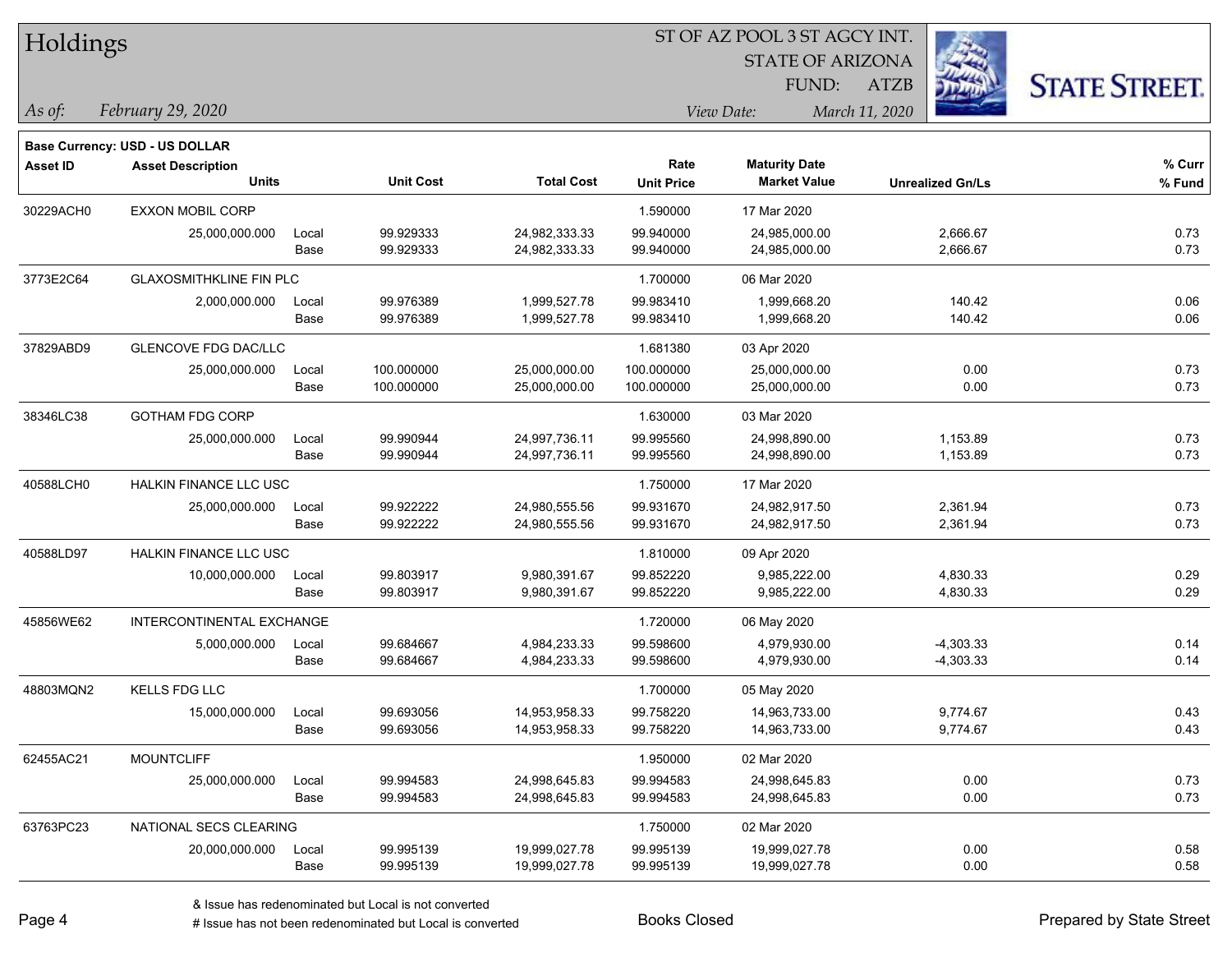| Holdings        |                                          |               |                        | ST OF AZ POOL 3 ST AGCY INT.   |                        |                                |                              |                      |  |  |
|-----------------|------------------------------------------|---------------|------------------------|--------------------------------|------------------------|--------------------------------|------------------------------|----------------------|--|--|
|                 |                                          |               |                        |                                |                        | <b>STATE OF ARIZONA</b>        |                              |                      |  |  |
|                 |                                          |               |                        |                                |                        | FUND:                          | <b>ATZB</b>                  | <b>STATE STREET.</b> |  |  |
| $\vert$ As of:  | February 29, 2020                        |               |                        |                                |                        | View Date:                     | March 11, 2020               |                      |  |  |
|                 |                                          |               |                        |                                |                        |                                |                              |                      |  |  |
|                 | <b>Base Currency: USD - US DOLLAR</b>    |               |                        |                                | Rate                   | <b>Maturity Date</b>           |                              | % Curr               |  |  |
| <b>Asset ID</b> | <b>Asset Description</b><br><b>Units</b> |               | <b>Unit Cost</b>       | <b>Total Cost</b>              | <b>Unit Price</b>      | <b>Market Value</b>            | <b>Unrealized Gn/Ls</b>      | % Fund               |  |  |
|                 |                                          |               |                        |                                |                        |                                |                              |                      |  |  |
| 63763PC56       | NATIONAL SECS CLEARING                   |               |                        |                                | 1.770000               | 05 Mar 2020                    |                              |                      |  |  |
|                 | 25,000,000.000                           | Local<br>Base | 99.980333<br>99.980333 | 24,995,083.33<br>24,995,083.33 | 99.987600<br>99.987600 | 24,996,900.00<br>24,996,900.00 | 1,816.67<br>1,816.67         | 0.73<br>0.73         |  |  |
|                 |                                          |               |                        |                                |                        |                                |                              |                      |  |  |
| 66844CC36       | NORTHWESTERN UNIVERS                     |               |                        |                                | 1.630000               | 03 Mar 2020                    |                              |                      |  |  |
|                 | 1,880,000.000                            | Local<br>Base | 99.990945<br>99.990945 | 1,879,829.76<br>1,879,829.76   | 99.755500<br>99.755500 | 1,875,403.40<br>1,875,403.40   | $-4,426.36$<br>$-4,426.36$   | 0.05<br>0.05         |  |  |
|                 |                                          |               |                        |                                |                        |                                |                              |                      |  |  |
| 66844CCH5       | NORTHWESTERN UNIVERS                     |               |                        |                                | 1.600000               | 17 Mar 2020                    |                              |                      |  |  |
|                 | 3,000,000.000                            | Local<br>Base | 99.928889<br>99.928889 | 2,997,866.67<br>2,997,866.67   | 99.755500<br>99.755500 | 2,992,665.00<br>2,992,665.00   | $-5,201.67$<br>$-5,201.67$   | 0.09<br>0.09         |  |  |
|                 |                                          |               |                        |                                |                        |                                |                              |                      |  |  |
| 66844CD84       | NORTHWESTERN UNIVERS                     |               |                        |                                | 1.600000               | 08 Apr 2020                    |                              |                      |  |  |
|                 | 12,000,000.000                           | Local<br>Base | 99.831111<br>99.831111 | 11,979,733.34<br>11,979,733.34 | 99.742200<br>99.742200 | 11,969,064.00<br>11,969,064.00 | $-10,669.34$<br>$-10,669.34$ | 0.35<br>0.35         |  |  |
|                 |                                          |               |                        |                                |                        |                                |                              |                      |  |  |
| 66844CFQ2       | NORTHWESTERN UNIVERS                     |               |                        |                                | 1.600000               | 24 Jun 2020                    |                              |                      |  |  |
|                 | 15,500,000.000                           | Local         | 99.488889              | 15,420,777.77                  | 99.466600              | 15,417,323.00                  | $-3,454.77$                  | 0.45                 |  |  |
|                 |                                          | Base          | 99.488889              | 15,420,777.77                  | 99.466600              | 15,417,323.00                  | $-3,454.77$                  | 0.45                 |  |  |
| 67983TC95       | OLD LINE FUNDING LLC                     |               |                        |                                | 1.870000               | 09 Mar 2020                    |                              |                      |  |  |
|                 | 20,000,000.000                           | Local         | 99.958444              | 19,991,688.89                  | 99.969080              | 19,993,816.00                  | 2,127.11                     | 0.58                 |  |  |
|                 |                                          | Base          | 99.958444              | 19,991,688.89                  | 99.969080              | 19,993,816.00                  | 2,127.11                     | 0.58                 |  |  |
| 71708EDM4       | PFIZER INC                               |               |                        |                                | 1.610000               | 21 Apr 2020                    |                              |                      |  |  |
|                 | 25,000,000.000                           | Local         | 99.771917              | 24,942,979.17                  | 99.819440              | 24,954,860.00                  | 11,880.83                    | 0.73                 |  |  |
|                 |                                          | Base          | 99.771917              | 24,942,979.17                  | 99.819440              | 24,954,860.00                  | 11,880.83                    | 0.73                 |  |  |
| 71708EET8       | PFIZER INC                               |               |                        |                                | 1.830000               | 27 May 2020                    |                              |                      |  |  |
|                 | 5,000,000.000                            | Local         | 99.557750              | 4,977,887.50                   | 99.688730              | 4,984,436.50                   | 6,549.00                     | 0.14                 |  |  |
|                 |                                          | Base          | 99.557750              | 4,977,887.50                   | 99.688730              | 4,984,436.50                   | 6,549.00                     | 0.14                 |  |  |
| 71708EFJ9       | PFIZER INC                               |               |                        |                                | 1.620000               | 18 Jun 2020                    |                              |                      |  |  |
|                 | 16,750,000.000                           | Local         | 99.509500              | 16,667,841.25                  | 99.630400              | 16,688,092.00                  | 20,250.75                    | 0.49                 |  |  |
|                 |                                          | Base          | 99.509500              | 16,667,841.25                  | 99.630400              | 16,688,092.00                  | 20,250.75                    | 0.49                 |  |  |
| 7426M4G27       | PRIVATE EXP. FUNDING                     |               |                        |                                | 1.600000               | 02 Jul 2020                    |                              |                      |  |  |
|                 | 20,000,000.000                           | Local         | 99.453333              | 19,890,666.66                  | 99.593670              | 19,918,734.00                  | 28,067.34                    | 0.58                 |  |  |
|                 |                                          | Base          | 99.453333              | 19,890,666.66                  | 99.593670              | 19,918,734.00                  | 28,067.34                    | 0.58                 |  |  |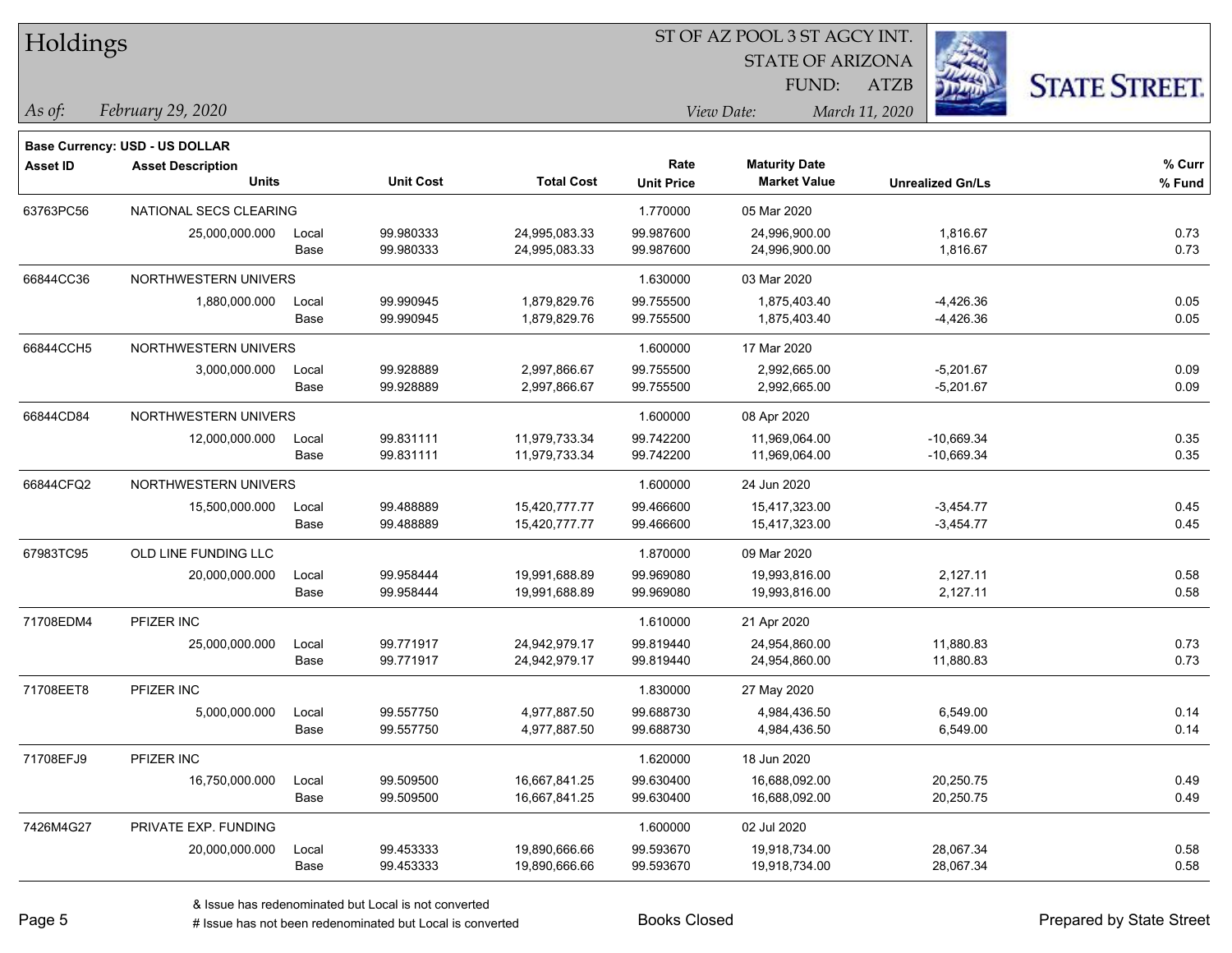| Holdings        |                                                 |       |                  |                   |                   | ST OF AZ POOL 3 ST AGCY INT. |                         |                      |
|-----------------|-------------------------------------------------|-------|------------------|-------------------|-------------------|------------------------------|-------------------------|----------------------|
|                 |                                                 |       |                  |                   |                   | <b>STATE OF ARIZONA</b>      |                         |                      |
|                 |                                                 |       |                  |                   |                   | FUND:                        | <b>ATZB</b>             | <b>STATE STREET.</b> |
| As of:          | February 29, 2020                               |       |                  |                   |                   | View Date:                   | March 11, 2020          |                      |
|                 | Base Currency: USD - US DOLLAR                  |       |                  |                   |                   |                              |                         |                      |
| <b>Asset ID</b> | <b>Asset Description</b>                        |       |                  |                   | Rate              | <b>Maturity Date</b>         |                         | % Curr               |
|                 | <b>Units</b>                                    |       | <b>Unit Cost</b> | <b>Total Cost</b> | <b>Unit Price</b> | <b>Market Value</b>          | <b>Unrealized Gn/Ls</b> | % Fund               |
| 82124LC91       | SHEFFIELD RECEIVABLE                            |       |                  |                   | 1.950000          | 09 Mar 2020                  |                         |                      |
|                 | 25,000,000.000                                  | Local | 99.956667        | 24,989,166.67     | 99.967920         | 24,991,980.00                | 2,813.33                | 0.73                 |
|                 |                                                 | Base  | 99.956667        | 24,989,166.67     | 99.967920         | 24,991,980.00                | 2,813.33                | 0.73                 |
| 82124LDD1       | SHEFFIELD RECEIVABLE                            |       |                  |                   | 1.750000          | 13 Apr 2020                  |                         |                      |
|                 | 20,000,000.000                                  | Local | 99.790972        | 19,958,194.44     | 99.839930         | 19,967,986.00                | 9,791.56                | 0.58                 |
|                 |                                                 | Base  | 99.790972        | 19,958,194.44     | 99.839930         | 19,967,986.00                | 9,791.56                | 0.58                 |
| 85520LCH6       | STARBIRD FDG. CORP                              |       |                  |                   | 1.720000          | 17 Mar 2020                  |                         |                      |
|                 | 3,975,000.000                                   | Local | 99.923555        | 3,971,961.33      | 99.931670         | 3,972,283.88                 | 322.55                  | 0.12                 |
|                 |                                                 | Base  | 99.923555        | 3,971,961.33      | 99.931670         | 3,972,283.88                 | 322.55                  | 0.12                 |
| 86562KDL5       | SUMITOMO MTSU BKG CORP                          |       |                  |                   | 1.700000          | 20 Apr 2020                  |                         |                      |
|                 | 20,000,000.000                                  | Local | 99.763889        | 19,952,777.78     | 99.816660         | 19,963,332.00                | 10,554.22               | 0.58                 |
|                 |                                                 | Base  | 99.763889        | 19,952,777.78     | 99.816660         | 19,963,332.00                | 10,554.22               | 0.58                 |
| 89119ACH9       | TORONTO DOMINION BANK                           |       |                  |                   | 1.950000          | 17 Mar 2020                  |                         |                      |
|                 | 25,000,000.000                                  | Local | 99.913333        | 24,978,333.33     | 99.940540         | 24,985,135.00                | 6,801.67                | 0.73                 |
|                 |                                                 | Base  | 99.913333        | 24,978,333.33     | 99.940540         | 24,985,135.00                | 6,801.67                | 0.73                 |
| 912796UA5       | TREASURY BILL 06/20 0.00000                     |       |                  |                   | 1.485000          | 25 Jun 2020                  |                         |                      |
|                 | 40,000,000.000                                  | Local | 99.521500        | 39,808,600.00     | 99.642480         | 39,856,992.00                | 48,392.00               | 1.16                 |
|                 |                                                 | Base  | 99.521500        | 39,808,600.00     | 99.642480         | 39,856,992.00                | 48,392.00               | 1.16                 |
| 912796UB3       | TREASURY BILL 07/20 0.00000                     |       |                  |                   | 1.485000          | 02 Jul 2020                  |                         |                      |
|                 | 120,000,000.000                                 | Local | 99.488981        | 119,386,776.66    | 99.625990         | 119,551,188.00               | 164,411.34              | 3.48                 |
|                 |                                                 | Base  | 99.488981        | 119,386,776.66    | 99.625990         | 119,551,188.00               | 164,411.34              | 3.48                 |
| 921FRK000       | BMO TRIPARTY MTGE CLAS/ISIT/RTRP MATU//20121224 |       |                  |                   | 1.550000          | 02 Mar 2020                  |                         |                      |
|                 | 55,000,000.000                                  | Local | 100.000000       | 55,000,000.00     | 100.000000        | 55,000,000.00                | 0.00                    | 1.60                 |
|                 |                                                 | Base  | 100.000000       | 55,000,000.00     | 100.000000        | 55,000,000.00                | 0.00                    | 1.60                 |
| 926NKW009       | AMHERST PIERPONT 04/15 VAR                      |       |                  |                   | 1.590000          | 02 Mar 2020                  |                         |                      |
|                 | 175,000,000.000                                 | Local | 100.000000       | 175,000,000.00    | 100.000000        | 175,000,000.00               | 0.00                    | 5.09                 |
|                 |                                                 | Base  | 100.000000       | 175,000,000.00    | 100.000000        | 175,000,000.00               | 0.00                    | 5.09                 |
| 95001KFY5       | WELLS FARGO BANK NA                             |       |                  |                   | 1.887750          | 14 Oct 2020                  |                         |                      |
|                 | 25,000,000.000                                  | Local | 100.000000       | 25,000,000.00     | 100.000000        | 25,000,000.00                | 0.00                    | 0.73                 |
|                 |                                                 | Base  | 100.000000       | 25,000,000.00     | 100.000000        | 25,000,000.00                | 0.00                    | 0.73                 |

 $\overline{\phantom{0}}$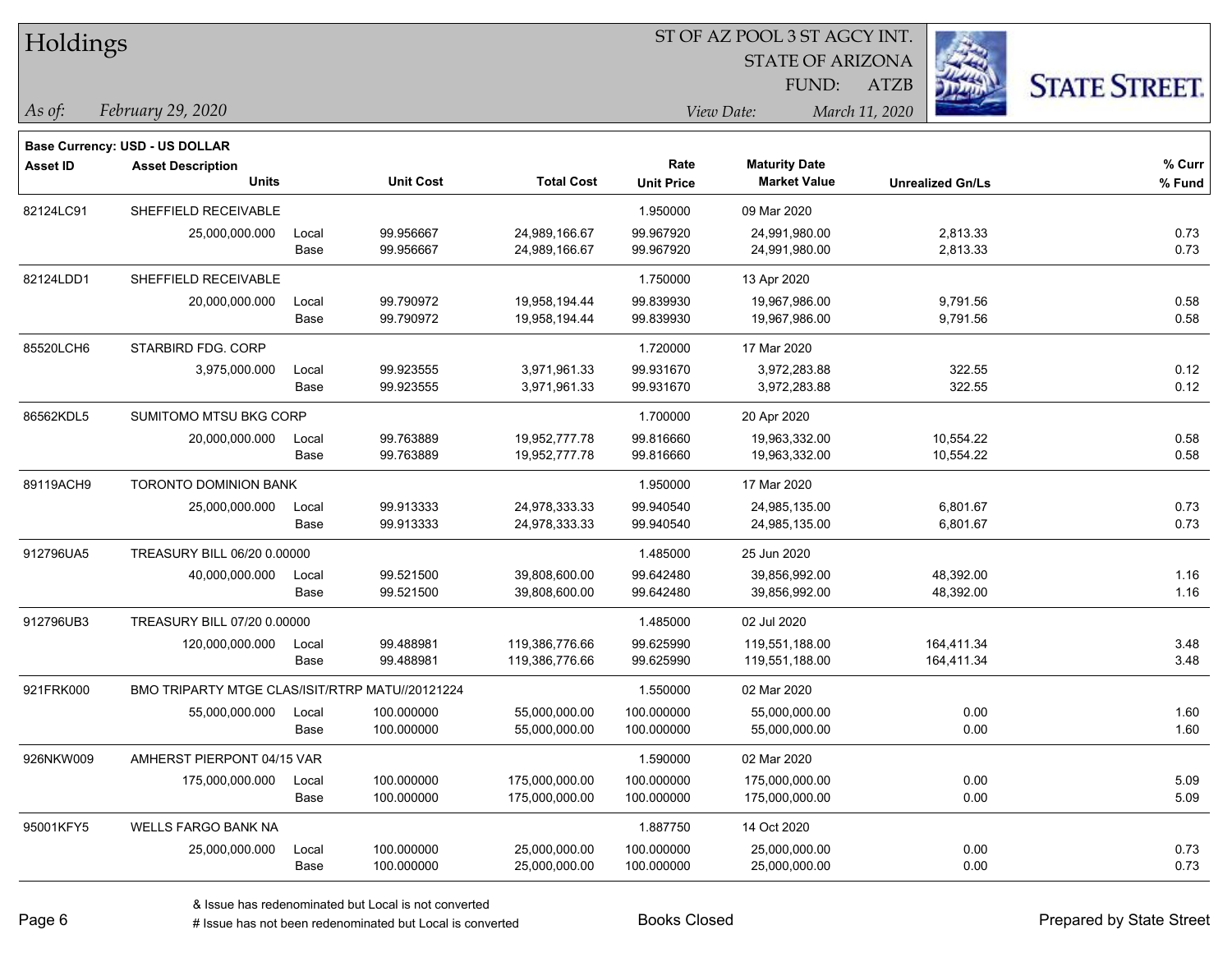| <b>Holdings</b> |  |
|-----------------|--|
|-----------------|--|

STATE OF ARIZONA

ATZB



*February 29, 2020 As of: View Date: March 11, 2020*

|                        | <b>Base Currency: USD - US DOLLAR</b>      |       |                  |                   |                   |                      |                         |          |
|------------------------|--------------------------------------------|-------|------------------|-------------------|-------------------|----------------------|-------------------------|----------|
| <b>Asset ID</b>        | <b>Asset Description</b>                   |       |                  |                   | Rate              | <b>Maturity Date</b> |                         | % Curr   |
|                        | <b>Units</b>                               |       | <b>Unit Cost</b> | <b>Total Cost</b> | <b>Unit Price</b> | <b>Market Value</b>  | <b>Unrealized Gn/Ls</b> | % Fund   |
| 979QHR003              | SOUTH STREET REPO                          |       |                  |                   | 1.580000          | 02 Mar 2020          |                         |          |
|                        | 325,000,000.000                            | Local | 100.000000       | 325,000,000.00    | 100.000000        | 325,000,000.00       | 0.00                    | 9.45     |
|                        |                                            | Base  | 100.000000       | 325,000,000.00    | 100.000000        | 325,000,000.00       | 0.00                    | 9.45     |
| 979QHR003              | SOUTH STREET REPO                          |       |                  |                   | 1.640000          | 02 Mar 2020          |                         |          |
|                        | 170,887,089.310                            | Local | 100.000000       | 170,887,089.31    | 100.000000        | 170,887,089.31       | 0.00                    | 4.97     |
|                        |                                            | Base  | 100.000000       | 170,887,089.31    | 100.000000        | 170,887,089.31       | 0.00                    | 4.97     |
| 979QHT009              | <b>WELLS FARGO REPO</b>                    |       |                  |                   | 1.560000          | 03 Mar 2020          |                         |          |
|                        | 30,000,000.000                             | Local | 100.000000       | 30,000,000.00     | 100.000000        | 30,000,000.00        | 0.00                    | 0.87     |
|                        |                                            | Base  | 100.000000       | 30,000,000.00     | 100.000000        | 30,000,000.00        | 0.00                    | 0.87     |
| 979TUW001              | GUGGENHEIM SECURITIES REPO 08/14 VAR       |       |                  |                   | 1.570000          | 02 Mar 2020          |                         |          |
|                        | 125,639,467.140                            | Local | 100.000000       | 125,639,467.14    | 100.000000        | 125,639,467.14       | 0.00                    | 3.65     |
|                        |                                            | Base  | 100.000000       | 125,639,467.14    | 100.000000        | 125,639,467.14       | 0.00                    | 3.65     |
| <b>US DOLLAR Total</b> |                                            |       |                  |                   |                   |                      |                         |          |
|                        | 2,204,931,556.450                          | Local |                  | 2,202,698,484.31  |                   | 2,203,342,590.90     | 644,106.59              | 64.05    |
|                        |                                            | Base  |                  | 2,202,698,484.31  |                   | 2,203,342,590.90     | 644,106.59              | 64.05    |
|                        | <b>CASH EQUIVALENT Total</b>               |       |                  |                   |                   |                      |                         |          |
|                        | 2,204,931,556.450                          | Base  |                  | 2,202,698,484.31  |                   | 2,203,342,590.90     | 644,106.59              | 64.05    |
| <b>FIXED INCOME</b>    |                                            |       |                  |                   |                   |                      |                         |          |
| <b>US DOLLAR</b>       |                                            |       |                  |                   |                   |                      | Exchange Rate:          | 1.000000 |
| 00287YBG3              | ABBVIE INC SR UNSECURED 144A 11/21 2.15    |       |                  |                   | 2.150000          | 19 Nov 2021          |                         |          |
|                        | 7,000,000.000                              | Local | 99.987078        | 6,999,095.47      | 101.050928        | 7,073,564.96         | 74,469.49               | 0.21     |
|                        |                                            | Base  | 99.987078        | 6,999,095.47      | 101.050928        | 7,073,564.96         | 74,469.49               | 0.21     |
| 023135AW6              | AMAZON.COM INC SR UNSECURED 02/23 2.4      |       |                  |                   | 2.400000          | 22 Feb 2023          |                         |          |
|                        | 5,000,000.000                              | Local | 99.017240        | 4,950,862.02      | 103.077954        | 5,153,897.70         | 203,035.68              | 0.15     |
|                        |                                            | Base  | 99.017240        | 4,950,862.02      | 103.077954        | 5,153,897.70         | 203,035.68              | 0.15     |
| 025816BY4              | AMERICAN EXPRESS CO SR UNSECURED 11/21 3.7 |       |                  |                   | 3.700000          | 05 Nov 2021          |                         |          |
|                        | 5,000,000.000                              | Local | 99.987664        | 4,999,383.19      | 103.309978        | 5,165,498.90         | 166,115.71              | 0.15     |
|                        |                                            | Base  | 99.987664        | 4,999,383.19      | 103.309978        | 5,165,498.90         | 166,115.71              | 0.15     |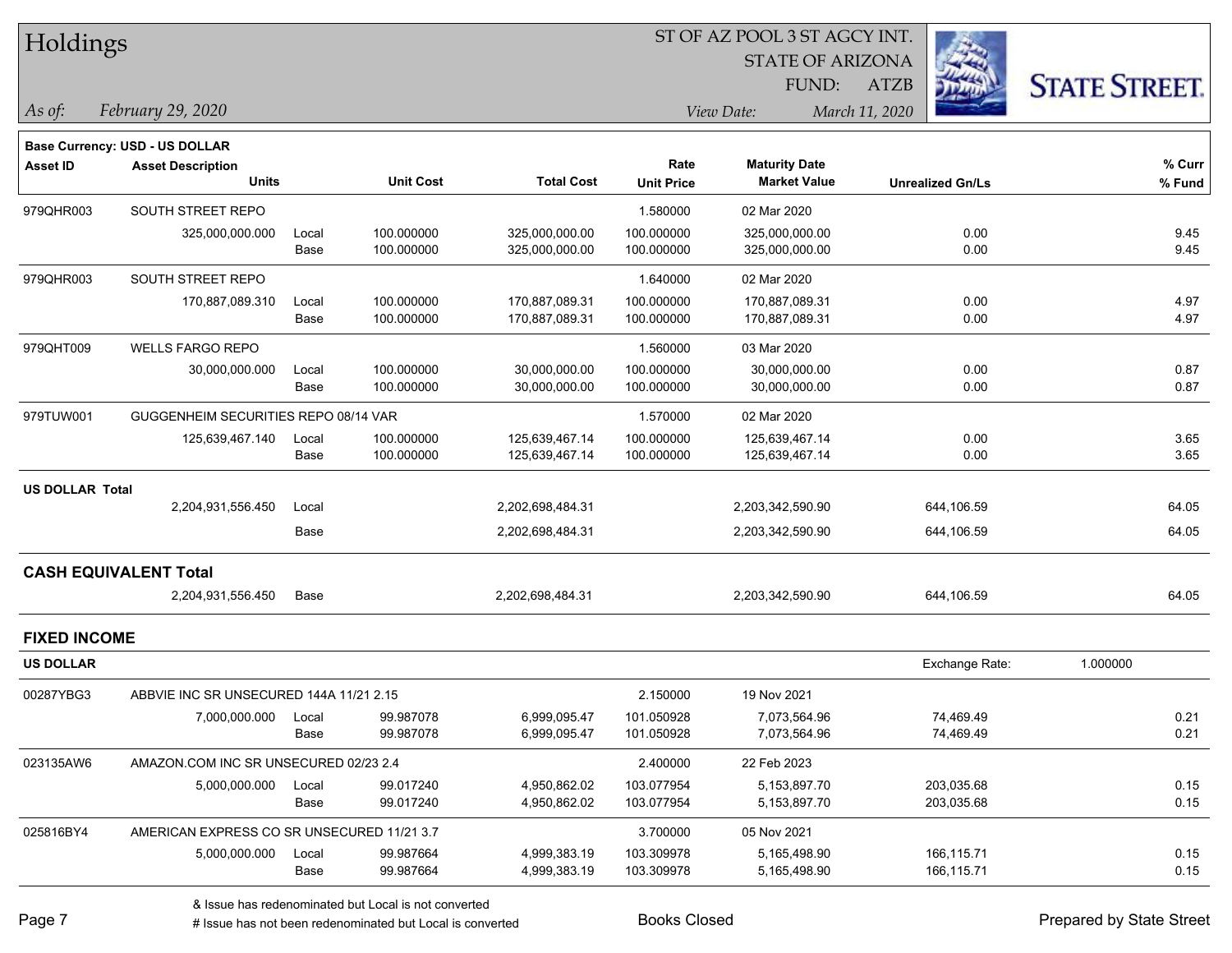| Holdings |
|----------|
|          |

STATE OF ARIZONA FUND:



*February 29, 2020 As of: View Date: March 11, 2020*

**Base Currency: USD - US DOLLAR**

ATZB

| <b>Asset ID</b> | <b>Asset Description</b>                       |       |                  |                   | Rate              | <b>Maturity Date</b> |                         | % Curr |
|-----------------|------------------------------------------------|-------|------------------|-------------------|-------------------|----------------------|-------------------------|--------|
|                 | <b>Units</b>                                   |       | <b>Unit Cost</b> | <b>Total Cost</b> | <b>Unit Price</b> | <b>Market Value</b>  | <b>Unrealized Gn/Ls</b> | % Fund |
| 025816BZ1       | AMERICAN EXPRESS CO SR UNSECURED 11/21 VAR     |       |                  | 2.341000          | 05 Nov 2021       |                      |                         |        |
|                 | 2,000,000.000                                  | Local | 100.000000       | 2,000,000.00      | 100.670594        | 2,013,411.88         | 13,411.88               | 0.06   |
|                 |                                                | Base  | 100.000000       | 2,000,000.00      | 100.670594        | 2,013,411.88         | 13,411.88               | 0.06   |
| 025816CD9       | AMERICAN EXPRESS CO SR UNSECURED 05/22 2.75    |       |                  |                   | 2.750000          | 20 May 2022          |                         |        |
|                 | 8,000,000.000                                  | Local | 99.911314        | 7,992,905.11      | 102.404563        | 8,192,365.04         | 199,459.93              | 0.24   |
|                 |                                                | Base  | 99.911314        | 7,992,905.11      | 102.404563        | 8,192,365.04         | 199,459.93              | 0.24   |
| 025816CG2       | AMERICAN EXPRESS CO SR UNSECURED 07/24 2.5     |       |                  |                   | 2.500000          | 30 Jul 2024          |                         |        |
|                 | 10,000,000.000                                 | Local | 99.715893        | 9,971,589.27      | 103.581642        | 10,358,164.20        | 386,574.93              | 0.30   |
|                 |                                                | Base  | 99.715893        | 9,971,589.27      | 103.581642        | 10,358,164.20        | 386,574.93              | 0.30   |
| 02587AAN4       | AMERICAN EXPRESS CREDIT ACCOUN AMXCA 2019 2 A  |       |                  |                   | 2.670000          | 15 Nov 2024          |                         |        |
|                 | 4,500,000.000                                  | Local | 99.995028        | 4,499,776.24      | 103.043980        | 4,636,979.10         | 137,202.86              | 0.13   |
| Original Face:  | 4,500,000.000                                  | Base  | 99.995028        | 4,499,776.24      | 103.043980        | 4,636,979.10         | 137,202.86              | 0.13   |
| 02588QAB4       | AMERICAN EXPRESS CREDIT ACCOUN AMXCA 2019 1 A  |       |                  |                   | 2.870000          | 15 Oct 2024          |                         |        |
|                 | 3,000,000.000                                  | Local | 99.986235        | 2,999,587.05      | 103.394410        | 3,101,832.30         | 102,245.25              | 0.09   |
| Original Face:  | 3,000,000.000                                  | Base  | 99.986235        | 2,999,587.05      | 103.394410        | 3,101,832.30         | 102,245.25              | 0.09   |
| 02665WCS8       | AMERICAN HONDA FINANCE SR UNSECURED 01/21 3.15 |       |                  |                   | 3.150000          | 08 Jan 2021          |                         |        |
|                 | 5,000,000.000                                  | Local | 99.974493        | 4,998,724.65      | 101.533487        | 5,076,674.35         | 77,949.70               | 0.15   |
|                 |                                                | Base  | 99.974493        | 4,998,724.65      | 101.533487        | 5,076,674.35         | 77,949.70               | 0.15   |
| 037833CC2       | APPLE INC SR UNSECURED 08/21 1.55              |       |                  |                   | 1.550000          | 04 Aug 2021          |                         |        |
|                 | 10,000,000.000                                 | Local | 99.657142        | 9,965,714.20      | 100.424301        | 10,042,430.10        | 76,715.90               | 0.29   |
|                 |                                                | Base  | 99.657142        | 9,965,714.20      | 100.424301        | 10,042,430.10        | 76,715.90               | 0.29   |
| 037833DC1       | APPLE INC SR UNSECURED 09/22 2.1               |       |                  |                   | 2.100000          | 12 Sep 2022          |                         |        |
|                 | 10,000,000.000                                 | Local | 100.812727       | 10,081,272.73     | 101.995158        | 10,199,515.80        | 118,243.07              | 0.30   |
|                 |                                                | Base  | 100.812727       | 10,081,272.73     | 101.995158        | 10,199,515.80        | 118,243.07              | 0.30   |
| 05531FBJ1       | TRUIST FIN CORP SR UNSECURED 03/23 2.2         |       |                  |                   | 2.200000          | 16 Mar 2023          |                         |        |
|                 | 10,000,000.000                                 | Local | 99.935918        | 9,993,591.81      | 102.219944        | 10,221,994.40        | 228,402.59              | 0.30   |
|                 |                                                | Base  | 99.935918        | 9,993,591.81      | 102.219944        | 10,221,994.40        | 228,402.59              | 0.30   |
| 05588CAA0       | BMW VEHICLE OWNER TRUST BMWOT 2019 A A1        |       |                  |                   | 2.111240          | 25 Sep 2020          |                         |        |
|                 | 755,198.350                                    | Local | 100.000000       | 755,198.35        | 100.041760        | 755,513.72           | 315.37                  | 0.02   |
| Original Face:  | 10,000,000.000                                 | Base  | 100.000000       | 755,198.35        | 100.041760        | 755,513.72           | 315.37                  | 0.02   |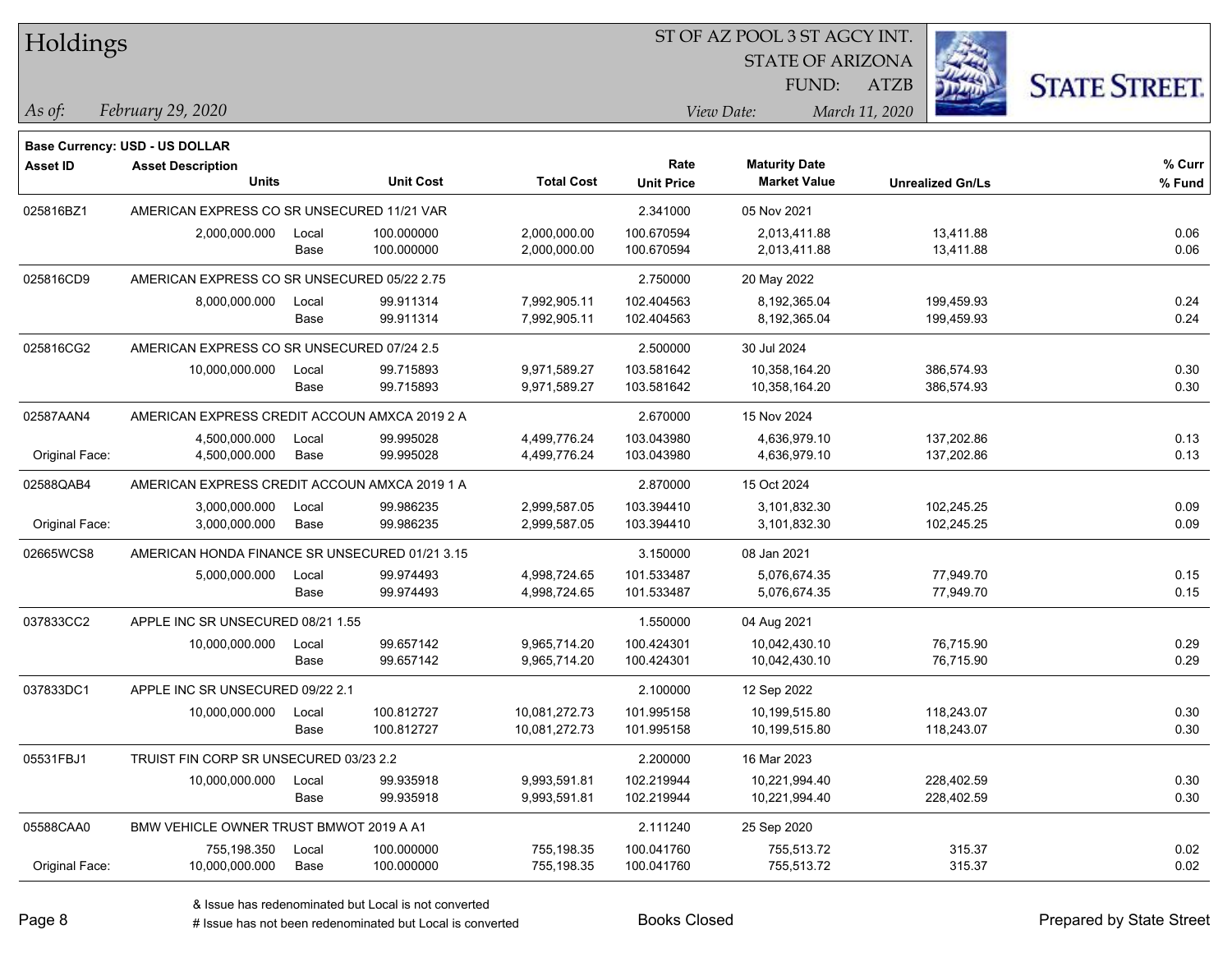| Holdings        |                                               |       |                  |                   |                   |                         |                         |                      |
|-----------------|-----------------------------------------------|-------|------------------|-------------------|-------------------|-------------------------|-------------------------|----------------------|
|                 |                                               |       |                  |                   |                   | <b>STATE OF ARIZONA</b> |                         |                      |
|                 |                                               |       |                  |                   |                   | FUND:                   | <b>ATZB</b>             | <b>STATE STREET.</b> |
| As of:          | February 29, 2020                             |       |                  |                   |                   | View Date:              | March 11, 2020          |                      |
|                 | <b>Base Currency: USD - US DOLLAR</b>         |       |                  |                   |                   |                         |                         |                      |
| <b>Asset ID</b> | <b>Asset Description</b>                      |       |                  |                   | Rate              | <b>Maturity Date</b>    |                         | % Curr               |
|                 | <b>Units</b>                                  |       | <b>Unit Cost</b> | <b>Total Cost</b> | <b>Unit Price</b> | <b>Market Value</b>     | <b>Unrealized Gn/Ls</b> | % Fund               |
| 06048WB82       | BANK OF AMERICA CORP SR UNSECURED 08/24 VAR   |       |                  |                   | 2.400000          | 23 Aug 2024             |                         |                      |
|                 | 10,000,000.000                                | Local | 100.000000       | 10,000,000.00     | 99.750230         | 9,975,023.00            | $-24,977.00$            | 0.29                 |
|                 |                                               | Base  | 100.000000       | 10,000,000.00     | 99.750230         | 9,975,023.00            | $-24,977.00$            | 0.29                 |
| 06048WG79       | BANK OF AMERICA CORP SR UNSECURED 01/25 VAR   |       |                  |                   | 2.250000          | 23 Jan 2025             |                         |                      |
|                 | 10,000,000.000                                | Local | 100.000000       | 10,000,000.00     | 100.499436        | 10,049,943.60           | 49,943.60               | 0.29                 |
|                 |                                               | Base  | 100.000000       | 10,000,000.00     | 100.499436        | 10,049,943.60           | 49,943.60               | 0.29                 |
| 06048WXT2       | BANK OF AMERICA CORP SR UNSECURED 09/21 VAR   |       |                  |                   | 2.000000          | 26 Sep 2021             |                         |                      |
|                 | 10,000,000.000                                | Local | 100.000000       | 10,000,000.00     | 99.209000         | 9,920,900.00            | $-79,100.00$            | 0.29                 |
|                 |                                               | Base  | 100.000000       | 10,000,000.00     | 99.209000         | 9,920,900.00            | $-79,100.00$            | 0.29                 |
| 06048WZJ2       | BANK OF AMERICA CORP SR UNSECURED 03/24 VAR   |       |                  |                   | 3.250000          | 19 Mar 2024             |                         |                      |
|                 | 8,000,000.000                                 | Local | 100.000000       | 8,000,000.00      | 100.075540        | 8,006,043.20            | 6,043.20                | 0.23                 |
|                 |                                               | Base  | 100.000000       | 8,000,000.00      | 100.075540        | 8,006,043.20            | 6,043.20                | 0.23                 |
| 06048WZZ6       | BANK OF AMERICA CORP SR UNSECURED 06/24 VAR   |       |                  |                   | 3.000000          | 17 Jun 2024             |                         |                      |
|                 | 10,000,000.000                                | Local | 100.000000       | 10,000,000.00     | 100.420370        | 10,042,037.00           | 42,037.00               | 0.29                 |
|                 |                                               | Base  | 100.000000       | 10,000,000.00     | 100.420370        | 10,042,037.00           | 42,037.00               | 0.29                 |
| 06367TYL8       | BANK OF MONTREAL SR UNSECURED 06/20 2.1       |       |                  |                   | 2.100000          | 15 Jun 2020             |                         |                      |
|                 | 10,000,000.000                                | Local | 99.720812        | 9,972,081.16      | 100.158026        | 10,015,802.60           | 43,721.44               | 0.29                 |
|                 |                                               | Base  | 99.720812        | 9,972,081.16      | 100.158026        | 10,015,802.60           | 43,721.44               | 0.29                 |
| 06367WUK7       | BANK OF MONTREAL SR UNSECURED 01/23 2         |       |                  |                   | 2.000000          | 24 Jan 2023             |                         |                      |
|                 | 5,000,000.000                                 | Local | 100.000000       | 5,000,000.00      | 100.068295        | 5,003,414.75            | 3,414.75                | 0.15                 |
|                 |                                               | Base  | 100.000000       | 5,000,000.00      | 100.068295        | 5,003,414.75            | 3,414.75                | 0.15                 |
| 06367WVM2       | BANK OF MONTREAL SR UNSECURED 02/24 2.07      |       |                  |                   | 2.070000          | 12 Feb 2024             |                         |                      |
|                 | 10,000,000.000                                | Local | 100.000000       | 10.000.000.00     | 100.071813        | 10,007,181.30           | 7,181.30                | 0.29                 |
|                 |                                               | Base  | 100.000000       | 10,000,000.00     | 100.071813        | 10,007,181.30           | 7,181.30                | 0.29                 |
| 06367WWB5       | BANK OF MONTREAL SR UNSECURED 02/25 2.25      |       |                  |                   | 2.250000          | 19 Feb 2025             |                         |                      |
|                 | 10,000,000.000                                | Local | 100.000000       | 10,000,000.00     | 100.431231        | 10,043,123.10           | 43,123.10               | 0.29                 |
|                 |                                               | Base  | 100.000000       | 10,000,000.00     | 100.431231        | 10,043,123.10           | 43,123.10               | 0.29                 |
| 06406RAG2       | BANK OF NY MELLON CORP SR UNSECURED 04/23 3.5 |       |                  |                   | 3.500000          | 28 Apr 2023             |                         |                      |
|                 | 7,000,000.000                                 | Local | 99.931098        | 6,995,176.87      | 106.340303        | 7,443,821.21            | 448,644.34              | 0.22                 |
|                 |                                               | Base  | 99.931098        | 6,995,176.87      | 106.340303        | 7,443,821.21            | 448,644.34              | 0.22                 |

denote the redenominated but Local is converted Books Closed Prepared by State Street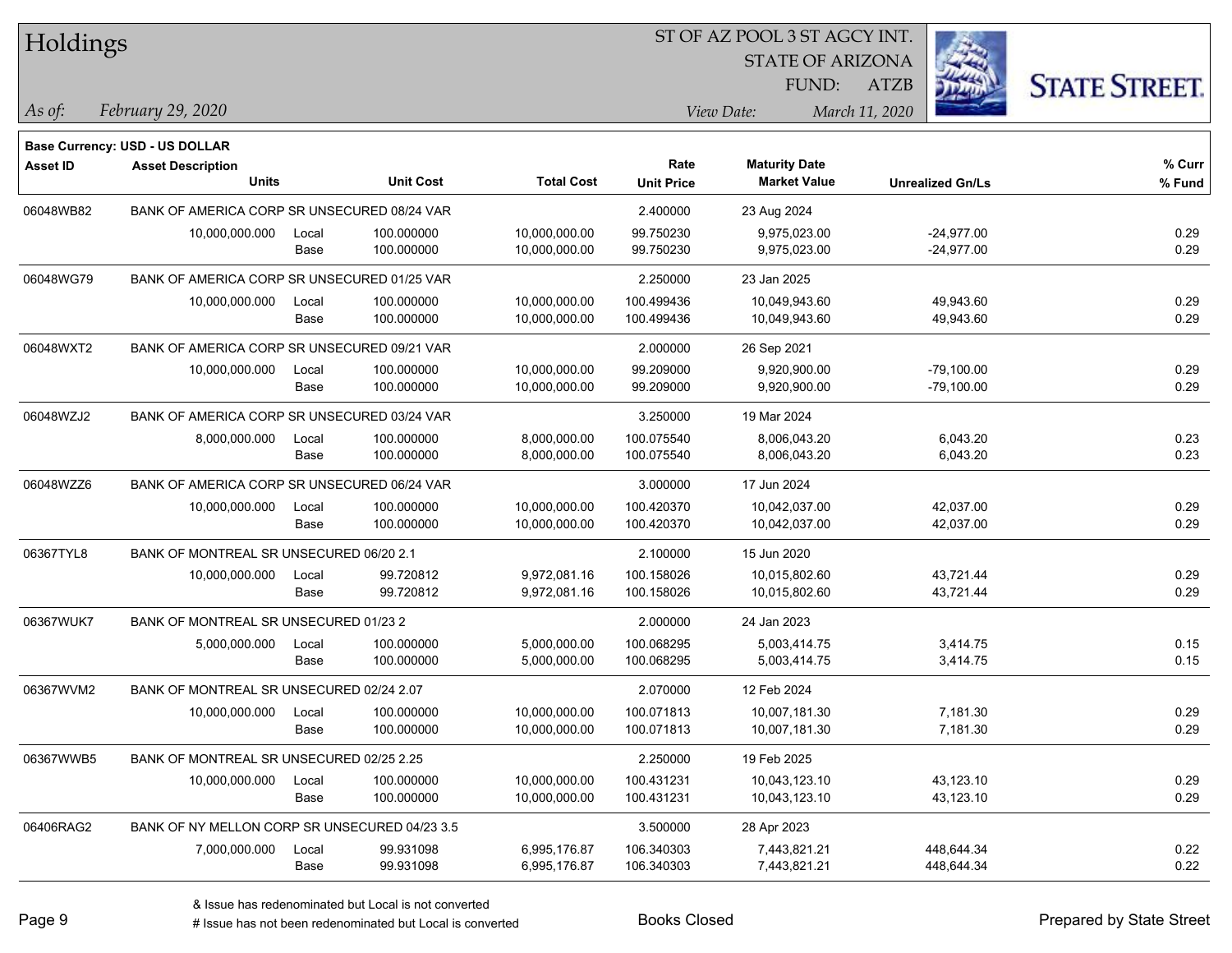| Holdings        |                                                 |       |                                                     |                   | ST OF AZ POOL 3 ST AGCY INT. |                         |                |                         |                      |  |
|-----------------|-------------------------------------------------|-------|-----------------------------------------------------|-------------------|------------------------------|-------------------------|----------------|-------------------------|----------------------|--|
|                 |                                                 |       |                                                     |                   |                              | <b>STATE OF ARIZONA</b> |                |                         |                      |  |
|                 |                                                 |       |                                                     |                   |                              | FUND:                   | ATZB           |                         | <b>STATE STREET.</b> |  |
| As of:          | February 29, 2020                               |       |                                                     |                   |                              | View Date:              | March 11, 2020 |                         |                      |  |
|                 | Base Currency: USD - US DOLLAR                  |       |                                                     |                   |                              |                         |                |                         |                      |  |
| <b>Asset ID</b> | <b>Asset Description</b>                        |       |                                                     |                   | Rate                         | <b>Maturity Date</b>    |                |                         | % Curr               |  |
|                 | <b>Units</b>                                    |       | <b>Unit Cost</b>                                    | <b>Total Cost</b> | <b>Unit Price</b>            | <b>Market Value</b>     |                | <b>Unrealized Gn/Ls</b> | % Fund               |  |
| 06406RAL1       | BANK OF NY MELLON CORP SR UNSECURED 10/24 2.1   |       |                                                     |                   | 2.100000                     | 24 Oct 2024             |                |                         |                      |  |
|                 | 7,000,000.000                                   | Local | 99.837356                                           | 6,988,614.94      | 102.703510                   | 7,189,245.70            |                | 200,630.76              | 0.21                 |  |
|                 |                                                 | Base  | 99.837356                                           | 6,988,614.94      | 102.703510                   | 7,189,245.70            |                | 200,630.76              | 0.21                 |  |
| 06406RAM9       | BANK OF NY MELLON CORP SR UNSECURED 01/23 1.85  |       |                                                     |                   | 1.850000                     | 27 Jan 2023             |                |                         |                      |  |
|                 | 5,000,000.000                                   | Local | 99.932159                                           | 4,996,607.94      | 100.976591                   | 5,048,829.55            |                | 52,221.61               | 0.15                 |  |
|                 |                                                 | Base  | 99.932159                                           | 4,996,607.94      | 100.976591                   | 5,048,829.55            |                | 52,221.61               | 0.15                 |  |
| 064159KD7       | BANK OF NOVA SCOTIA SR UNSECURED 09/22 2.45     |       |                                                     |                   | 2.450000                     | 19 Sep 2022             |                |                         |                      |  |
|                 | 17,000,000.000                                  | Local | 101.631866                                          | 17,277,417.25     | 102.573634                   | 17,437,517.78           |                | 160,100.53              | 0.51                 |  |
|                 |                                                 | Base  | 101.631866                                          | 17,277,417.25     | 102.573634                   | 17,437,517.78           |                | 160,100.53              | 0.51                 |  |
| 064159SH0       | BANK OF NOVA SCOTIA SR UNSECURED 11/22 2        |       |                                                     |                   | 2.000000                     | 15 Nov 2022             |                |                         |                      |  |
|                 | 15,000,000.000                                  | Local | 99.972796                                           | 14,995,919.39     | 101.176502                   | 15,176,475.30           |                | 180,555.91              | 0.44                 |  |
|                 |                                                 | Base  | 99.972796                                           | 14,995,919.39     | 101.176502                   | 15,176,475.30           |                | 180,555.91              | 0.44                 |  |
| 07330NAT2       | TRUIST BANK SR UNSECURED 12/24 2.15             |       |                                                     |                   | 2.150000                     | 06 Dec 2024             |                |                         |                      |  |
|                 | 2,000,000.000                                   | Local | 99.838141                                           | 1,996,762.81      | 102.389574                   | 2,047,791.48            |                | 51,028.67               | 0.06                 |  |
|                 |                                                 | Base  | 99.838141                                           | 1,996,762.81      | 102.389574                   | 2,047,791.48            |                | 51,028.67               | 0.06                 |  |
| 097023CG8       | BOEING CO SR UNSECURED 05/22 2.7                |       |                                                     |                   | 2.700000                     | 01 May 2022             |                |                         |                      |  |
|                 | 5,000,000.000                                   | Local | 99.872140                                           | 4,993,606.99      | 102.315717                   | 5,115,785.85            |                | 122,178.86              | 0.15                 |  |
|                 |                                                 | Base  | 99.872140                                           | 4,993,606.99      | 102.315717                   | 5,115,785.85            |                | 122,178.86              | 0.15                 |  |
| 110122BY3       |                                                 |       | BRISTOL MYERS SQUIBB CO SR UNSECURED 144A 05/22 2.6 |                   | 2.600000                     | 16 May 2022             |                |                         |                      |  |
|                 | 5,000,000.000                                   | Local | 99.802177                                           | 4,990,108.85      | 102.608793                   | 5,130,439.65            |                | 140,330.80              | 0.15                 |  |
|                 |                                                 | Base  | 99.802177                                           | 4,990,108.85      | 102.608793                   | 5,130,439.65            |                | 140,330.80              | 0.15                 |  |
| 126650DE7       | CVS HEALTH CORP SR UNSECURED 08/24 2.625        |       |                                                     |                   | 2.625000                     | 15 Aug 2024             |                |                         |                      |  |
|                 | 2,000,000.000                                   | Local | 99.542063                                           | 1,990,841.26      | 102.964952                   | 2,059,299.04            |                | 68,457.78               | 0.06                 |  |
|                 |                                                 | Base  | 99.542063                                           | 1,990,841.26      | 102.964952                   | 2,059,299.04            |                | 68,457.78               | 0.06                 |  |
| 126802CL9       |                                                 |       | CABELA S MASTER CREDIT CARD TR CABMT 2013 1A A 144A |                   | 2.710000                     | 17 Feb 2026             |                |                         |                      |  |
|                 | 10,000,000.000                                  | Local | 102.372871                                          | 10,237,287.12     | 104.194760                   | 10,419,476.00           |                | 182,188.88              | 0.30                 |  |
| Original Face:  | 10,000,000.000                                  | Base  | 102.372871                                          | 10,237,287.12     | 104.194760                   | 10,419,476.00           |                | 182,188.88              | 0.30                 |  |
| 14040HBR5       | CAPITAL ONE FINANCIAL CO SR UNSECURED 10/20 2.4 |       |                                                     |                   | 2.400000                     | 30 Oct 2020             |                |                         |                      |  |
|                 | 13,226,000.000                                  | Local | 99.551280                                           | 13,166,652.29     | 100.390847                   | 13,277,693.42           |                | 111,041.13              | 0.39                 |  |
|                 |                                                 | Base  | 99.551280                                           | 13,166,652.29     | 100.390847                   | 13,277,693.42           |                | 111,041.13              | 0.39                 |  |

 $\overline{\phantom{0}}$ 

 $\overline{\phantom{0}}$ 

 $\overline{\phantom{0}}$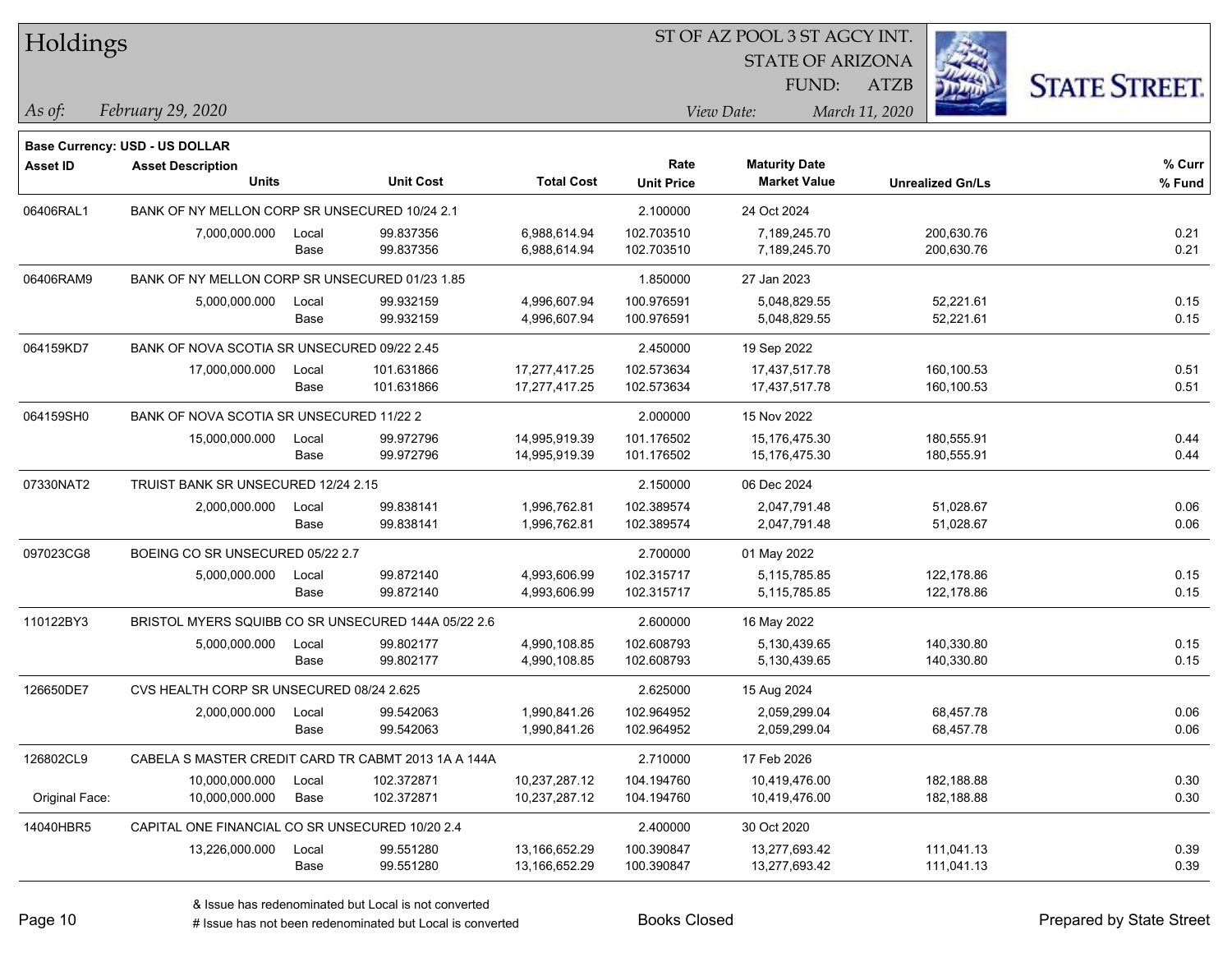Holdings

#### ST OF AZ POOL 3 ST AGCY INT.

STATE OF ARIZONA

ATZB



*February 29, 2020 As of: View Date: March 11, 2020*

**Base Currency: USD - US DOLLAR**

| <b>Asset ID</b> | <b>Asset Description</b>                         |       |                  |                   | Rate              | <b>Maturity Date</b> |                         | % Curr |
|-----------------|--------------------------------------------------|-------|------------------|-------------------|-------------------|----------------------|-------------------------|--------|
|                 | <b>Units</b>                                     |       | <b>Unit Cost</b> | <b>Total Cost</b> | <b>Unit Price</b> | <b>Market Value</b>  | <b>Unrealized Gn/Ls</b> | % Fund |
| 14040HBY0       | CAPITAL ONE FINANCIAL CO SR UNSECURED 04/21 3.45 |       |                  |                   | 3.450000          | 30 Apr 2021          |                         |        |
|                 | 15,000,000.000                                   | Local | 99.967970        | 14,995,195.44     | 101.941894        | 15,291,284.10        | 296,088.66              | 0.44   |
|                 |                                                  | Base  | 99.967970        | 14,995,195.44     | 101.941894        | 15,291,284.10        | 296,088.66              | 0.44   |
| 14042RHB0       | CAPITAL ONE NA SR UNSECURED 08/22 VAR            |       |                  | 2.554130          | 08 Aug 2022       |                      |                         |        |
|                 | 10,000,000.000                                   | Local | 100.000000       | 10,000,000.00     | 101.149612        | 10,114,961.20        | 114,961.20              | 0.29   |
|                 |                                                  | Base  | 100.000000       | 10,000,000.00     | 101.149612        | 10,114,961.20        | 114,961.20              | 0.29   |
| 14315EAB6       | CARMAX AUTO OWNER TRUST CARMX 2018 4 A2A         |       |                  |                   | 3.110000          | 15 Feb 2022          |                         |        |
|                 | 2,705,925.840                                    | Local | 99.999478        | 2,705,911.72      | 100.505800        | 2,719,612.41         | 13,700.69               | 0.08   |
| Original Face:  | 6,500,000.000                                    | Base  | 99.999478        | 2,705,911.72      | 100.505800        | 2,719,612.41         | 13,700.69               | 0.08   |
| 14315WAA8       | CARMAX AUTO OWNER TRUST CARMX 2019 4 A1          |       |                  |                   | 1.967950          | 16 Nov 2020          |                         |        |
|                 | 3,600,186.720                                    | Local | 100.000000       | 3,600,186.72      | 100.069490        | 3,602,688.49         | 2,501.77                | 0.10   |
| Original Face:  | 8,500,000.000                                    | Base  | 100.000000       | 3,600,186.72      | 100.069490        | 3,602,688.49         | 2,501.77                | 0.10   |
| 14315XAA6       | CARMAX AUTO OWNER TRUST CARMX 2020 1 A1          |       |                  |                   | 1.776130          | 15 Jan 2021          |                         |        |
|                 | 4,232,648.190                                    | Local | 100.000000       | 4,232,648.19      | 100.096800        | 4,236,745.39         | 4,097.20                | 0.12   |
| Original Face:  | 5,000,000.000                                    | Base  | 100.000000       | 4,232,648.19      | 100.096800        | 4,236,745.39         | 4,097.20                | 0.12   |
| 161571HN7       | CHASE ISSUANCE TRUST CHAIT 2018 A1 A1            |       |                  |                   | 1.858500          | 17 Apr 2023          |                         |        |
|                 | 10,000,000.000                                   | Local | 100.000000       | 10,000,000.00     | 100.056590        | 10,005,659.00        | 5,659.00                | 0.29   |
| Original Face:  | 10,000,000.000                                   | Base  | 100.000000       | 10,000,000.00     | 100.056590        | 10,005,659.00        | 5,659.00                | 0.29   |
| 17298CGH5       | CITIGROUP INC SR UNSECURED 11/21 VAR             |       |                  |                   | 3.200000          | 15 Nov 2021          |                         |        |
|                 | 10,000,000.000                                   | Local | 100.000000       | 10,000,000.00     | 101.802309        | 10,180,230.90        | 180,230.90              | 0.30   |
|                 |                                                  | Base  | 100.000000       | 10,000,000.00     | 101.802309        | 10,180,230.90        | 180,230.90              | 0.30   |
| 17298CHQ4       | CITIGROUP INC SR UNSECURED 12/24 VAR             |       |                  |                   | 2.350000          | 30 Dec 2024          |                         |        |
|                 | 10,000,000.000                                   | Local | 100.000000       | 10,000,000.00     | 101.708762        | 10,170,876.20        | 170,876.20              | 0.30   |
|                 |                                                  | Base  | 100.000000       | 10,000,000.00     | 101.708762        | 10,170,876.20        | 170,876.20              | 0.30   |
| 17327TGZ3       | CITIGROUP GLOBAL MARKETS COMPANY GUAR 11/22 VAR  |       |                  |                   | 2.000000          | 25 Nov 2022          |                         |        |
|                 | 15,000,000.000                                   | Local | 100.000000       | 15,000,000.00     | 100.204183        | 15,030,627.45        | 30,627.45               | 0.44   |
|                 |                                                  | Base  | 100.000000       | 15,000,000.00     | 100.204183        | 15,030,627.45        | 30,627.45               | 0.44   |
| 17327TSA5       | CITIGROUP GLOBAL MARKETS SR UNSECURED 07/24 VAR  |       |                  |                   | 2.500000          | 31 Jul 2024          |                         |        |
|                 | 15,000,000.000                                   | Local | 100.000000       | 15,000,000.00     | 100.372030        | 15,055,804.50        | 55,804.50               | 0.44   |
|                 |                                                  | Base  | 100.000000       | 15,000,000.00     | 100.372030        | 15,055,804.50        | 55,804.50               | 0.44   |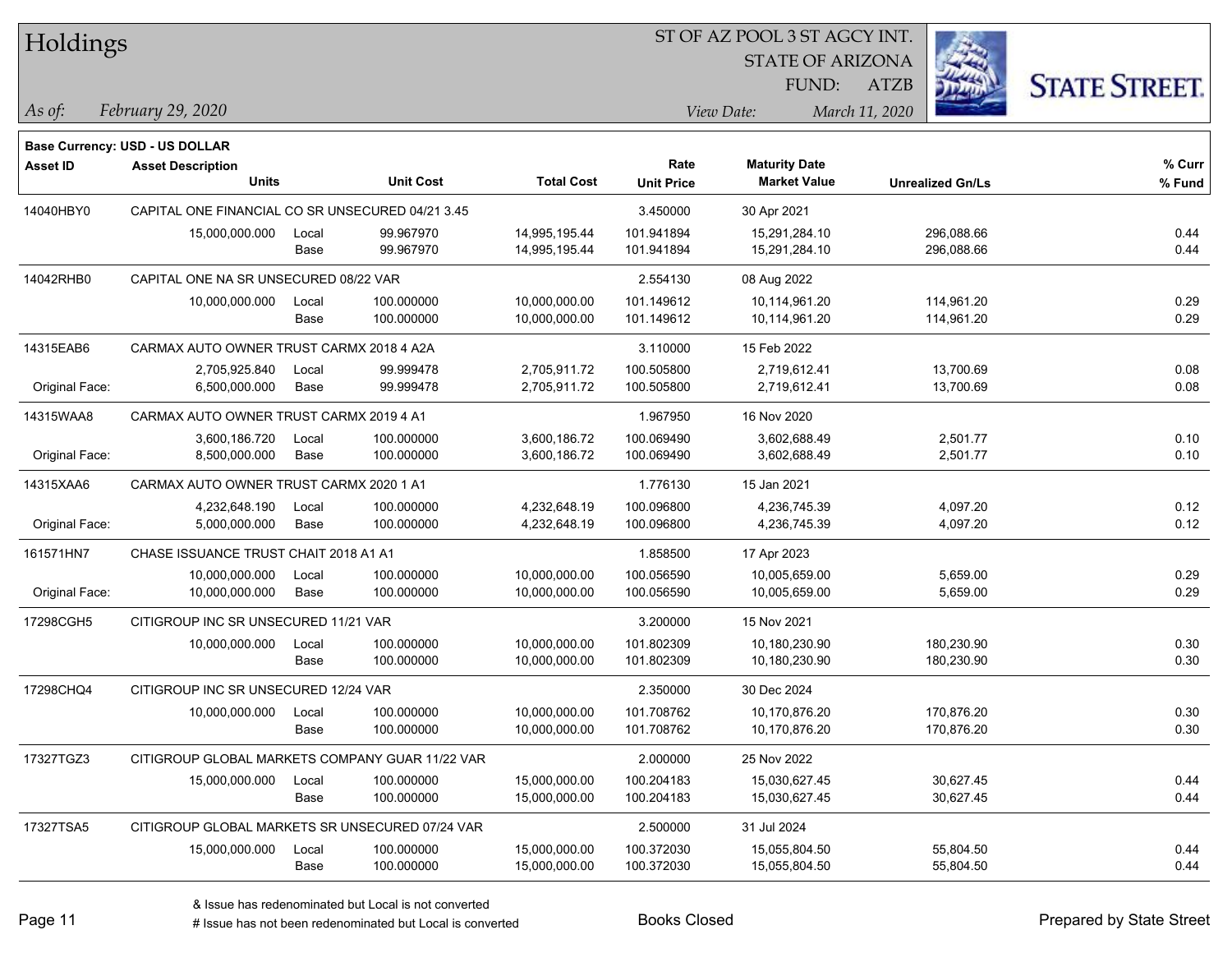| Holdings |
|----------|
|----------|

STATE OF ARIZONA

ATZB



*February 29, 2020 As of: View Date: March 11, 2020*

**Base Currency: USD - US DOLLAR**

| <b>Asset ID</b> | <b>Asset Description</b>                         |                                        |                  |                   | Rate              | <b>Maturity Date</b> |                         | % Curr |
|-----------------|--------------------------------------------------|----------------------------------------|------------------|-------------------|-------------------|----------------------|-------------------------|--------|
|                 | <b>Units</b>                                     |                                        | <b>Unit Cost</b> | <b>Total Cost</b> | <b>Unit Price</b> | <b>Market Value</b>  | <b>Unrealized Gn/Ls</b> | % Fund |
| 191216AR1       | COCA COLA CO/THE SR UNSECURED 11/20 3.15         |                                        |                  |                   | 3.150000          | 15 Nov 2020          |                         |        |
|                 | 2,000,000.000                                    | Local                                  | 100.159408       | 2,003,188.16      | 101.068131        | 2,021,362.62         | 18,174.46               | 0.06   |
|                 |                                                  | Base                                   | 100.159408       | 2,003,188.16      | 101.068131        | 2,021,362.62         | 18,174.46               | 0.06   |
| 191216CL2       | COCA COLA CO/THE SR UNSECURED 09/24 1.75         |                                        |                  |                   | 1.750000          | 06 Sep 2024          |                         |        |
|                 | 5,000,000.000                                    | Local                                  | 99.836535        | 4,991,826.76      | 101.598226        | 5,079,911.30         | 88,084.54               | 0.15   |
|                 |                                                  | Base                                   | 99.836535        | 4,991,826.76      | 101.598226        | 5,079,911.30         | 88,084.54               | 0.15   |
| 254683CG8       | DISCOVER CARD EXECUTION NOTE T DCENT 2018 A4 A4  |                                        |                  |                   | 3.110000          | 16 Jan 2024          |                         |        |
|                 | 18,000,000.000                                   | Local                                  | 99.980723        | 17,996,530.05     | 102.345720        | 18,422,229.60        | 425,699.55              | 0.54   |
| Original Face:  | 18,000,000.000                                   | Base                                   | 99.980723        | 17,996,530.05     | 102.345720        | 18,422,229.60        | 425,699.55              | 0.54   |
| 254683CK9       | DISCOVER CARD EXECUTION NOTE T DCENT 2019 A1 A1  |                                        |                  |                   | 3.040000          | 15 Jul 2024          |                         |        |
|                 | 4,000,000.000                                    | Local                                  | 99.998300        | 3,999,931.98      | 103.180240        | 4,127,209.60         | 127,277.62              | 0.12   |
| Original Face:  | 4,000,000.000                                    | Base                                   | 99.998300        | 3,999,931.98      | 103.180240        | 4,127,209.60         | 127,277.62              | 0.12   |
| 29736RAL4       | ESTEE LAUDER CO INC SR UNSECURED 02/20 1.8       |                                        |                  |                   | 1.800000          | 07 Feb 2020          |                         |        |
|                 | 0.000                                            | Local                                  | 0.000000         | 419.22            | 0.000000          | 0.00                 | $-419.22$               | 0.00   |
|                 |                                                  | Base                                   | 0.000000         | 419.22            | 0.000000          | 0.00                 | $-419.22$               | 0.00   |
| 30231GAV4       | EXXON MOBIL CORPORATION SR UNSECURED 03/21 2.222 |                                        |                  |                   | 2.222000          | 01 Mar 2021          |                         |        |
|                 | 5,250,000.000                                    | Local                                  | 100.594759       | 5,281,224.84      | 100.440389        | 5,273,120.42         | $-8,104.42$             | 0.15   |
|                 |                                                  | Base                                   | 100.594759       | 5,281,224.84      | 100.440389        | 5,273,120.42         | $-8,104.42$             | 0.15   |
| 3130AGKE4       |                                                  | FEDERAL HOME LOAN BANK BONDS 08/20 VAR |                  |                   | 1.620000          | 25 Aug 2020          |                         |        |
|                 | 3,000,000.000                                    | Local                                  | 100.000000       | 3,000,000.00      | 99.993513         | 2,999,805.39         | $-194.61$               | 0.09   |
|                 |                                                  | Base                                   | 100.000000       | 3,000,000.00      | 99.993513         | 2,999,805.39         | $-194.61$               | 0.09   |
| 3130AHXE8       | FEDERAL HOME LOAN BANK BONDS 01/25 1.95          |                                        |                  |                   | 1.950000          | 23 Jan 2025          |                         |        |
|                 | 8,800,000.000                                    | Local                                  | 99.988761        | 8,799,010.99      | 100.194521        | 8,817,117.85         | 18,106.86               | 0.26   |
|                 |                                                  | Base                                   | 99.988761        | 8,799,010.99      | 100.194521        | 8,817,117.85         | 18,106.86               | 0.26   |
| 3130AJ5F2       | FEDERAL HOME LOAN BANK BONDS 02/25 1.75          |                                        |                  |                   | 1.750000          | 12 Feb 2025          |                         |        |
|                 | 5,000,000.000                                    | Local                                  | 100.000000       | 5,000,000.00      | 100.259680        | 5.012.984.00         | 12,984.00               | 0.15   |
|                 |                                                  | Base                                   | 100.000000       | 5,000,000.00      | 100.259680        | 5,012,984.00         | 12,984.00               | 0.15   |
| 3132GSCE7       | FED HM LN PC POOL Q06969 FG 03/42 FIXED 3.5      |                                        |                  |                   | 3.500000          | 01 Mar 2042          |                         |        |
|                 | 4,337,696.530                                    | Local                                  | 104.719459       | 4,542,412.34      | 107.896547        | 4,680,224.78         | 137,812.44              | 0.14   |
| Original Face:  | 11,354,753.000                                   | Base                                   | 104.719459       | 4,542,412.34      | 107.896547        | 4,680,224.78         | 137,812.44              | 0.14   |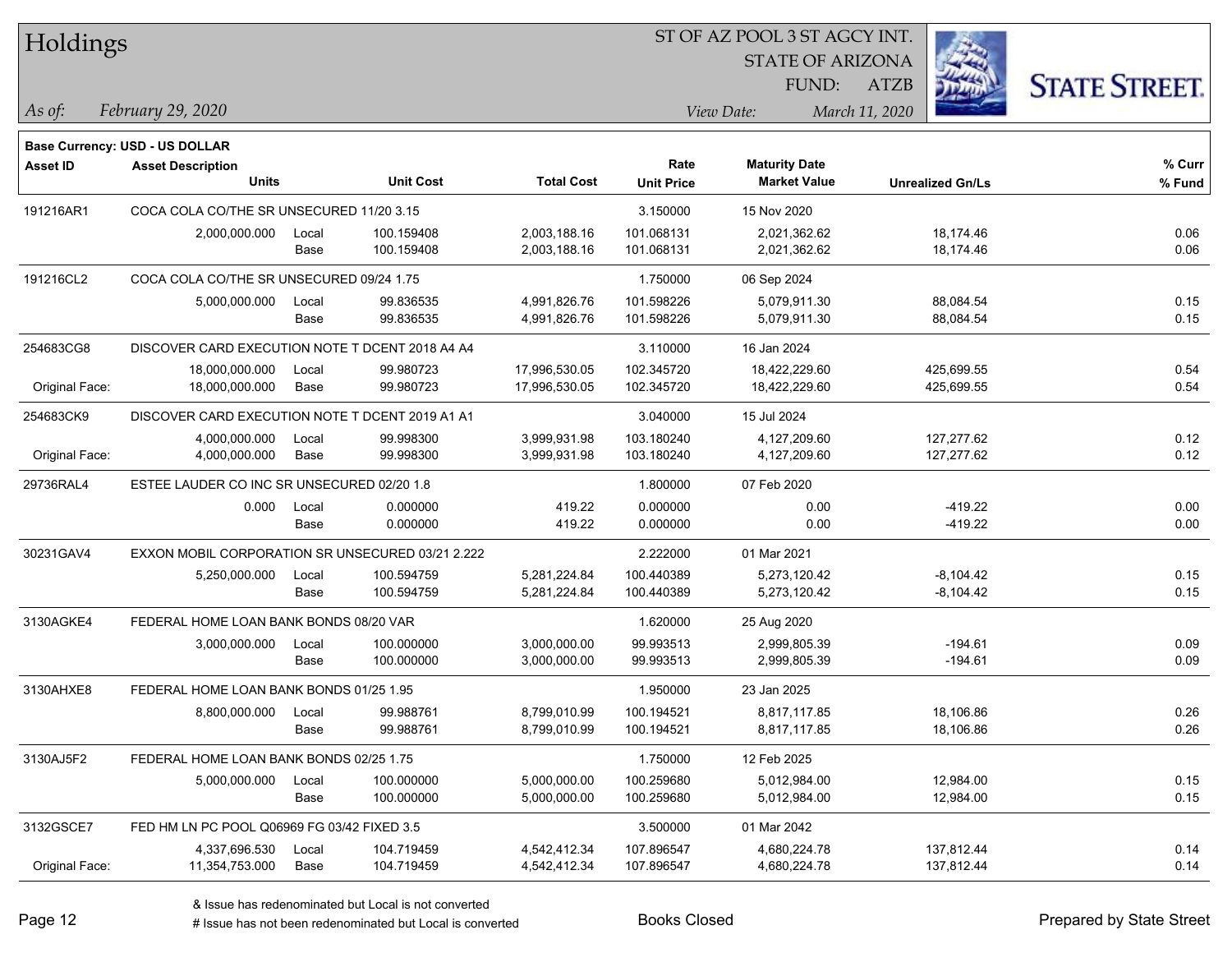| Holdings        |                                             |       |                  |                   | ST OF AZ POOL 3 ST AGCY INT. |                         |                         |                      |  |  |
|-----------------|---------------------------------------------|-------|------------------|-------------------|------------------------------|-------------------------|-------------------------|----------------------|--|--|
|                 |                                             |       |                  |                   |                              | <b>STATE OF ARIZONA</b> |                         |                      |  |  |
|                 |                                             |       |                  |                   |                              | FUND:                   | <b>ATZB</b>             | <b>STATE STREET.</b> |  |  |
| As of:          | February 29, 2020                           |       |                  |                   |                              | View Date:              | March 11, 2020          |                      |  |  |
|                 | Base Currency: USD - US DOLLAR              |       |                  |                   |                              |                         |                         |                      |  |  |
| <b>Asset ID</b> | <b>Asset Description</b>                    |       |                  |                   | Rate                         | <b>Maturity Date</b>    |                         | % Curr               |  |  |
|                 | Units                                       |       | <b>Unit Cost</b> | <b>Total Cost</b> | <b>Unit Price</b>            | <b>Market Value</b>     | <b>Unrealized Gn/Ls</b> | % Fund               |  |  |
| 3132GUNB6       | FED HM LN PC POOL Q09086 FG 06/42 FIXED 3.5 |       |                  |                   | 3.500000                     | 01 Jun 2042             |                         |                      |  |  |
|                 | 1,796,554.650                               | Local | 104.628611       | 1,879,710.17      | 106.457766                   | 1,912,571.95            | 32,861.78               | 0.06                 |  |  |
| Original Face:  | 5,677,376.000                               | Base  | 104.628611       | 1,879,710.17      | 106.457766                   | 1,912,571.95            | 32,861.78               | 0.06                 |  |  |
| 3133EFWB9       | FEDERAL FARM CREDIT BANK BONDS 01/21 VAR    |       |                  |                   | 1.968880                     | 22 Jan 2021             |                         |                      |  |  |
|                 | 20,000,000.000                              | Local | 99.996420        | 19,999,284.07     | 100.325059                   | 20,065,011.80           | 65,727.73               | 0.58                 |  |  |
|                 |                                             | Base  | 99.996420        | 19,999,284.07     | 100.325059                   | 20,065,011.80           | 65,727.73               | 0.58                 |  |  |
| 3133EJDG1       | FEDERAL FARM CREDIT BANK BONDS 02/23 VAR    |       |                  |                   | 1.709380                     | 21 Feb 2023             |                         |                      |  |  |
|                 | 10,000,000.000                              | Local | 100.000000       | 10,000,000.00     | 99.560515                    | 9,956,051.50            | $-43,948.50$            | 0.29                 |  |  |
|                 |                                             | Base  | 100.000000       | 10,000,000.00     | 99.560515                    | 9,956,051.50            | $-43,948.50$            | 0.29                 |  |  |
| 3133EKTT3       | FEDERAL FARM CREDIT BANK BONDS 07/24 2.23   |       |                  |                   | 2.230000                     | 08 Jul 2024             |                         |                      |  |  |
|                 | 10,000,000.000                              | Local | 100.000000       | 10,000,000.00     | 100.311524                   | 10,031,152.40           | 31,152.40               | 0.29                 |  |  |
|                 |                                             | Base  | 100.000000       | 10,000,000.00     | 100.311524                   | 10,031,152.40           | 31,152.40               | 0.29                 |  |  |
| 3133EKWZ5       | FEDERAL FARM CREDIT BANK BONDS 07/23 2.2    |       |                  |                   | 2.200000                     | 24 Jul 2023             |                         |                      |  |  |
|                 | 10,000,000.000                              | Local | 100.000000       | 10,000,000.00     | 100.451269                   | 10,045,126.90           | 45,126.90               | 0.29                 |  |  |
|                 |                                             | Base  | 100.000000       | 10,000,000.00     | 100.451269                   | 10,045,126.90           | 45,126.90               | 0.29                 |  |  |
| 3133ELAU8       | FEDERAL FARM CREDIT BANK BONDS 11/22 1.71   |       |                  |                   | 1.710000                     | 25 Nov 2022             |                         |                      |  |  |
|                 | 10,000,000.000                              | Local | 99.926301        | 9,992,630.14      | 100.276989                   | 10,027,698.90           | 35,068.76               | 0.29                 |  |  |
|                 |                                             | Base  | 99.926301        | 9,992,630.14      | 100.276989                   | 10,027,698.90           | 35,068.76               | 0.29                 |  |  |
| 3133ELEU4       | FEDERAL FARM CREDIT BANK BONDS 03/23 1.83   |       |                  |                   | 1.830000                     | 20 Mar 2023             |                         |                      |  |  |
|                 | 5,000,000.000                               | Local | 99.976250        | 4,998,812.50      | 100.035132                   | 5,001,756.60            | 2,944.10                | 0.15                 |  |  |
|                 |                                             | Base  | 99.976250        | 4,998,812.50      | 100.035132                   | 5,001,756.60            | 2,944.10                | 0.15                 |  |  |
| 3134GT4E0       | FREDDIE MAC NOTES 08/24 VAR                 |       |                  |                   | 1.650000                     | 26 Aug 2024             |                         |                      |  |  |
|                 | 5,000,000.000 Local                         |       | 100.000000       | 5,000,000.00      | 100.001081                   | 5.000.054.05            | 54.05                   | 0.15                 |  |  |
|                 |                                             | Base  | 100.000000       | 5,000,000.00      | 100.001081                   | 5,000,054.05            | 54.05                   | 0.15                 |  |  |
| 3134GU6G0       | FREDDIE MAC NOTES 08/24 1.7                 |       |                  |                   | 1.700000                     | 05 Aug 2024             |                         |                      |  |  |
|                 | 5,000,000.000                               | Local | 100.000000       | 5,000,000.00      | 100.777553                   | 5,038,877.65            | 38,877.65               | 0.15                 |  |  |
|                 |                                             | Base  | 100.000000       | 5,000,000.00      | 100.777553                   | 5,038,877.65            | 38,877.65               | 0.15                 |  |  |
| 3134GUGT1       | FREDDIE MAC NOTES 10/22 1.8                 |       |                  |                   | 1.800000                     | 17 Oct 2022             |                         |                      |  |  |
|                 | 10,000,000.000                              | Local | 100.000000       | 10,000,000.00     | 100.077548                   | 10,007,754.80           | 7,754.80                | 0.29                 |  |  |
|                 |                                             | Base  | 100.000000       | 10,000,000.00     | 100.077548                   | 10,007,754.80           | 7,754.80                | 0.29                 |  |  |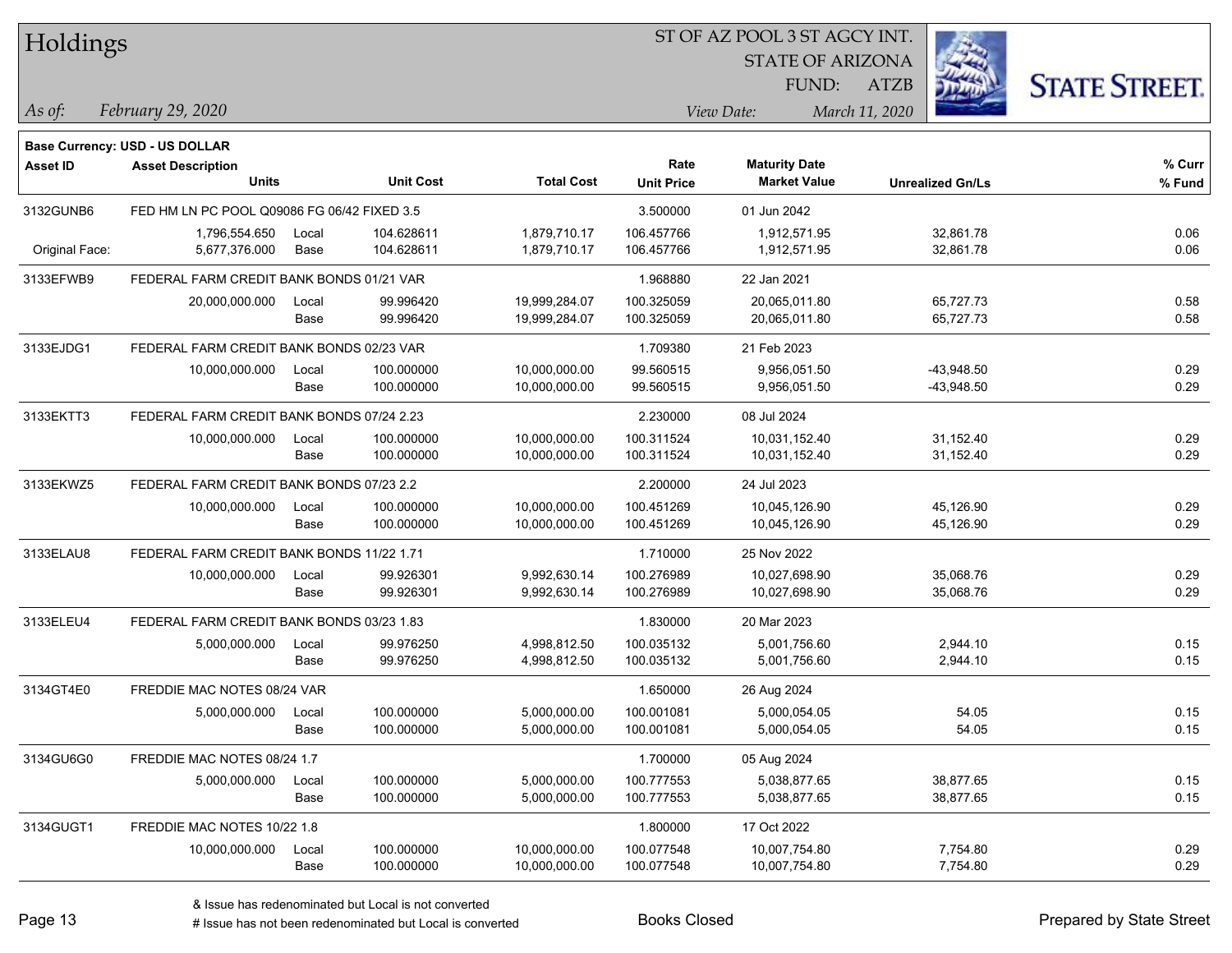| Holdings        |                                       |       |                  |                   | ST OF AZ POOL 3 ST AGCY INT. |                         |                         |                      |  |
|-----------------|---------------------------------------|-------|------------------|-------------------|------------------------------|-------------------------|-------------------------|----------------------|--|
|                 |                                       |       |                  |                   |                              | <b>STATE OF ARIZONA</b> |                         |                      |  |
|                 |                                       |       |                  |                   |                              | FUND:                   | <b>ATZB</b>             | <b>STATE STREET.</b> |  |
| As of:          | February 29, 2020                     |       |                  |                   |                              | View Date:              | March 11, 2020          |                      |  |
|                 | <b>Base Currency: USD - US DOLLAR</b> |       |                  |                   |                              |                         |                         |                      |  |
| <b>Asset ID</b> | <b>Asset Description</b>              |       |                  |                   | Rate                         | <b>Maturity Date</b>    |                         | % Curr               |  |
|                 | <b>Units</b>                          |       | <b>Unit Cost</b> | <b>Total Cost</b> | <b>Unit Price</b>            | <b>Market Value</b>     | <b>Unrealized Gn/Ls</b> | % Fund               |  |
| 3134GVCH9       | FREDDIE MAC NOTES 02/25 1.875         |       |                  |                   | 1.875000                     | 14 Feb 2025             |                         |                      |  |
|                 | 10,000,000.000                        | Local | 100.000000       | 10,000,000.00     | 100.203481                   | 10,020,348.10           | 20,348.10               | 0.29                 |  |
|                 |                                       | Base  | 100.000000       | 10,000,000.00     | 100.203481                   | 10,020,348.10           | 20,348.10               | 0.29                 |  |
| 3134GVDA3       | FREDDIE MAC NOTES 02/25 1.875         |       |                  |                   | 1.875000                     | 18 Feb 2025             |                         |                      |  |
|                 | 10,000,000.000                        | Local | 100.000000       | 10,000,000.00     | 100.194012                   | 10,019,401.20           | 19,401.20               | 0.29                 |  |
|                 |                                       | Base  | 100.000000       | 10,000,000.00     | 100.194012                   | 10,019,401.20           | 19,401.20               | 0.29                 |  |
| 3135G0T45       | <b>FANNIE MAE NOTES 04/22 1.875</b>   |       |                  |                   | 1.875000                     | 05 Apr 2022             |                         |                      |  |
|                 | 15,243,000.000                        | Local | 100.559618       | 15,328,302.61     | 101.912311                   | 15,534,493.57           | 206,190.96              | 0.45                 |  |
|                 |                                       | Base  | 100.559618       | 15,328,302.61     | 101.912311                   | 15,534,493.57           | 206,190.96              | 0.45                 |  |
| 3135G0V26       | FANNIE MAE NOTES 07/20 VAR            |       |                  |                   | 1.640000                     | 30 Jul 2020             |                         |                      |  |
|                 | 5,000,000.000                         | Local | 100.000000       | 5,000,000.00      | 100.012242                   | 5,000,612.10            | 612.10                  | 0.15                 |  |
|                 |                                       | Base  | 100.000000       | 5,000,000.00      | 100.012242                   | 5,000,612.10            | 612.10                  | 0.15                 |  |
| 3135G0V67       | FANNIE MAE NOTES 10/20 VAR            |       |                  |                   | 1.655000                     | 30 Oct 2020             |                         |                      |  |
|                 | 10,000,000.000                        | Local | 100.000000       | 10,000,000.00     | 100.022909                   | 10,002,290.90           | 2,290.90                | 0.29                 |  |
|                 |                                       | Base  | 100.000000       | 10,000,000.00     | 100.022909                   | 10,002,290.90           | 2,290.90                | 0.29                 |  |
| 3135G0Y49       | FANNIE MAE NOTES 02/23 1.7            |       |                  |                   | 1.700000                     | 21 Feb 2023             |                         |                      |  |
|                 | 10,000,000.000                        | Local | 100.000000       | 10,000,000.00     | 100.122331                   | 10,012,233.10           | 12,233.10               | 0.29                 |  |
|                 |                                       | Base  | 100.000000       | 10,000,000.00     | 100.122331                   | 10,012,233.10           | 12,233.10               | 0.29                 |  |
| 3136A0GS0       | FANNIE MAE FNR 2011 75 HP             |       |                  |                   | 2.500000                     | 25 Jul 2040             |                         |                      |  |
|                 | 165,185.780                           | Local | 102.818033       | 169,840.77        | 101.208540                   | 167,182.12              | $-2,658.65$             | 0.00                 |  |
| Original Face:  | 2,838,688.000                         | Base  | 102.818033       | 169,840.77        | 101.208540                   | 167,182.12              | $-2,658.65$             | 0.00                 |  |
| 3136A6JR6       | FANNIE MAE FNR 2012 58 PA             |       |                  |                   | 2.000000                     | 25 Apr 2042             |                         |                      |  |
|                 | 1,289,567.810                         | Local | 101.500898       | 1,308,922.91      | 102.256110                   | 1,318,661.88            | 9,738.97                | 0.04                 |  |
| Original Face:  | 5,677,376.000                         | Base  | 101.500898       | 1,308,922.91      | 102.256110                   | 1,318,661.88            | 9,738.97                | 0.04                 |  |
| 3136A76N7       | FANNIE MAE FNR 2012 101 B             |       |                  |                   | 2.000000                     | 25 May 2039             |                         |                      |  |
|                 | 1,860,420.520                         | Local | 101.556419       | 1,889,376.45      | 100.673780                   | 1,872,955.66            | $-16,420.79$            | 0.05                 |  |
| Original Face:  | 11,275,256.000                        | Base  | 101.556419       | 1,889,376.45      | 100.673780                   | 1,872,955.66            | $-16,420.79$            | 0.05                 |  |
| 3136AAEK7       | FANNIE MAE FNR 2012 129 TD            |       |                  |                   | 2.000000                     | 25 May 2040             |                         |                      |  |
|                 | 1,212,138.170                         | Local | 101.420836       | 1,229,360.66      | 102.551390                   | 1,243,064.54            | 13,703.88               | 0.04                 |  |
| Original Face:  | 5,677,376.000                         | Base  | 101.420836       | 1,229,360.66      | 102.551390                   | 1,243,064.54            | 13,703.88               | 0.04                 |  |

e e

 $\overline{\phantom{a}}$ 

 $\overline{\phantom{0}}$ 

÷.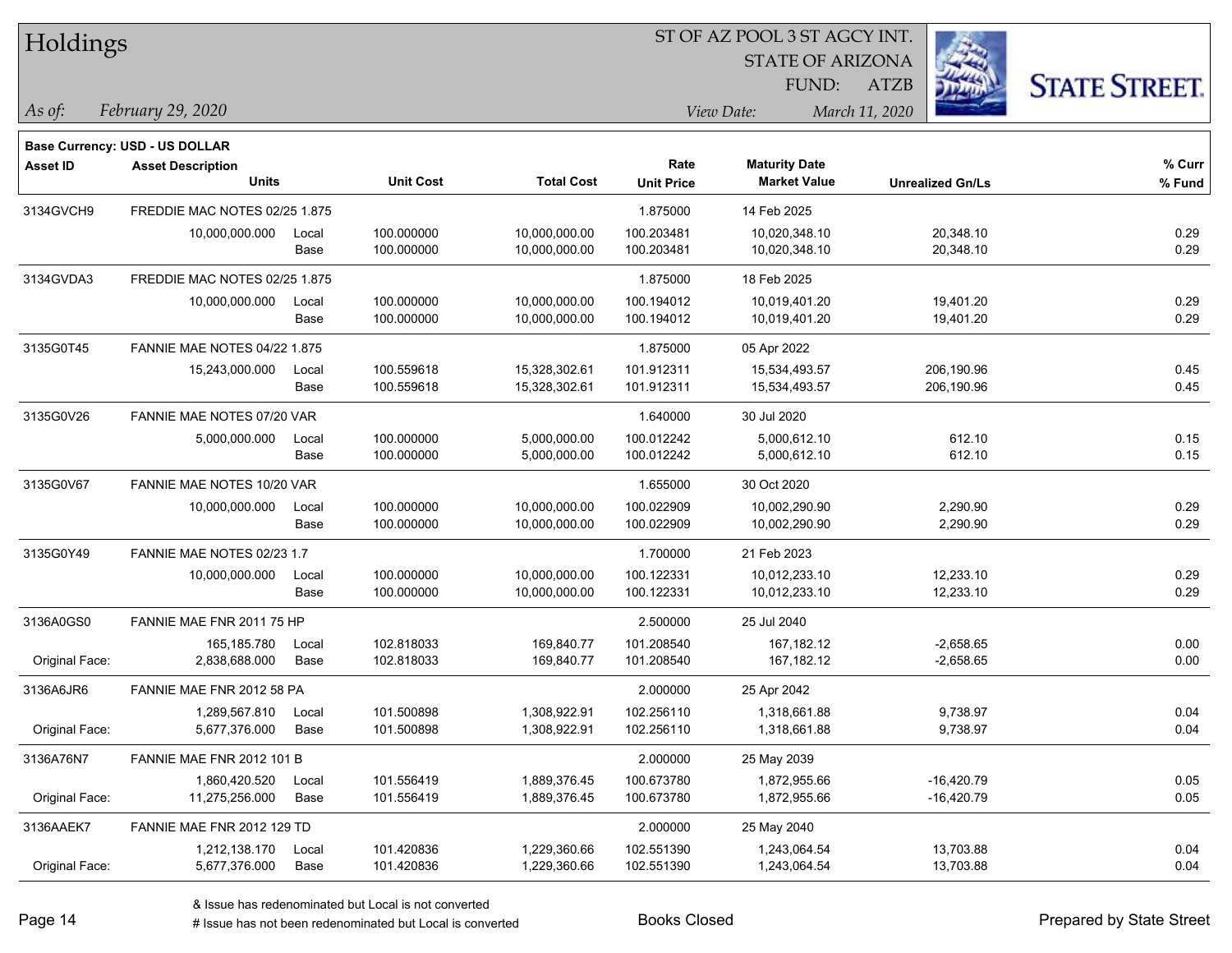| Holdings |
|----------|
|          |

STATE OF ARIZONA

ATZB



*February 29, 2020 As of: View Date: March 11, 2020*

**Base Currency: USD - US DOLLAR**

| Asset ID       | <b>Asset Description</b><br><b>Units</b> |       | <b>Unit Cost</b> | <b>Total Cost</b> | Rate              | <b>Maturity Date</b><br><b>Market Value</b> |                         | % Curr |
|----------------|------------------------------------------|-------|------------------|-------------------|-------------------|---------------------------------------------|-------------------------|--------|
|                |                                          |       |                  |                   | <b>Unit Price</b> |                                             | <b>Unrealized Gn/Ls</b> | % Fund |
| 3136ABRK1      | FANNIE MAE FNR 2013 9 PH                 |       |                  |                   | 1.750000          | 25 Jul 2041                                 |                         |        |
|                | 2,452,151.130                            | Local | 100.805324       | 2,471,898.89      | 100.520540        | 2,464,915.56                                | $-6,983.33$             | 0.07   |
| Original Face: | 6,713,909.000                            | Base  | 100.805324       | 2,471,898.89      | 100.520540        | 2,464,915.56                                | $-6,983.33$             | 0.07   |
| 3136ABUD3      | FANNIE MAE FNR 2013 7 AC                 |       |                  |                   | 1.250000          | 25 Feb 2028                                 |                         |        |
|                | 1,578,495.610                            | Local | 99.743850        | 1,574,452.29      | 99.744450         | 1,574,461.76                                | 9.47                    | 0.05   |
| Original Face: | 5,677,376.000                            | Base  | 99.743850        | 1,574,452.29      | 99.744450         | 1,574,461.76                                | 9.47                    | 0.05   |
| 3136ABUY7      | FANNIE MAE FNR 2013 7 GB                 |       |                  |                   | 2.000000          | 25 Mar 2042                                 |                         |        |
|                | 2,442,773.380                            | Local | 101.527049       | 2,480,075.72      | 101.878510        | 2,488,661.12                                | 8,585.40                | 0.07   |
| Original Face: | 6,995,663.000                            | Base  | 101.527049       | 2,480,075.72      | 101.878510        | 2,488,661.12                                | 8,585.40                | 0.07   |
| 3136ABUZ4      | FANNIE MAE FNR 2013 7 AD                 |       |                  |                   | 1.500000          | 25 Feb 2028                                 |                         |        |
|                | 1,578,495.610                            | Local | 100.247886       | 1,582,408.48      | 100.450380        | 1,585,604.84                                | 3,196.36                | 0.05   |
| Original Face: | 5,677,376.000                            | Base  | 100.247886       | 1,582,408.48      | 100.450380        | 1,585,604.84                                | 3,196.36                | 0.05   |
| 3136ABW74      | FANNIE MAE FNR 2013 6 AB                 |       |                  |                   | 2.000000          | 25 Dec 2042                                 |                         |        |
|                | 3,135,164.360                            | Local | 100.691955       | 3,156,858.28      | 101.939540        | 3,195,972.13                                | 39,113.85               | 0.09   |
| Original Face: | 11,354,753.000                           | Base  | 100.691955       | 3,156,858.28      | 101.939540        | 3,195,972.13                                | 39,113.85               | 0.09   |
| 3136ACJX0      | FANNIE MAE FNR 2013 17 PB                |       |                  |                   | 1.750000          | 25 Mar 2039                                 |                         |        |
|                | 952,597.260                              | Local | 100.402528       | 956,431.73        | 101.056610        | 962,662.50                                  | 6,230.77                | 0.03   |
| Original Face: | 5,677,376.000                            | Base  | 100.402528       | 956,431.73        | 101.056610        | 962,662.50                                  | 6,230.77                | 0.03   |
| 3136AD2H1      | FANNIE MAE FNR 2013 43 XP                |       |                  |                   | 1.500000          | 25 Aug 2041                                 |                         |        |
|                | 733,111.880                              | Local | 98.589589        | 722,771.99        | 100.383820        | 735,925.71                                  | 13, 153. 72             | 0.02   |
| Original Face: | 2,000,000.000                            | Base  | 98.589589        | 722,771.99        | 100.383820        | 735,925.71                                  | 13,153.72               | 0.02   |
| 3136AEBJ5      | FANNIE MAE FNR 2013 47 YA                |       |                  |                   | 2.000000          | 25 May 2040                                 |                         |        |
|                | 2,219,673.000                            | Local | 101.611845       | 2,255,450.68      | 102.551390        | 2,276,305.51                                | 20,854.83               | 0.07   |
| Original Face: | 8,516,065.000                            | Base  | 101.611845       | 2,255,450.68      | 102.551390        | 2,276,305.51                                | 20,854.83               | 0.07   |
| 3136AELZ8      | FANNIE MAE FNR 2013 62 DB                |       |                  |                   | 1.250000          | 25 Jun 2028                                 |                         |        |
|                | 1,432,375.350                            | Local | 99.879324        | 1,430,646.82      | 99.747810         | 1,428,763.04                                | $-1,883.78$             | 0.04   |
| Original Face: | 5,677,376.000                            | Base  | 99.879324        | 1,430,646.82      | 99.747810         | 1,428,763.04                                | $-1,883.78$             | 0.04   |
| 3136AJ2X3      | FANNIE MAE FNR 2014 25 WA                |       |                  |                   | 1.500000          | 25 May 2029                                 |                         |        |
|                | 2,380,204.440                            | Local | 98.427890        | 2,342,785.01      | 100.656650        | 2,395,834.05                                | 53,049.04               | 0.07   |
| Original Face: | 6,060,416.000                            | Base  | 98.427890        | 2,342,785.01      | 100.656650        | 2,395,834.05                                | 53,049.04               | 0.07   |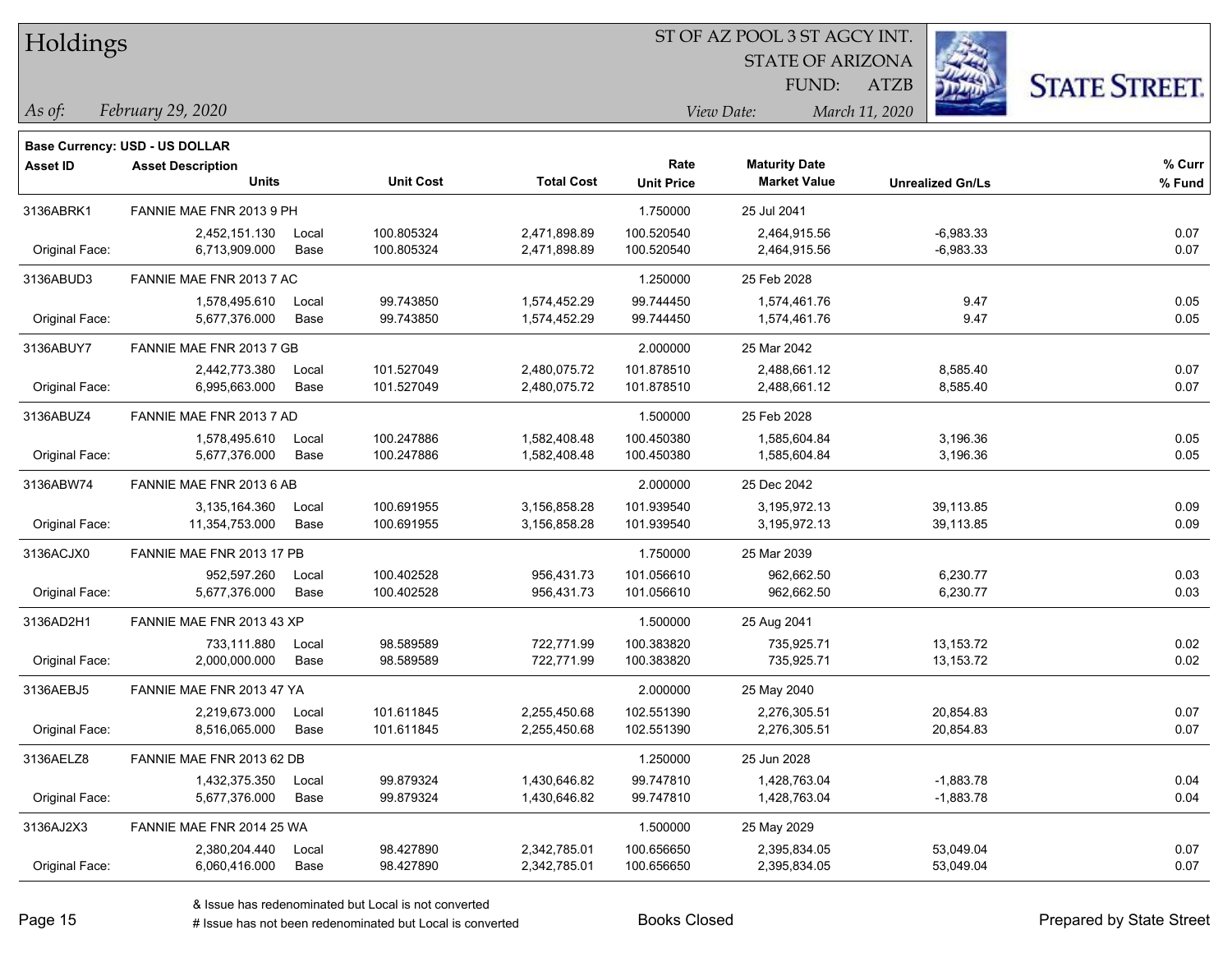| Holdings |
|----------|
|          |

STATE OF ARIZONA

ATZB



*February 29, 2020 As of: View Date: March 11, 2020*

**Base Currency: USD - US DOLLAR**

| <b>Asset ID</b> | <b>Asset Description</b><br><b>Units</b> |       | <b>Unit Cost</b> | <b>Total Cost</b> | Rate<br><b>Unit Price</b> | <b>Maturity Date</b><br><b>Market Value</b> | <b>Unrealized Gn/Ls</b> | % Curr<br>% Fund |
|-----------------|------------------------------------------|-------|------------------|-------------------|---------------------------|---------------------------------------------|-------------------------|------------------|
| 3137A1UN1       | FREDDIE MAC FHR 3725 PC                  |       |                  |                   | 2.250000                  | 15 Jan 2040                                 |                         |                  |
|                 | 366,148.550                              | Local | 98.242822        | 359,714.67        | 102.048350                | 373,648.55                                  | 13,933.88               | 0.01             |
| Original Face:  | 2,838,688.000                            | Base  | 98.242822        | 359,714.67        | 102.048350                | 373,648.55                                  | 13,933.88               | 0.01             |
| 3137A2PF2       | FREDDIE MAC FHR 3766 HE                  |       |                  |                   | 3.000000                  | 15 Nov 2020                                 |                         |                  |
|                 | 5,964.750                                | Local | 100.393478       | 5,988.22          | 100.223990                | 5,978.11                                    | $-10.11$                | 0.00             |
| Original Face:  | 648,587.000                              | Base  | 100.393478       | 5,988.22          | 100.223990                | 5,978.11                                    | $-10.11$                | 0.00             |
| 3137A62S0       | FREDDIE MAC FHR 3796 PE                  |       |                  |                   | 2.000000                  | 15 Feb 2040                                 |                         |                  |
|                 | 667,425.930                              | Local | 100.132541       | 668,310.54        | 100.497290                | 670,744.97                                  | 2,434.43                | 0.02             |
| Original Face:  | 5,946,910.000                            | Base  | 100.132541       | 668,310.54        | 100.497290                | 670,744.97                                  | 2,434.43                | 0.02             |
| 3137A7HC7       | FREDDIE MAC FHR 3800 KE                  |       |                  |                   | 3.500000                  | 15 Feb 2026                                 |                         |                  |
|                 | 113,902.790                              | Local | 103.402006       | 117,777.77        | 105.289480                | 119,927.66                                  | 2,149.89                | 0.00             |
| Original Face:  | 500,000.000                              | Base  | 103.402006       | 117,777.77        | 105.289480                | 119,927.66                                  | 2,149.89                | 0.00             |
| 3137ADHX8       | FREDDIE MAC FHR 3890 BA                  |       |                  |                   | 2.500000                  | 15 Nov 2040                                 |                         |                  |
|                 | 883,523.890                              | Local | 101.382514       | 895,738.73        | 101.832320                | 899,712.87                                  | 3,974.14                | 0.03             |
| Original Face:  | 11,354,753.000                           | Base  | 101.382514       | 895,738.73        | 101.832320                | 899,712.87                                  | 3,974.14                | 0.03             |
| 3137AFPD8       | FREDDIE MAC FHR 3919 CD                  |       |                  |                   | 2.500000                  | 15 Oct 2040                                 |                         |                  |
|                 | 458,859.360                              | Local | 99.400306        | 456,107.61        | 102.498110                | 470,322.17                                  | 14,214.56               | 0.01             |
| Original Face:  | 2,838,688.000                            | Base  | 99.400306        | 456,107.61        | 102.498110                | 470,322.17                                  | 14,214.56               | 0.01             |
| 3137AGAB6       | FREDDIE MAC FHR 3934 PB                  |       |                  |                   | 2.000000                  | 15 Jul 2041                                 |                         |                  |
|                 | 616,138.390                              | Local | 99.977461        | 615,999.52        | 101.639610                | 626,240.66                                  | 10,241.14               | 0.02             |
| Original Face:  | 2,838,688.000                            | Base  | 99.977461        | 615,999.52        | 101.639610                | 626,240.66                                  | 10,241.14               | 0.02             |
| 3137AGRX0       | FREDDIE MAC FHR 3935 JA                  |       |                  |                   | 2.000000                  | 15 May 2041                                 |                         |                  |
|                 | 462,337.040                              | Local | 99.955028        | 462,129.12        | 101.246290                | 468,099.10                                  | 5,969.98                | 0.01             |
| Original Face:  | 3,247,459.000                            | Base  | 99.955028        | 462,129.12        | 101.246290                | 468,099.10                                  | 5,969.98                | 0.01             |
| 3137ANK95       | FREDDIE MAC FHR 4024 C                   |       |                  |                   | 3.000000                  | 15 Mar 2027                                 |                         |                  |
|                 | 1,430,542.510                            | Local | 100.206046       | 1,433,490.08      | 104.758730                | 1,498,618.17                                | 65,128.09               | 0.04             |
| Original Face:  | 5,677,376.000                            | Base  | 100.206046       | 1,433,490.08      | 104.758730                | 1,498,618.17                                | 65,128.09               | 0.04             |
| 3137AR5L6       | FREDDIE MAC FHR 4060 JC                  |       |                  |                   | 2.000000                  | 15 Feb 2041                                 |                         |                  |
|                 | 2,095,132.620                            | Local | 100.366388       | 2,102,808.93      | 101.279830                | 2,121,946.76                                | 19,137.83               | 0.06             |
| Original Face:  | 8,516,065.000                            | Base  | 100.366388       | 2,102,808.93      | 101.279830                | 2,121,946.76                                | 19,137.83               | 0.06             |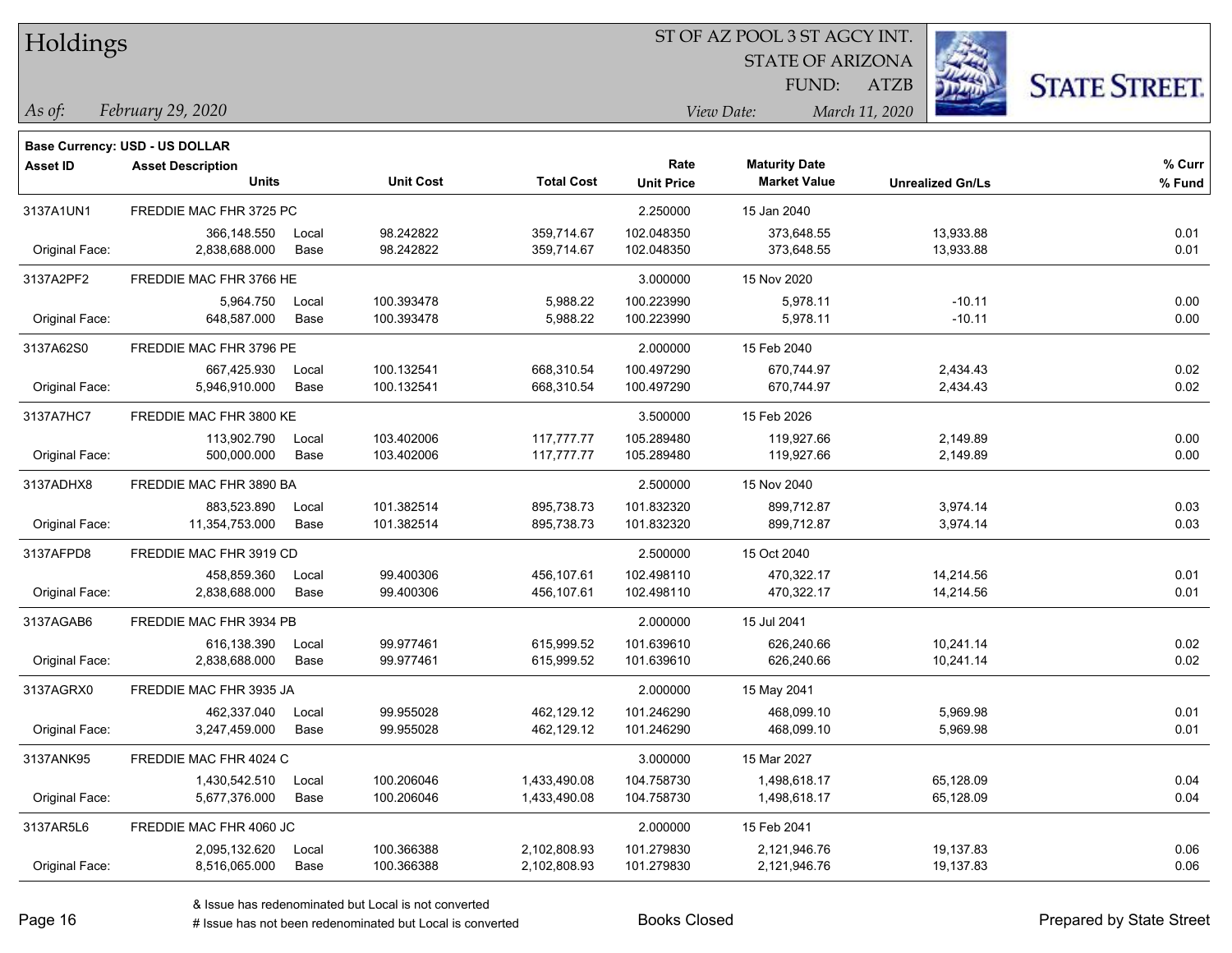| Holdings |
|----------|
|          |

STATE OF ARIZONA

ATZB



*February 29, 2020 As of: View Date: March 11, 2020*

**Base Currency: USD - US DOLLAR**

| Asset ID       | <b>Asset Description</b> |       |                  |                   | Rate              | <b>Maturity Date</b> |                         | % Curr |
|----------------|--------------------------|-------|------------------|-------------------|-------------------|----------------------|-------------------------|--------|
|                | <b>Units</b>             |       | <b>Unit Cost</b> | <b>Total Cost</b> | <b>Unit Price</b> | <b>Market Value</b>  | <b>Unrealized Gn/Ls</b> | % Fund |
| 3137AXMZ3      | FREDDIE MAC FHR 4152 AG  |       |                  |                   | 1.500000          | 15 Jan 2028          |                         |        |
|                | 1,963,924.470            | Local | 100.066934       | 1,965,239.01      | 100.486740        | 1,973,483.68         | 8,244.67                | 0.06   |
| Original Face: | 7,380,589.000            | Base  | 100.066934       | 1,965,239.01      | 100.486740        | 1,973,483.68         | 8,244.67                | 0.06   |
| 3137AYLB5      | FREDDIE MAC FHR 4161 CD  |       |                  |                   | 2.000000          | 15 Feb 2043          |                         |        |
|                | 2,397,739.430            | Local | 101.276356       | 2,428,343.13      | 102.752120        | 2,463,728.10         | 35,384.97               | 0.07   |
| Original Face: | 5,677,376.000            | Base  | 101.276356       | 2,428,343.13      | 102.752120        | 2,463,728.10         | 35,384.97               | 0.07   |
| 3137AYSG7      | FREDDIE MAC FHR 4165 TD  |       |                  |                   | 1.500000          | 15 Dec 2042          |                         |        |
|                | 1,803,476.060            | Local | 100.024040       | 1,803,909.61      | 100.573590        | 1,813,820.62         | 9,911.01                | 0.05   |
| Original Face: | 5,677,376.000            | Base  | 100.024040       | 1,803,909.61      | 100.573590        | 1,813,820.62         | 9,911.01                | 0.05   |
| 3137AYSH5      | FREDDIE MAC FHR 4165 TE  |       |                  |                   | 1.750000          | 15 Dec 2042          |                         |        |
|                | 4,508,690.560            | Local | 100.745344       | 4,542,295.81      | 101.258070        | 4,565,413.04         | 23,117.23               | 0.13   |
| Original Face: | 14,193,441.000           | Base  | 100.745344       | 4,542,295.81      | 101.258070        | 4,565,413.04         | 23,117.23               | 0.13   |
| 3137B0GK4      | FREDDIE MAC FHR 4173 AG  |       |                  | 2.000000          | 15 Mar 2043       |                      |                         |        |
|                | 3,140,186.680            | Local | 100.474766       | 3,155,095.22      | 101.372780        | 3,183,294.53         | 28,199.31               | 0.09   |
| Original Face: | 14, 193, 441.000         | Base  | 100.474766       | 3,155,095.22      | 101.372780        | 3,183,294.53         | 28,199.31               | 0.09   |
| 3137B1EM0      | FREDDIE MAC FHR 4191 AP  |       |                  |                   | 2.000000          | 15 Mar 2043          |                         |        |
|                | 989,762.670              | Local | 99.893417        | 988,707.75        | 101.560020        | 1,005,203.17         | 16,495.42               | 0.03   |
| Original Face: | 3,250,000.000            | Base  | 99.893417        | 988,707.75        | 101.560020        | 1,005,203.17         | 16,495.42               | 0.03   |
| 3137B1VH2      | FREDDIE MAC FHR 4210 AC  |       |                  |                   | 2.000000          | 15 Mar 2040          |                         |        |
|                | 1,797,338.930            | Local | 100.525764       | 1,806,788.69      | 101.124830        | 1,817,555.94         | 10,767.25               | 0.05   |
| Original Face: | 5,677,376.000            | Base  | 100.525764       | 1,806,788.69      | 101.124830        | 1,817,555.94         | 10,767.25               | 0.05   |
| 3137B1ZD7      | FREDDIE MAC FHR 4204 QA  |       |                  |                   | 1.500000          | 15 Jul 2042          |                         |        |
|                | 2,955,500.360            | Local | 99.904006        | 2,952,663.26      | 100.640990        | 2,974,444.82         | 21,781.56               | 0.09   |
| Original Face: | 8,516,065.000            | Base  | 99.904006        | 2,952,663.26      | 100.640990        | 2,974,444.82         | 21,781.56               | 0.09   |
| 3137B2CF5      | FREDDIE MAC FHR 4203 DC  |       |                  |                   | 1.750000          | 15 Apr 2033          |                         |        |
|                | 676,902.330              | Local | 97.859112        | 662,410.61        | 100.898340        | 682,983.21           | 20,572.60               | 0.02   |
| Original Face: | 2,500,000.000            | Base  | 97.859112        | 662,410.61        | 100.898340        | 682,983.21           | 20,572.60               | 0.02   |
| 3137BUFZ6      | FREDDIE MAC FHR 4646 TB  |       |                  |                   | 3.500000          | 15 Apr 2028          |                         |        |
|                | 3,261,991.500            | Local | 102.787001       | 3,352,903.23      | 107.257730        | 3,498,738.04         | 145,834.81              | 0.10   |
| Original Face: | 10,000,000.000           | Base  | 102.787001       | 3,352,903.23      | 107.257730        | 3,498,738.04         | 145,834.81              | 0.10   |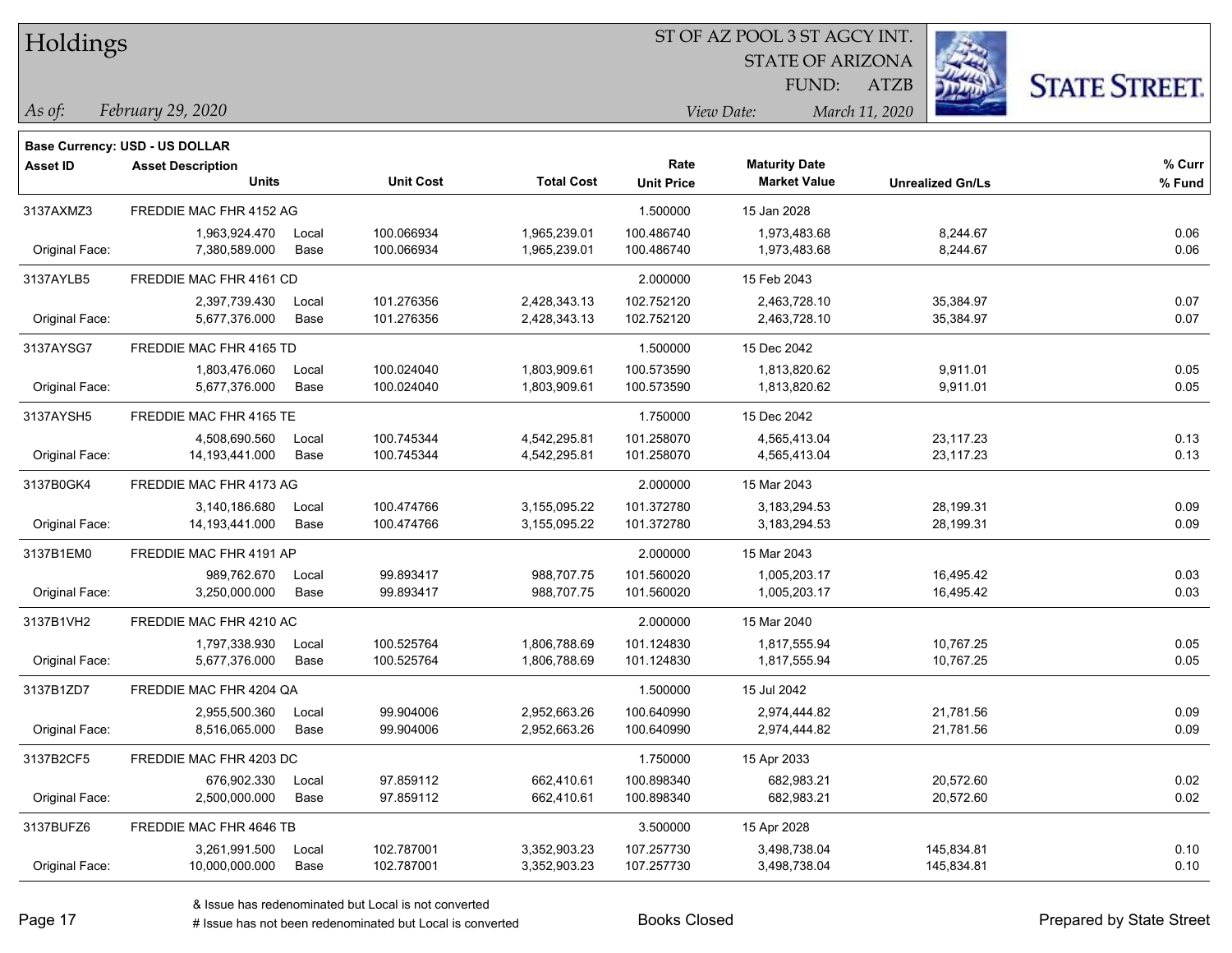| Holdings |
|----------|
|          |

STATE OF ARIZONA

ATZB



*February 29, 2020 As of: View Date: March 11, 2020*

**Base Currency: USD - US DOLLAR**

| Asset ID       | <b>Asset Description</b>             |       |                  |                   | Rate              | <b>Maturity Date</b> |                         | % Curr |
|----------------|--------------------------------------|-------|------------------|-------------------|-------------------|----------------------|-------------------------|--------|
|                | <b>Units</b>                         |       | <b>Unit Cost</b> | <b>Total Cost</b> | <b>Unit Price</b> | <b>Market Value</b>  | <b>Unrealized Gn/Ls</b> | % Fund |
| 3137BVEP7      | FREDDIE MAC FHR 4655 JA              |       |                  |                   | 3.000000          | 15 Oct 2040          |                         |        |
|                | 3,138,537.150                        | Local | 101.773048       | 3,194,184.93      | 102.469260        | 3,216,035.79         | 21,850.86               | 0.09   |
| Original Face: | 5,000,000.000                        | Base  | 101.773048       | 3,194,184.93      | 102.469260        | 3,216,035.79         | 21,850.86               | 0.09   |
| 3137F4VC3      | FREDDIE MAC FHR 4774 G               |       |                  |                   | 4.000000          | 15 Aug 2042          |                         |        |
|                | 5,496,284.200                        | Local | 102.475337       | 5,632,335.76      | 101.724910        | 5,591,090.16         | $-41,245.60$            | 0.16   |
| Original Face: | 10,000,000.000                       | Base  | 102.475337       | 5,632,335.76      | 101.724910        | 5,591,090.16         | $-41,245.60$            | 0.16   |
| 3137F4ZH8      | FREDDIE MAC FHR 4791 GA              |       |                  |                   | 3.500000          | 15 Sep 2040          |                         |        |
|                | 2,138,861.180                        | Local | 101.061212       | 2,161,559.03      | 100.967290        | 2,159,550.17         | $-2,008.86$             | 0.06   |
| Original Face: | 5,000,000.000                        | Base  | 101.061212       | 2,161,559.03      | 100.967290        | 2,159,550.17         | $-2,008.86$             | 0.06   |
| 3137FEVG2      | FREDDIE MAC FHR 4800 TA              |       |                  |                   | 4.000000          | 15 Apr 2042          |                         |        |
|                | 2,422,641.000                        | Local | 101.795298       | 2,466,134.62      | 101.088240        | 2,449,005.15         | $-17,129.47$            | 0.07   |
| Original Face: | 5,000,000.000                        | Base  | 101.795298       | 2,466,134.62      | 101.088240        | 2,449,005.15         | $-17,129.47$            | 0.07   |
| 3137FGYY5      | FREDDIE MAC FHR 4819 MA              |       |                  |                   | 4.000000          | 15 Apr 2040          |                         |        |
|                | 2,299,427.480                        | Local | 101.940858       | 2,344,056.11      | 100.502460        | 2,310,981.18         | $-33,074.93$            | 0.07   |
| Original Face: | 7,000,000.000                        | Base  | 101.940858       | 2,344,056.11      | 100.502460        | 2,310,981.18         | $-33,074.93$            | 0.07   |
| 3138L33G8      | FNMA POOL AM3498 FN 06/20 FIXED 2.01 |       |                  |                   | 2.010000          | 01 Jun 2020          |                         |        |
|                | 1,000,000.000                        | Local | 100.169298       | 1,001,692.98      | 99.885246         | 998,852.46           | $-2,840.52$             | 0.03   |
| Original Face: | 1,000,000.000                        | Base  | 100.169298       | 1,001,692.98      | 99.885246         | 998,852.46           | $-2,840.52$             | 0.03   |
| 3138WND30      | FNMA POOL AT1021 FN 05/28 FIXED 2.5  |       |                  |                   | 2.500000          | 01 May 2028          |                         |        |
|                | 2,924,645.720                        | Local | 102.654157       | 3,002,270.42      | 103.139682        | 3,016,470.30         | 14,199.88               | 0.09   |
| Original Face: | 8,516,065.000                        | Base  | 102.654157       | 3,002,270.42      | 103.139682        | 3,016,470.30         | 14,199.88               | 0.09   |
| 31393DDG3      | FANNIE MAE FNR 2003 58 M             |       |                  |                   | 3.500000          | 25 Jul 2033          |                         |        |
|                | 625,363.140                          | Local | 101.187524       | 632,789.48        | 107.371670        | 671,462.85           | 38,673.37               | 0.02   |
| Original Face: | 44,567,405.000                       | Base  | 101.187524       | 632,789.48        | 107.371670        | 671,462.85           | 38,673.37               | 0.02   |
| 31396WBV7      | FANNIE MAE FNR 2007 56 EP            |       |                  |                   | 5.500000          | 25 Jun 2027          |                         |        |
|                | 25,257.930                           | Local | 107.514393       | 27,155.91         | 109.066010        | 27,547.82            | 391.91                  | 0.00   |
| Original Face: | 1,000,000.000                        | Base  | 107.514393       | 27,155.91         | 109.066010        | 27,547.82            | 391.91                  | 0.00   |
| 31397NJ30      | FANNIE MAE FNR 2009 29 PA            |       |                  |                   | 5.000000          | 25 May 2049          |                         |        |
|                | 775,149.130                          | Local | 105.853468       | 820,522.24        | 117.103950        | 907,730.25           | 87,208.01               | 0.03   |
| Original Face: | 24,898,134.000                       | Base  | 105.853468       | 820,522.24        | 117.103950        | 907,730.25           | 87,208.01               | 0.03   |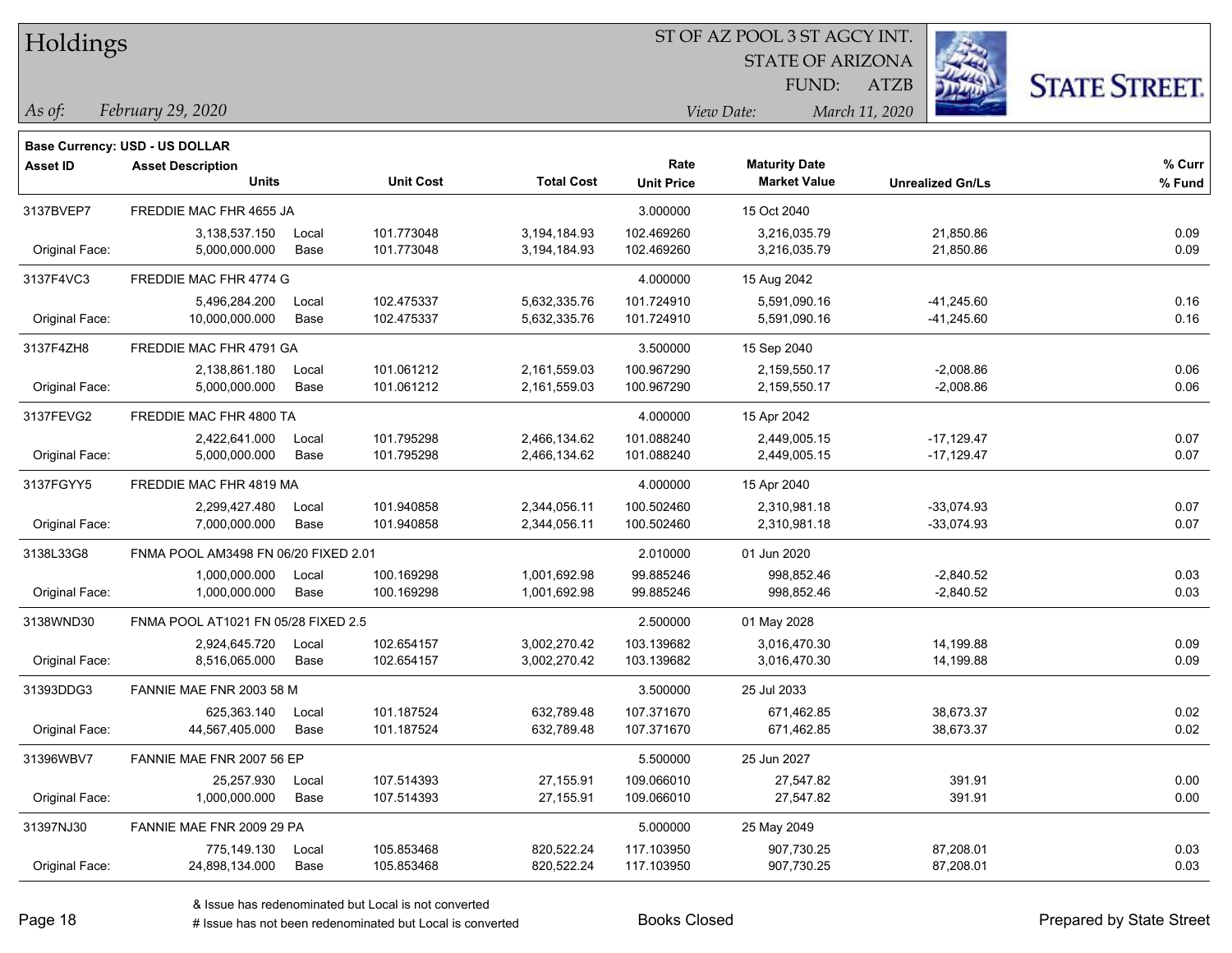|  | <b>Holdings</b> |
|--|-----------------|
|  |                 |

STATE OF ARIZONA

ATZB



*February 29, 2020 As of: View Date: March 11, 2020*

**Base Currency: USD - US DOLLAR**

| <b>Asset ID</b> | <b>Asset Description</b>                        |       |                  |                   | Rate              | <b>Maturity Date</b> |                         | % Curr |
|-----------------|-------------------------------------------------|-------|------------------|-------------------|-------------------|----------------------|-------------------------|--------|
|                 | Units                                           |       | <b>Unit Cost</b> | <b>Total Cost</b> | <b>Unit Price</b> | <b>Market Value</b>  | <b>Unrealized Gn/Ls</b> | % Fund |
| 31398SP80       | FANNIE MAE FNR 2010 135 EA                      |       |                  |                   | 3.000000          | 25 Jan 2040          |                         |        |
|                 | 510,415.970                                     | Local | 99.220118        | 506,435.33        | 102.252840        | 521,914.83           | 15,479.50               | 0.02   |
| Original Face:  | 5,677,376.000                                   | Base  | 99.220118        | 506,435.33        | 102.252840        | 521,914.83           | 15,479.50               | 0.02   |
| 31398WC36       | FREDDIE MAC FHR 3620 PA                         |       |                  |                   | 4.500000          | 15 Dec 2039          |                         |        |
|                 | 367,515.980                                     | Local | 105.065380       | 386,132.06        | 108.328380        | 398,124.11           | 11,992.05               | 0.01   |
| Original Face:  | 8,516,065.000                                   | Base  | 105.065380       | 386,132.06        | 108.328380        | 398,124.11           | 11,992.05               | 0.01   |
| 31422BGX2       | FARMER MAC NOTES 07/21 2.16                     |       |                  |                   | 2.160000          | 02 Jul 2021          |                         |        |
|                 | 5.000.000.000                                   | Local | 100.000000       | 5,000,000.00      | 100.267762        | 5,013,388.10         | 13,388.10               | 0.15   |
|                 |                                                 | Base  | 100.000000       | 5,000,000.00      | 100.267762        | 5,013,388.10         | 13,388.10               | 0.15   |
| 31422BTG5       | FARMER MAC NOTES 01/24 1.82                     |       |                  |                   | 1.820000          | 29 Jan 2024          |                         |        |
|                 | 5,000,000.000                                   | Local | 100.000000       | 5,000,000.00      | 100.342270        | 5,017,113.50         | 17,113.50               | 0.15   |
|                 |                                                 | Base  | 100.000000       | 5,000,000.00      | 100.342270        | 5,017,113.50         | 17,113.50               | 0.15   |
| 31677QBP3       | FIFTH THIRD BANK SR UNSECURED 07/21 VAR         |       |                  |                   | 2.234130          | 26 Jul 2021          |                         |        |
|                 | 2,000,000.000                                   | Local | 100.000000       | 2,000,000.00      | 100.328032        | 2,006,560.64         | 6,560.64                | 0.06   |
|                 |                                                 | Base  | 100.000000       | 2,000,000.00      | 100.328032        | 2,006,560.64         | 6,560.64                | 0.06   |
| 345397YP2       | FORD MOTOR CREDIT CO LLC SR UNSECURED 08/22 VAR |       |                  |                   | 2.843250          | 03 Aug 2022          |                         |        |
|                 | 20,000,000.000                                  | Local | 100.000000       | 20,000,000.00     | 97.367931         | 19,473,586.20        | $-526,413.80$           | 0.57   |
|                 |                                                 | Base  | 100.000000       | 20,000,000.00     | 97.367931         | 19,473,586.20        | $-526,413.80$           | 0.57   |
| 36241KJZ2       | GNMA POOL 782080 GN 02/21 FIXED 4.5             |       |                  |                   | 4.500000          | 15 Feb 2021          |                         |        |
|                 | 4,302.710                                       | Local | 100.919885       | 4,342.29          | 101.020615        | 4,346.62             | 4.33                    | 0.00   |
| Original Face:  | 1,675,000.000                                   | Base  | 100.919885       | 4,342.29          | 101.020615        | 4,346.62             | 4.33                    | 0.00   |
| 369550BF4       | GENERAL DYNAMICS CORP COMPANY GUAR 05/21 VAR    |       |                  |                   | 2.110880          | 11 May 2021          |                         |        |
|                 | 5,000,000.000                                   | Local | 100.000000       | 5,000,000.00      | 100.389926        | 5,019,496.30         | 19,496.30               | 0.15   |
|                 |                                                 | Base  | 100.000000       | 5,000,000.00      | 100.389926        | 5,019,496.30         | 19,496.30               | 0.15   |
| 370334CB8       | GENERAL MILLS INC SR UNSECURED 04/21 VAR        |       |                  |                   | 2.382630          | 16 Apr 2021          |                         |        |
|                 | 3,000,000.000                                   | Local | 100.000000       | 3,000,000.00      | 100.356649        | 3,010,699.47         | 10,699.47               | 0.09   |
|                 |                                                 | Base  | 100.000000       | 3,000,000.00      | 100.356649        | 3,010,699.47         | 10,699.47               | 0.09   |
| 38150AD28       | GOLDMAN SACHS GROUP INC SR UNSECURED 07/24 VAR  |       |                  |                   | 2.500000          | 31 Jul 2024          |                         |        |
|                 | 10,000,000.000                                  | Local | 100.000000       | 10,000,000.00     | 100.402730        | 10,040,273.00        | 40,273.00               | 0.29   |
|                 |                                                 | Base  | 100.000000       | 10,000,000.00     | 100.402730        | 10,040,273.00        | 40,273.00               | 0.29   |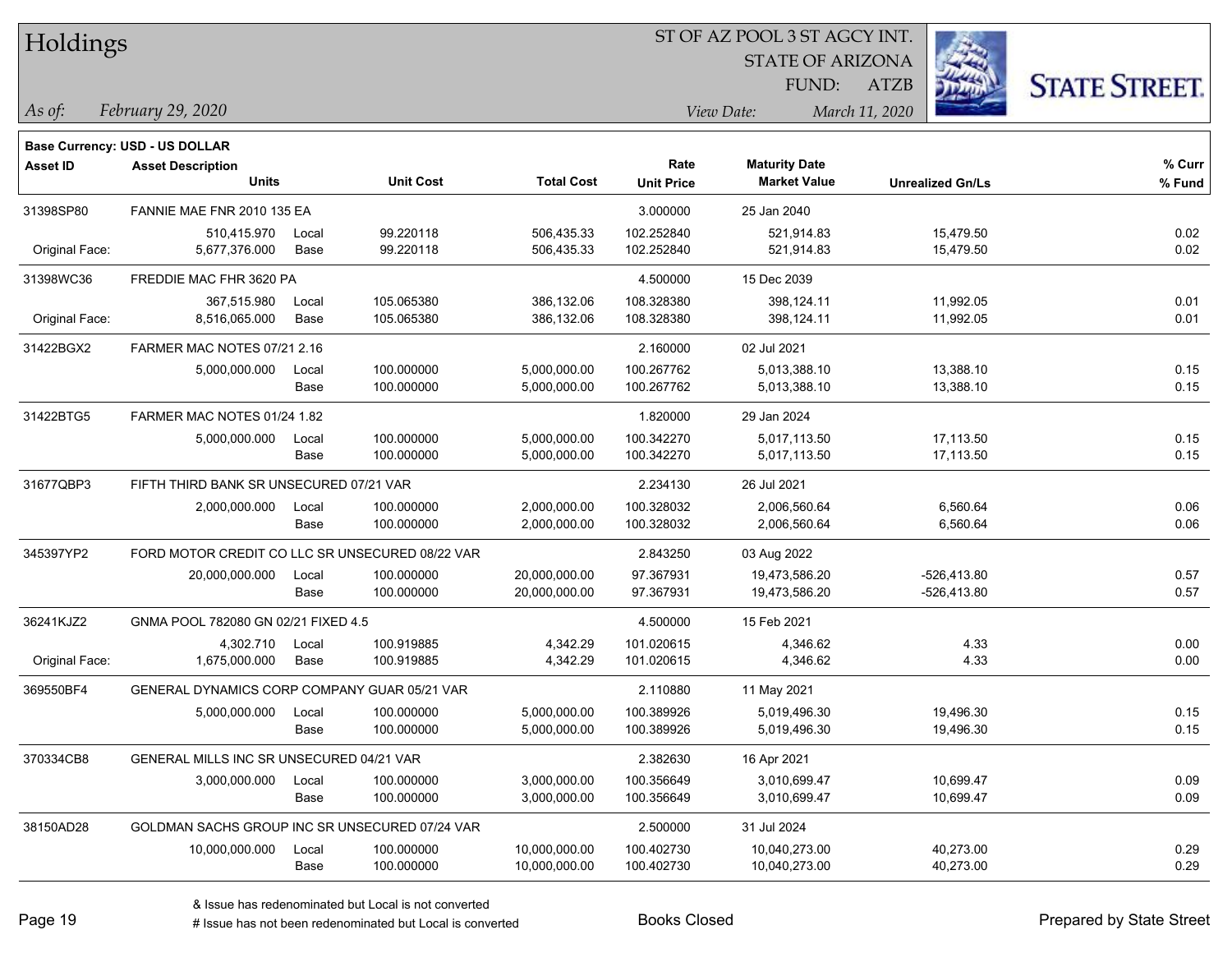Holdings

#### ST OF AZ POOL 3 ST AGCY INT.

STATE OF ARIZONA

ATZB



*February 29, 2020 As of: View Date: March 11, 2020*

|                 | <b>Base Currency: USD - US DOLLAR</b>           |       |                  |                   |                   |                      |                         |        |
|-----------------|-------------------------------------------------|-------|------------------|-------------------|-------------------|----------------------|-------------------------|--------|
| <b>Asset ID</b> | <b>Asset Description</b>                        |       |                  |                   | Rate              | <b>Maturity Date</b> |                         | % Curr |
|                 | <b>Units</b>                                    |       | <b>Unit Cost</b> | <b>Total Cost</b> | <b>Unit Price</b> | <b>Market Value</b>  | <b>Unrealized Gn/Ls</b> | % Fund |
| 38376JFP4       | GOVERNMENT NATIONAL MORTGAGE A GNR 2009 106 HA  |       |                  |                   | 4.000000          | 16 Nov 2039          |                         |        |
|                 | 63,368.300                                      | Local | 105.407941       | 66,795.22         | 110.455730        | 69,993.92            | 3,198.70                | 0.00   |
| Original Face:  | 877,500.000                                     | Base  | 105.407941       | 66,795.22         | 110.455730        | 69,993.92            | 3,198.70                | 0.00   |
| 38378BCX5       | GOVERNMENT NATIONAL MORTGAGE A GNR 2012 23 B    |       |                  |                   | 2.459000          | 16 Jan 2040          |                         |        |
|                 | 0.020                                           | Local | -4,150.000000    | $-0.83$           | 100.000000        | 0.02                 | 0.85                    | 0.00   |
| Original Face:  | 10,000,000.000                                  | Base  | -4,150.000000    | $-0.83$           | 100.000000        | 0.02                 | 0.85                    | 0.00   |
| 38378BWR6       | GOVERNMENT NATIONAL MORTGAGE A GNR 2012 83 AC   |       |                  |                   | 1.718500          | 16 May 2045          |                         |        |
|                 | 2,213,999.130                                   | Local | 98.862666        | 2,188,818.56      | 97.941990         | 2,168,434.81         | $-20,383.75$            | 0.06   |
| Original Face:  | 3,000,000.000                                   | Base  | 98.862666        | 2,188,818.56      | 97.941990         | 2,168,434.81         | $-20,383.75$            | 0.06   |
| 38378BX38       | GOVERNMENT NATIONAL MORTGAGE A GNR 2012 132 AC  |       |                  |                   | 1.619870          | 16 Jun 2053          |                         |        |
|                 | 3,622,145.900                                   | Local | 95.441176        | 3,457,018.66      | 99.151050         | 3,591,395.69         | 134,377.03              | 0.10   |
| Original Face:  | 10,000,000.000                                  | Base  | 95.441176        | 3,457,018.66      | 99.151050         | 3,591,395.69         | 134,377.03              | 0.10   |
| 38378EQC0       | GOVERNMENT NATIONAL MORTGAGE A GNR 2012 69 QC   |       |                  |                   | 2.000000          | 16 Mar 2041          |                         |        |
|                 | 3,187,125.960                                   | Local | 102.102986       | 3,254,150.76      | 101.495090        | 3,234,776.36         | $-19,374.40$            | 0.09   |
| Original Face:  | 10,493,495.000                                  | Base  | 102.102986       | 3,254,150.76      | 101.495090        | 3,234,776.36         | $-19,374.40$            | 0.09   |
| 38379UW28       | GOVERNMENT NATIONAL MORTGAGE A GNR 2016 158 AE  |       |                  |                   | 2.050000          | 16 Aug 2057          |                         |        |
|                 | 4,520,805.150                                   | Local | 96.389630        | 4,357,587.35      | 100.526850        | 4,544,623.01         | 187,035.66              | 0.13   |
| Original Face:  | 5,000,000.000                                   | Base  | 96.389630        | 4,357,587.35      | 100.526850        | 4,544,623.01         | 187,035.66              | 0.13   |
| 38380GPY4       | GOVERNMENT NATIONAL MORTGAGE A GNR 2017 118 KH  |       |                  |                   | 2.250000          | 20 Oct 2046          |                         |        |
|                 | 3,416,167.330                                   | Local | 99.899886        | 3,412,747.27      | 101.845300        | 3,479,205.87         | 66,458.60               | 0.10   |
| Original Face:  | 5,000,000.000                                   | Base  | 99.899886        | 3,412,747.27      | 101.845300        | 3,479,205.87         | 66,458.60               | 0.10   |
| 38381YQU1       | GOVERNMENT NATIONAL MORTGAGE A GNR 2019 111 BG  |       |                  |                   | 2.500000          | 20 Apr 2049          |                         |        |
|                 | 4,101,894.300                                   | Local | 100.695479       | 4,130,422.10      | 101.796810        | 4,175,597.55         | 45,175.45               | 0.12   |
| Original Face:  | 5,000,000.000                                   | Base  | 100.695479       | 4,130,422.10      | 101.796810        | 4,175,597.55         | 45,175.45               | 0.12   |
| 427866BC1       | HERSHEY COMPANY SR UNSECURED 11/24 2.05         |       |                  |                   | 2.050000          | 15 Nov 2024          |                         |        |
|                 | 1,000,000.000                                   | Local | 99.919793        | 999,197.93        | 103.861737        | 1,038,617.37         | 39,419.44               | 0.03   |
|                 |                                                 | Base  | 99.919793        | 999,197.93        | 103.861737        | 1,038,617.37         | 39,419.44               | 0.03   |
| 438516BT2       | HONEYWELL INTERNATIONAL SR UNSECURED 08/22 2.15 |       |                  |                   | 2.150000          | 08 Aug 2022          |                         |        |
|                 | 15,680,000.000                                  | Local | 101.357802       | 15,892,903.32     | 102.243673        | 16,031,807.93        | 138,904.61              | 0.47   |
|                 |                                                 | Base  | 101.357802       | 15,892,903.32     | 102.243673        | 16,031,807.93        | 138,904.61              | 0.47   |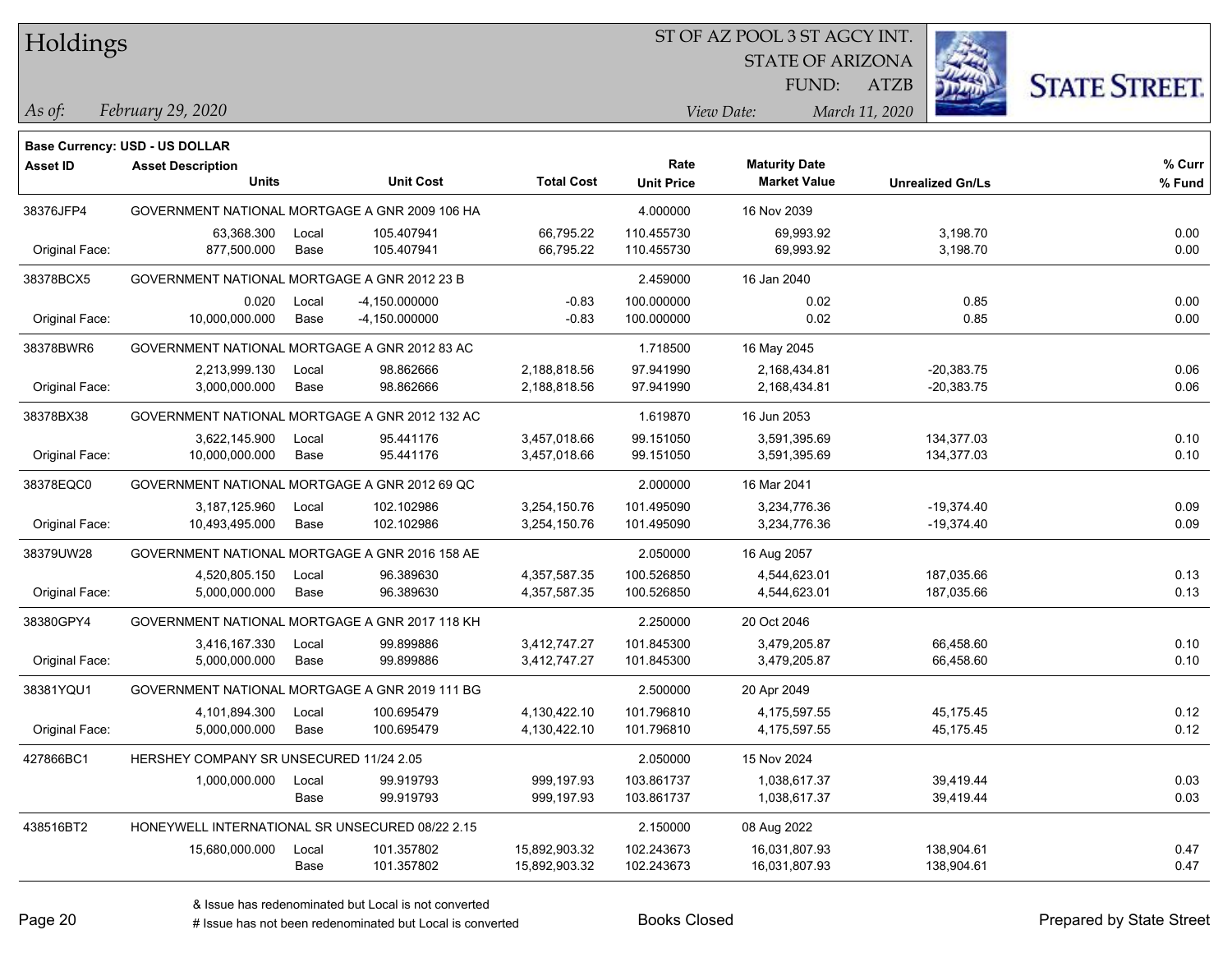| Holdings        |                                                  |       |                  |                   | 51 OF AZ POOL 351 AGCY INT. |                         |                         |                      |  |
|-----------------|--------------------------------------------------|-------|------------------|-------------------|-----------------------------|-------------------------|-------------------------|----------------------|--|
|                 |                                                  |       |                  |                   |                             | <b>STATE OF ARIZONA</b> |                         |                      |  |
|                 |                                                  |       |                  |                   |                             | FUND:                   | <b>ATZB</b>             | <b>STATE STREET.</b> |  |
| $ $ As of:      | February 29, 2020                                |       |                  |                   |                             | View Date:              | March 11, 2020          |                      |  |
|                 |                                                  |       |                  |                   |                             |                         |                         |                      |  |
|                 | <b>Base Currency: USD - US DOLLAR</b>            |       |                  |                   |                             |                         |                         |                      |  |
| <b>Asset ID</b> | <b>Asset Description</b>                         |       |                  |                   | Rate                        | <b>Maturity Date</b>    |                         | $%$ Curr             |  |
|                 | <b>Units</b>                                     |       | <b>Unit Cost</b> | <b>Total Cost</b> | <b>Unit Price</b>           | <b>Market Value</b>     | <b>Unrealized Gn/Ls</b> | % Fund               |  |
| 44932HAK9       | IBM CREDIT LLC SR UNSECURED 11/20 3.45           |       |                  |                   | 3.450000                    | 30 Nov 2020             |                         |                      |  |
|                 | 10,000,000.000                                   | Local | 99.970389        | 9,997,038.85      | 101.551011                  | 10,155,101.10           | 158,062.25              | 0.30                 |  |
|                 |                                                  | Base  | 99.970389        | 9,997,038.85      | 101.551011                  | 10,155,101.10           | 158,062.25              | 0.30                 |  |
| 459058FM0       | INTL BK RECON + DEVELOP SR UNSECURED 08/20 1.125 |       |                  |                   | 1.125000                    | 10 Aug 2020             |                         |                      |  |
|                 | 10,000,000.000                                   | Local | 99.735471        | 9,973,547.11      | 99.909286                   | 9,990,928.60            | 17,381.49               | 0.29                 |  |
|                 |                                                  | Base  | 99.735471        | 9,973,547.11      | 99.909286                   | 9,990,928.60            | 17,381.49               | 0.29                 |  |
| 45905U5U4       | INTL BK RECON + DEVELOP SR UNSECURED 01/23 1.75  |       |                  |                   | 1.750000                    | 27 Jan 2023             |                         |                      |  |
|                 | 10,000,000.000                                   | Local | 100.000000       | 10,000,000.00     | 100.419000                  | 10,041,900.00           | 41,900.00               | 0.29                 |  |
|                 |                                                  | Base  | 100.000000       | 10,000,000.00     | 100.419000                  | 10,041,900.00           | 41,900.00               | 0.29                 |  |
| 46649CAQ6       | JP MORGAN MORTGAGE TRUST JPMMT 2018 4 A15 144A   |       |                  |                   | 3.500000                    | 25 Oct 2048             |                         |                      |  |
|                 | 2,886,572.270                                    | Local | 99.620912        | 2,875,629.61      | 101.057020                  | 2,917,083.92            | 41,454.31               | 0.08                 |  |
| Original Face:  | 5,000,000.000                                    | Base  | 99.620912        | 2,875,629.61      | 101.057020                  | 2,917,083.92            | 41,454.31               | 0.08                 |  |
| 48128GG79       | JPMORGAN CHASE + CO SR UNSECURED 08/24 2.25      |       |                  |                   | 2.250000                    | 30 Aug 2024             |                         |                      |  |
|                 | 5,000,000.000                                    | Local | 100.000000       | 5,000,000.00      | 100.615688                  | 5,030,784.40            | 30,784.40               | 0.15                 |  |
|                 |                                                  | Base  | 100.000000       | 5,000,000.00      | 100.615688                  | 5,030,784.40            | 30,784.40               | 0.15                 |  |
| 48128GL73       | JPMORGAN CHASE + CO SR UNSECURED 10/24 VAR       |       |                  |                   | 2.250000                    | 31 Oct 2024             |                         |                      |  |
|                 | 15,000,000.000                                   | Local | 100.000000       | 15,000,000.00     | 101.249650                  | 15,187,447.50           | 187,447.50              | 0.44                 |  |
|                 |                                                  | Base  | 100.000000       | 15,000,000.00     | 101.249650                  | 15,187,447.50           | 187,447.50              | 0.44                 |  |
| 48128GM49       | JPMORGAN CHASE + CO SR UNSECURED 11/24 VAR       |       |                  |                   | 2.300000                    | 27 Nov 2024             |                         |                      |  |
|                 | 5,000,000.000                                    | Local | 100.000000       | 5,000,000.00      | 100.190981                  | 5,009,549.05            | 9,549.05                | 0.15                 |  |
|                 |                                                  | Base  | 100.000000       | 5,000,000.00      | 100.190981                  | 5,009,549.05            | 9,549.05                | 0.15                 |  |
| 48128GN97       | JPMORGAN CHASE + CO SR UNSECURED 12/24 VAR       |       |                  |                   | 2.300000                    | 23 Dec 2024             |                         |                      |  |
|                 | 10,000,000.000                                   | Local | 100.000000       | 10,000,000.00     | 101.055829                  | 10,105,582.90           | 105,582.90              | 0.29                 |  |
|                 |                                                  | Base  | 100.000000       | 10,000,000.00     | 101.055829                  | 10,105,582.90           | 105,582.90              | 0.29                 |  |
| 48130UTJ4       | JPMORGAN CHASE FINANCIAL COMPANY GUAR 01/23 2    |       |                  |                   | 2.000000                    | 31 Jan 2023             |                         |                      |  |
|                 | 10,000,000.000                                   | Local | 100.000000       | 10,000,000.00     | 100.206184                  | 10,020,618.40           | 20,618.40               | 0.29                 |  |
|                 |                                                  | Base  | 100.000000       | 10,000,000.00     | 100.206184                  | 10,020,618.40           | 20,618.40               | 0.29                 |  |
| 50117PAC3       | KUBOTA CREDIT OWNER TRUST KCOT 2018 1A A3 144A   |       |                  |                   | 3.100000                    | 15 Aug 2022             |                         |                      |  |
|                 | 12,640,000.000                                   | Local | 99.824805        | 12,617,855.29     | 101.658470                  | 12,849,630.61           | 231,775.32              | 0.37                 |  |
| Original Face:  | 12,640,000.000                                   | Base  | 99.824805        | 12,617,855.29     | 101.658470                  | 12,849,630.61           | 231,775.32              | 0.37                 |  |

ST OF A Z POOL 2 ST ACCV INT

**CONTRACTOR**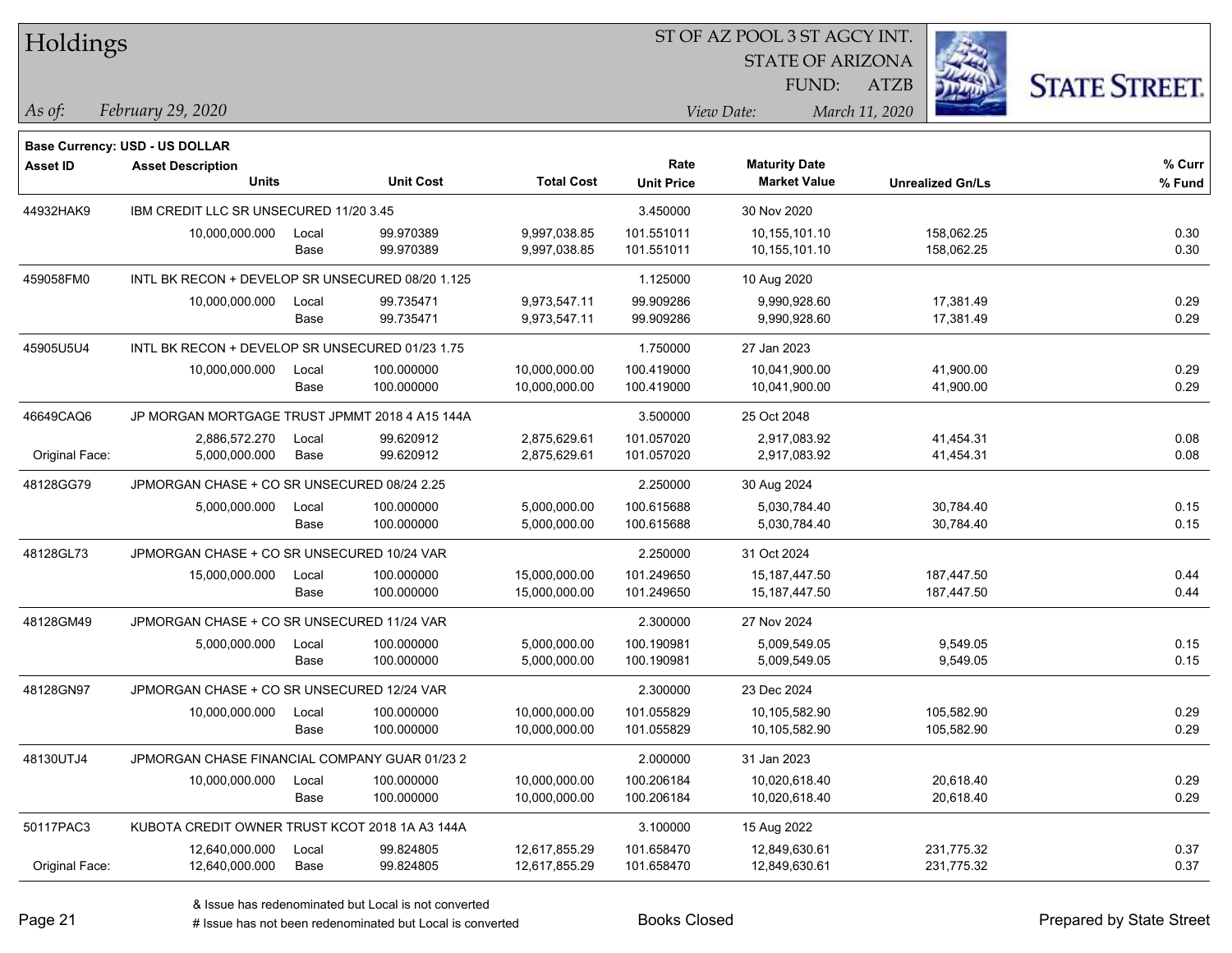| Holdings        |                                                      |       |                  |                   |                   | ST OF AZ POOL 3 ST AGCY INT. |                         |                      |  |  |
|-----------------|------------------------------------------------------|-------|------------------|-------------------|-------------------|------------------------------|-------------------------|----------------------|--|--|
|                 |                                                      |       |                  |                   |                   | <b>STATE OF ARIZONA</b>      |                         |                      |  |  |
|                 |                                                      |       |                  |                   |                   | FUND:                        | <b>ATZB</b>             | <b>STATE STREET.</b> |  |  |
| As of:          | February 29, 2020                                    |       |                  |                   |                   | View Date:                   | March 11, 2020          |                      |  |  |
|                 | Base Currency: USD - US DOLLAR                       |       |                  |                   |                   |                              |                         |                      |  |  |
| <b>Asset ID</b> | <b>Asset Description</b>                             |       |                  |                   | Rate              | <b>Maturity Date</b>         |                         | $%$ Curr             |  |  |
|                 | Units                                                |       | <b>Unit Cost</b> | <b>Total Cost</b> | <b>Unit Price</b> | <b>Market Value</b>          | <b>Unrealized Gn/Ls</b> | % Fund               |  |  |
| 571900BB4       | MARRIOTT INTERNATIONAL SR UNSECURED 04/24 3.6        |       |                  |                   | 3.600000          | 15 Apr 2024                  |                         |                      |  |  |
|                 | 3,000,000.000                                        | Local | 99.610742        | 2,988,322.25      | 107.306185        | 3,219,185.55                 | 230.863.30              | 0.09                 |  |  |
|                 |                                                      | Base  | 99.610742        | 2,988,322.25      | 107.306185        | 3,219,185.55                 | 230,863.30              | 0.09                 |  |  |
| 571903AM5       | MARRIOTT INTERNATIONAL SR UNSECURED 10/21 3.125      |       |                  |                   | 3.125000          | 15 Oct 2021                  |                         |                      |  |  |
|                 | 3,493,000.000                                        | Local | 101.516689       | 3,545,977.93      | 102.056296        | 3,564,826.42                 | 18,848.49               | 0.10                 |  |  |
|                 |                                                      | Base  | 101.516689       | 3,545,977.93      | 102.056296        | 3,564,826.42                 | 18,848.49               | 0.10                 |  |  |
| 57629WCF5       | MASSMUTUAL GLOBAL FUNDIN SECURED 144A 09/20 1.95     |       |                  |                   | 1.950000          | 22 Sep 2020                  |                         |                      |  |  |
|                 | 23,826,000.000                                       | Local | 100.049406       | 23,837,771.59     | 100.285373        | 23,893,992.97                | 56,221.38               | 0.69                 |  |  |
|                 |                                                      | Base  | 100.049406       | 23,837,771.59     | 100.285373        | 23,893,992.97                | 56,221.38               | 0.69                 |  |  |
| 58013MEX8       | MCDONALD S CORP SR UNSECURED 12/20 2.75              |       |                  |                   | 2.750000          | 09 Dec 2020                  |                         |                      |  |  |
|                 | 10,841,000.000                                       | Local | 100.624515       | 10,908,703.67     | 100.767000        | 10,924,150.47                | 15,446.80               | 0.32                 |  |  |
|                 |                                                      | Base  | 100.624515       | 10,908,703.67     | 100.767000        | 10,924,150.47                | 15,446.80               | 0.32                 |  |  |
| 58769QAB7       | MERCEDES BENZ AUTO LEASE TRUST MBALT 2019 B A2       |       |                  |                   | 2.010000          | 15 Dec 2021                  |                         |                      |  |  |
|                 | 2,750,000.000                                        | Local | 99.995352        | 2,749,872.17      | 100.370740        | 2,760,195.35                 | 10,323.18               | 0.08                 |  |  |
| Original Face:  | 2,750,000.000                                        | Base  | 99.995352        | 2,749,872.17      | 100.370740        | 2,760,195.35                 | 10,323.18               | 0.08                 |  |  |
| 594918BP8       | MICROSOFT CORP SR UNSECURED 08/21 1.55               |       |                  |                   | 1.550000          | 08 Aug 2021                  |                         |                      |  |  |
|                 | 50,000,000.000                                       | Local | 99.971642        | 49,985,820.89     | 100.490767        | 50,245,383.50                | 259,562.61              | 1.46                 |  |  |
|                 |                                                      | Base  | 99.971642        | 49,985,820.89     | 100.490767        | 50,245,383.50                | 259,562.61              | 1.46                 |  |  |
| 594918BW3       | MICROSOFT CORP SR UNSECURED 02/22 2.4                |       |                  |                   | 2.400000          | 06 Feb 2022                  |                         |                      |  |  |
|                 | 10,354,000.000                                       | Local | 101.119456       | 10,469,908.47     | 102.240893        | 10.586.022.06                | 116,113.59              | 0.31                 |  |  |
|                 |                                                      | Base  | 101.119456       | 10,469,908.47     | 102.240893        | 10,586,022.06                | 116,113.59              | 0.31                 |  |  |
| 64952WCE1       | NEW YORK LIFE GLOBAL FDG SR SECURED 144A 04/21 2     |       |                  |                   | 2.000000          | 13 Apr 2021                  |                         |                      |  |  |
|                 | 3,000,000.000                                        | Local | 99.967154        | 2,999,014.63      | 100.902992        | 3,027,089.76                 | 28,075.13               | 0.09                 |  |  |
|                 |                                                      | Base  | 99.967154        | 2,999,014.63      | 100.902992        | 3,027,089.76                 | 28,075.13               | 0.09                 |  |  |
| 654740AN9       | NISSAN MOTOR ACCEPTANCE SR UNSECURED 144A 03/21 2.55 |       |                  |                   | 2.550000          | 08 Mar 2021                  |                         |                      |  |  |
|                 | 10,000,000.000                                       | Local | 99.975336        | 9,997,533.58      | 100.887663        | 10,088,766.30                | 91,232.72               | 0.29                 |  |  |
|                 |                                                      | Base  | 99.975336        | 9,997,533.58      | 100.887663        | 10,088,766.30                | 91,232.72               | 0.29                 |  |  |
| 655844BJ6       | NORFOLK SOUTHERN CORP SR UNSECURED 04/22 3           |       |                  |                   | 3.000000          | 01 Apr 2022                  |                         |                      |  |  |
|                 | 3,140,000.000                                        | Local | 102.121585       | 3,206,617.77      | 102.792947        | 3,227,698.54                 | 21,080.77               | 0.09                 |  |  |
|                 |                                                      | Base  | 102.121585       | 3,206,617.77      | 102.792947        | 3,227,698.54                 | 21,080.77               | 0.09                 |  |  |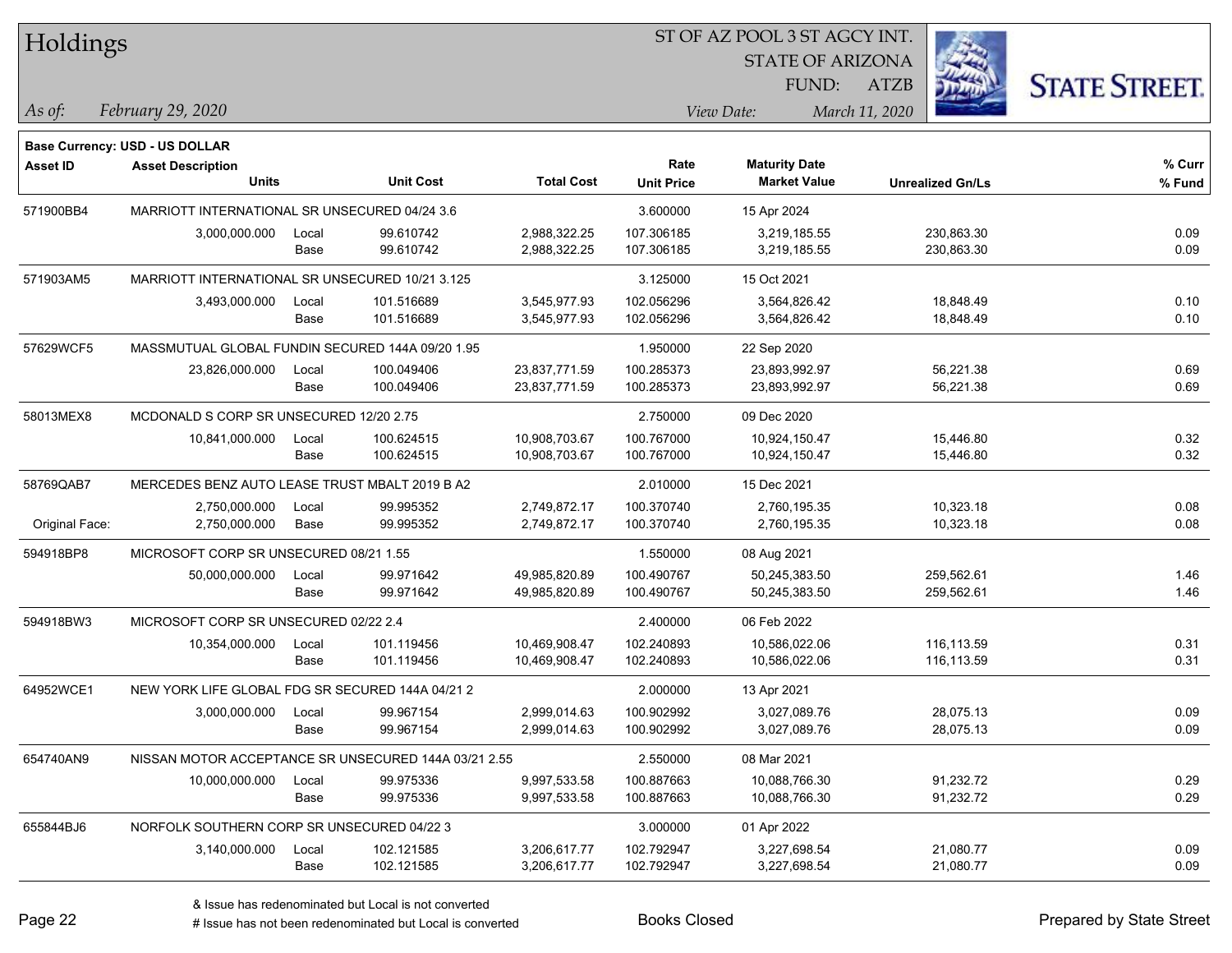| <b>Holdings</b> |  |
|-----------------|--|
|-----------------|--|

STATE OF ARIZONA

ATZB



*February 29, 2020 As of: View Date: March 11, 2020*

**Base Currency: USD - US DOLLAR**

| Asset ID       | <b>Asset Description</b><br><b>Units</b>        |               | <b>Unit Cost</b>         | <b>Total Cost</b>              | Rate<br><b>Unit Price</b> | <b>Maturity Date</b><br><b>Market Value</b> | <b>Unrealized Gn/Ls</b>      | % Curr<br>% Fund |
|----------------|-------------------------------------------------|---------------|--------------------------|--------------------------------|---------------------------|---------------------------------------------|------------------------------|------------------|
| 693476BL6      | PNC FINANCIAL SERVICES SR UNSECURED 08/20 4.375 |               |                          |                                | 4.375000                  | 11 Aug 2020                                 |                              |                  |
|                | 4,000,000.000                                   | Local<br>Base | 100.937995<br>100.937995 | 4,037,519.79<br>4,037,519.79   | 101.211709<br>101.211709  | 4,048,468.36<br>4,048,468.36                | 10,948.57<br>10,948.57       | 0.12<br>0.12     |
| 717081ER0      | PFIZER INC SR UNSECURED 03/22 2.8               |               |                          |                                | 2.800000                  | 11 Mar 2022                                 |                              |                  |
|                | 3,000,000.000                                   | Local<br>Base | 99.995949<br>99.995949   | 2,999,878.47<br>2,999,878.47   | 103.528861<br>103.528861  | 3,105,865.83<br>3,105,865.83                | 105,987.36<br>105,987.36     | 0.09<br>0.09     |
| 74005PBA1      | PRAXAIR INC COMPANY GUAR 02/22 2.45             |               |                          |                                | 2.450000                  | 15 Feb 2022                                 |                              |                  |
|                | 3,000,000.000                                   | Local<br>Base | 101.491433<br>101.491433 | 3,044,742.99<br>3,044,742.99   | 101.696793<br>101.696793  | 3,050,903.79<br>3,050,903.79                | 6,160.80<br>6,160.80         | 0.09<br>0.09     |
| 78014RAP5      | ROYAL BANK OF CANADA SR UNSECURED 09/21 VAR     |               |                          |                                | 2.277750                  | 21 Sep 2021                                 |                              |                  |
|                | 10,000,000.000                                  | Local<br>Base | 99.899233<br>99.899233   | 9,989,923.26<br>9,989,923.26   | 99.660565<br>99.660565    | 9,966,056.50<br>9,966,056.50                | -23,866.76<br>$-23,866.76$   | 0.29<br>0.29     |
| 78014RAQ3      | ROYAL BANK OF CANADA SR UNSECURED 10/21 VAR     |               |                          |                                | 2.306250                  | 22 Oct 2021                                 |                              |                  |
|                | 10,000,000.000                                  | Local<br>Base | 100.000000<br>100.000000 | 10,000,000.00<br>10,000,000.00 | 101.350000<br>101.350000  | 10,135,000.00<br>10,135,000.00              | 135,000.00<br>135,000.00     | 0.29<br>0.29     |
| 78014RBX7      | ROYAL BANK OF CANADA SR UNSECURED 01/25 VAR     |               |                          |                                | 2.300000                  | 30 Jan 2025                                 |                              |                  |
|                | 10,000,000.000                                  | Local<br>Base | 100.000000<br>100.000000 | 10,000,000.00<br>10,000,000.00 | 100.833180<br>100.833180  | 10,083,318.00<br>10,083,318.00              | 83,318.00<br>83,318.00       | 0.29<br>0.29     |
| 78446YAA1      | SLM STUDENT LOAN TRUST SLMA 2012 2 A            |               |                          |                                | 2.326750                  | 25 Jan 2029                                 |                              |                  |
| Original Face: | 924,061.940<br>2,838,688.000                    | Local<br>Base | 100.000000<br>100.000000 | 924,061.94<br>924,061.94       | 97.724020<br>97.724020    | 903,030.48<br>903,030.48                    | $-21,031.46$<br>$-21,031.46$ | 0.03<br>0.03     |
| 86787EBE6      | TRUIST BANK SR UNSECURED 05/22 2.8              |               |                          |                                | 2.800000                  | 17 May 2022                                 |                              |                  |
|                | 10,000,000.000                                  | Local<br>Base | 99.962448<br>99.962448   | 9,996,244.80<br>9,996,244.80   | 102.756092<br>102.756092  | 10,275,609.20<br>10,275,609.20              | 279,364.40<br>279,364.40     | 0.30<br>0.30     |
| 89114Q3J5      | TORONTO DOMINION BANK SR UNSECURED 07/22 VAR    |               |                          |                                | 2.750000                  | 22 Jul 2022                                 |                              |                  |
|                | 5,000,000.000                                   | Local<br>Base | 100.000000<br>100.000000 | 5,000,000.00<br>5,000,000.00   | 100.079768<br>100.079768  | 5,003,988.40<br>5,003,988.40                | 3,988.40<br>3,988.40         | 0.15<br>0.15     |
| 89114Q5A2      | TORONTO DOMINION BANK SR UNSECURED 08/24 VAR    |               |                          |                                | 2.450000                  | 14 Aug 2024                                 |                              |                  |
|                | 10,000,000.000                                  | Local<br>Base | 100.000000<br>100.000000 | 10,000,000.00<br>10,000,000.00 | 103.484490<br>103.484490  | 10,348,449.00<br>10,348,449.00              | 348,449.00<br>348,449.00     | 0.30<br>0.30     |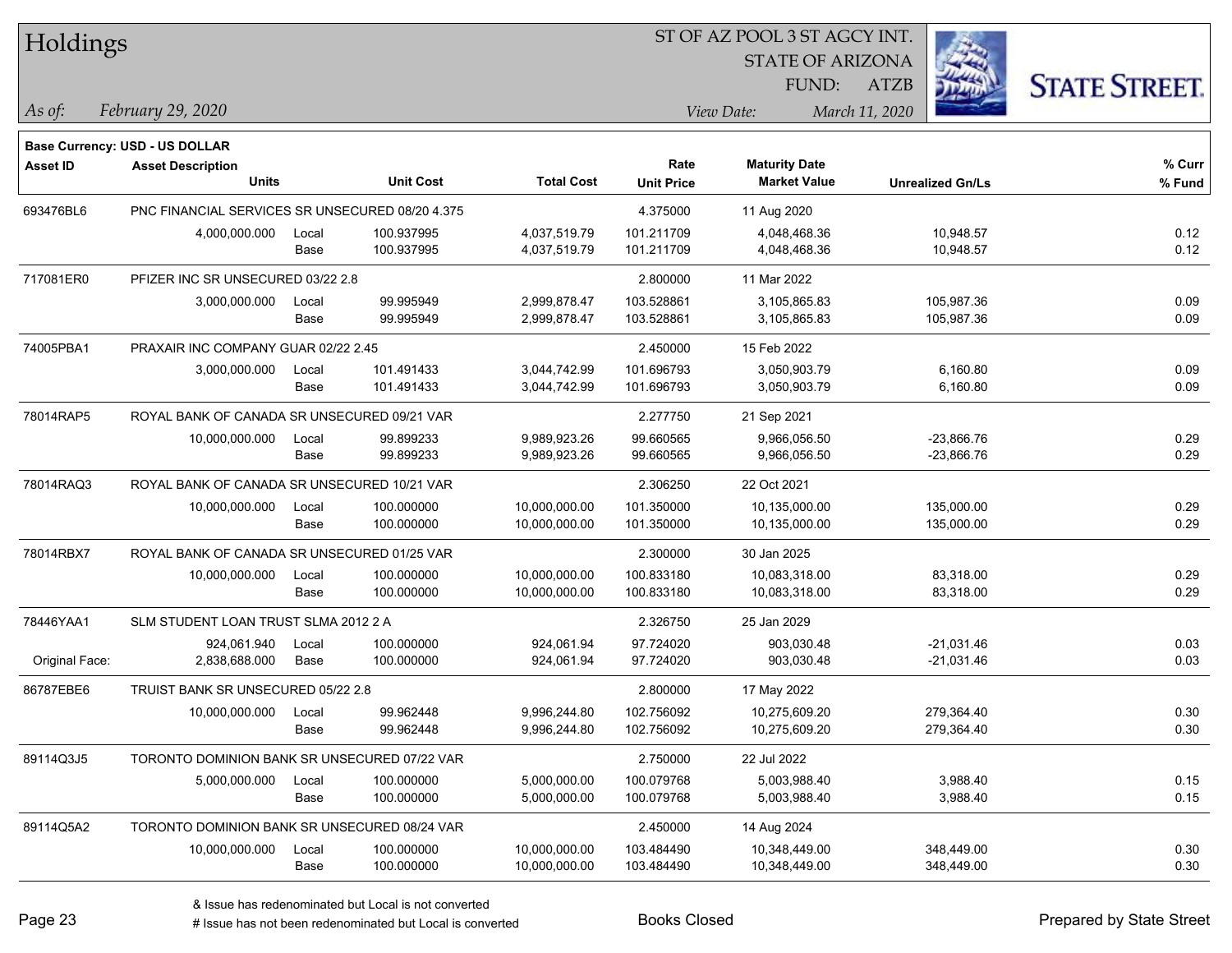| Holdings        |                                                  |       |                  |                   |                   | ST OF AZ POOL 3 ST AGCY INT. |                         |                      |
|-----------------|--------------------------------------------------|-------|------------------|-------------------|-------------------|------------------------------|-------------------------|----------------------|
|                 |                                                  |       |                  |                   |                   | <b>STATE OF ARIZONA</b>      |                         |                      |
|                 |                                                  |       |                  |                   |                   | FUND:                        | <b>ATZB</b>             | <b>STATE STREET.</b> |
| As of:          | February 29, 2020                                |       |                  |                   |                   | View Date:                   | March 11, 2020          |                      |
|                 | <b>Base Currency: USD - US DOLLAR</b>            |       |                  |                   |                   |                              |                         |                      |
| <b>Asset ID</b> | <b>Asset Description</b>                         |       |                  |                   | Rate              | <b>Maturity Date</b>         |                         | % Curr               |
|                 | <b>Units</b>                                     |       | <b>Unit Cost</b> | <b>Total Cost</b> | <b>Unit Price</b> | <b>Market Value</b>          | <b>Unrealized Gn/Ls</b> | % Fund               |
| 89114Q5V6       | TORONTO DOMINION BANK SR UNSECURED 08/24 VAR     |       |                  |                   | 2.300000          | 30 Aug 2024                  |                         |                      |
|                 | 10,000,000.000                                   | Local | 100.000000       | 10,000,000.00     | 100.084491        | 10,008,449.10                | 8,449.10                | 0.29                 |
|                 |                                                  | Base  | 100.000000       | 10,000,000.00     | 100.084491        | 10,008,449.10                | 8,449.10                | 0.29                 |
| 89114R3T1       | TORONTO DOMINION BANK SR UNSECURED 11/20 1.9     |       |                  |                   | 1.900000          | 30 Nov 2020                  |                         |                      |
|                 | 10,000,000.000                                   | Local | 100.000000       | 10,000,000.00     | 100.139678        | 10,013,967.80                | 13,967.80               | 0.29                 |
|                 |                                                  | Base  | 100.000000       | 10,000,000.00     | 100.139678        | 10,013,967.80                | 13,967.80               | 0.29                 |
| 89114RDF0       | TORONTO DOMINION BANK SR UNSECURED 02/25 VAR     |       |                  |                   | 1.750000          | 28 Feb 2025                  |                         |                      |
|                 | 1,429,000.000                                    | Local | 100.000000       | 1,429,000.00      | 100.049848        | 1,429,712.33                 | 712.33                  | 0.04                 |
|                 |                                                  | Base  | 100.000000       | 1,429,000.00      | 100.049848        | 1,429,712.33                 | 712.33                  | 0.04                 |
| 89233MAB9       | TOYOTA AUTO RECEIVABLES OWNER TAOT 2019 D A2     |       |                  |                   | 1.920000          | 15 Jul 2022                  |                         |                      |
|                 | 8,000,000.000                                    | Local | 99.993211        | 7,999,456.89      | 100.546442        | 8,043,715.36                 | 44,258.47               | 0.23                 |
| Original Face:  | 8,000,000.000                                    | Base  | 99.993211        | 7,999,456.89      | 100.546442        | 8,043,715.36                 | 44,258.47               | 0.23                 |
| 89236TEX9       | TOYOTA MOTOR CREDIT CORP SR UNSECURED 04/21 VAR  |       |                  |                   | 1.994130          | 26 Apr 2021                  |                         |                      |
|                 | 5,000,000.000                                    | Local | 99.895895        | 4,994,794.75      | 99.711458         | 4,985,572.90                 | $-9,221.85$             | 0.14                 |
|                 |                                                  | Base  | 99.895895        | 4,994,794.75      | 99.711458         | 4,985,572.90                 | $-9,221.85$             | 0.14                 |
| 89236TFX8       | TOYOTA MOTOR CREDIT CORP SR UNSECURED 04/22 2.65 |       |                  |                   | 2.650000          | 12 Apr 2022                  |                         |                      |
|                 | 13,000,000.000                                   | Local | 99.955624        | 12,994,231.13     | 103.147910        | 13,409,228.30                | 414,997.17              | 0.39                 |
|                 |                                                  | Base  | 99.955624        | 12,994,231.13     | 103.147910        | 13,409,228.30                | 414,997.17              | 0.39                 |
| 89236TGS8       | TOYOTA MOTOR CREDIT CORP SR UNSECURED 08/21 VAR  |       |                  |                   | 1.832250          | 13 Aug 2021                  |                         |                      |
|                 | 2,000,000.000                                    | Local | 100.000000       | 2,000,000.00      | 99.928600         | 1,998,572.00                 | $-1,428.00$             | 0.06                 |
|                 |                                                  | Base  | 100.000000       | 2,000,000.00      | 99.928600         | 1,998,572.00                 | $-1,428.00$             | 0.06                 |
| 89236TGT6       | TOYOTA MOTOR CREDIT CORP SR UNSECURED 02/25 1.8  |       |                  |                   | 1.800000          | 13 Feb 2025                  |                         |                      |
|                 | 10,000,000.000                                   | Local | 99.933623        | 9,993,362.34      | 101.284535        | 10,128,453.50                | 135,091.16              | 0.29                 |
|                 |                                                  | Base  | 99.933623        | 9,993,362.34      | 101.284535        | 10,128,453.50                | 135,091.16              | 0.29                 |
| 90327QD30       | USAA CAPITAL CORP SR UNSECURED 144A 06/21 2.625  |       |                  |                   | 2.625000          | 01 Jun 2021                  |                         |                      |
|                 | 13,810,000.000                                   | Local | 101.227551       | 13,979,524.79     | 101.811779        | 14,060,206.68                | 80,681.89               | 0.41                 |
|                 |                                                  | Base  | 101.227551       | 13,979,524.79     | 101.811779        | 14,060,206.68                | 80,681.89               | 0.41                 |
| 904764BF3       | UNILEVER CAPITAL CORP COMPANY GUAR 03/22 3       |       |                  |                   | 3.000000          | 07 Mar 2022                  |                         |                      |
|                 | 10,000,000.000                                   | Local | 102.693895       | 10,269,389.47     | 103.507654        | 10,350,765.40                | 81,375.93               | 0.30                 |
|                 |                                                  | Base  | 102.693895       | 10,269,389.47     | 103.507654        | 10,350,765.40                | 81,375.93               | 0.30                 |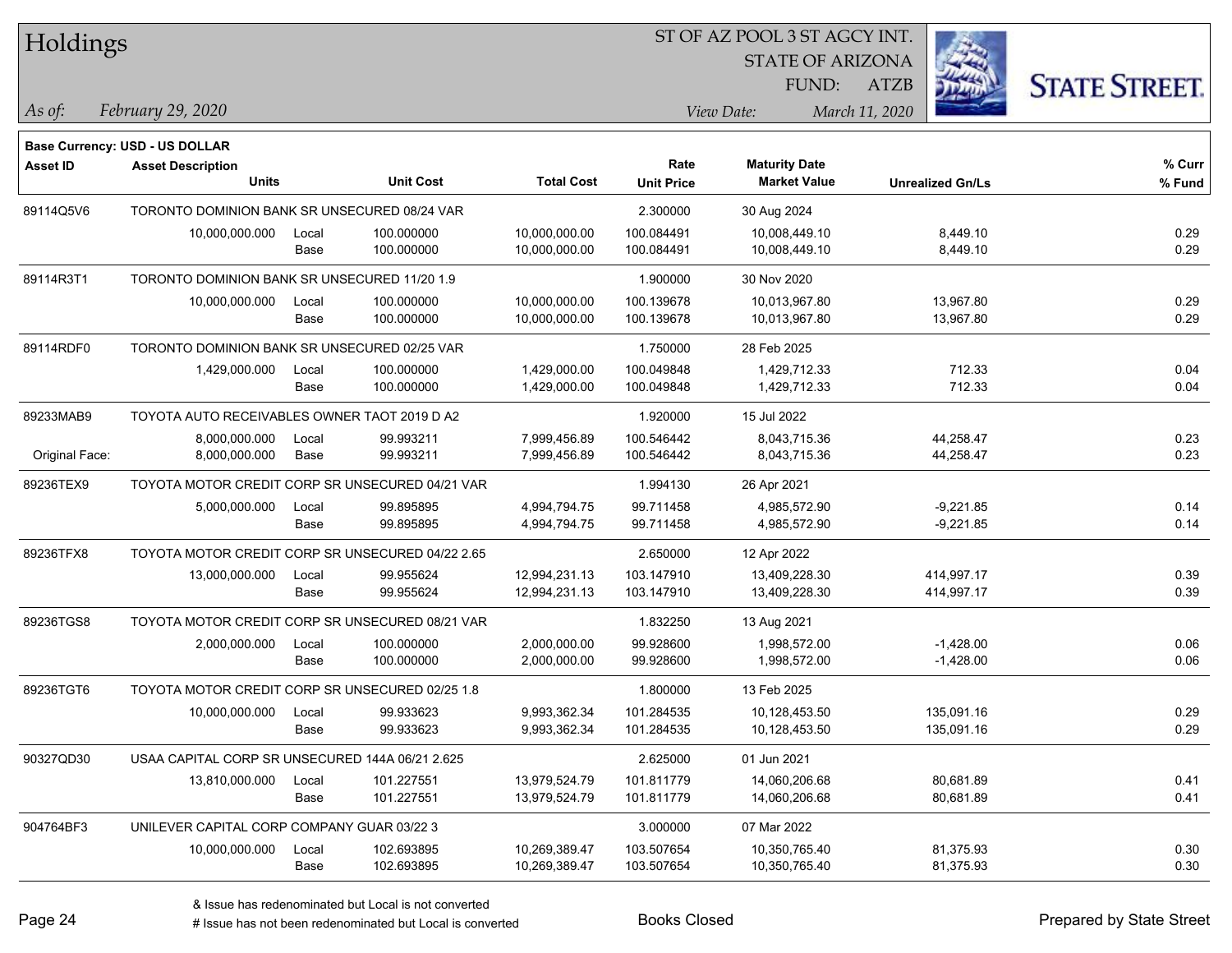| Holdings        |                                                |       |                  |                   |                   | ST OF AZ POOL 3 ST AGCY INT. |                         |                      |  |
|-----------------|------------------------------------------------|-------|------------------|-------------------|-------------------|------------------------------|-------------------------|----------------------|--|
|                 |                                                |       |                  |                   |                   | <b>STATE OF ARIZONA</b>      |                         |                      |  |
|                 |                                                |       |                  |                   |                   | FUND:                        | <b>ATZB</b>             | <b>STATE STREET.</b> |  |
| As of:          | February 29, 2020                              |       |                  |                   |                   | View Date:                   | March 11, 2020          |                      |  |
|                 | <b>Base Currency: USD - US DOLLAR</b>          |       |                  |                   |                   |                              |                         |                      |  |
| <b>Asset ID</b> | <b>Asset Description</b>                       |       |                  |                   | Rate              | <b>Maturity Date</b>         |                         | % Curr               |  |
|                 | <b>Units</b>                                   |       | <b>Unit Cost</b> | <b>Total Cost</b> | <b>Unit Price</b> | <b>Market Value</b>          | <b>Unrealized Gn/Ls</b> | % Fund               |  |
| 91159HHX1       | US BANCORP SR UNSECURED 07/24 2.4              |       |                  |                   | 2.400000          | 30 Jul 2024                  |                         |                      |  |
|                 | 2,000,000.000                                  | Local | 99.913580        | 1,998,271.60      | 104.171317        | 2,083,426.34                 | 85,154.74               | 0.06                 |  |
|                 |                                                | Base  | 99.913580        | 1,998,271.60      | 104.171317        | 2,083,426.34                 | 85, 154.74              | 0.06                 |  |
| 9128284Y3       | US TREASURY N/B 08/20 2.625                    |       |                  |                   | 2.625000          | 31 Aug 2020                  |                         |                      |  |
|                 | 20,000,000.000                                 | Local | 99.923910        | 19,984,782.04     | 100.632722        | 20,126,544.40                | 141,762.36              | 0.59                 |  |
|                 |                                                | Base  | 99.923910        | 19,984,782.04     | 100.632722        | 20,126,544.40                | 141,762.36              | 0.59                 |  |
| 9128285B2       | US TREASURY N/B 09/20 2.75                     |       |                  |                   | 2.750000          | 30 Sep 2020                  |                         |                      |  |
|                 | 40,000,000.000                                 | Local | 99.960633        | 39,984,253.02     | 100.875000        | 40,350,000.00                | 365,746.98              | 1.17                 |  |
|                 |                                                | Base  | 99.960633        | 39,984,253.02     | 100.875000        | 40,350,000.00                | 365,746.98              | 1.17                 |  |
| 912828P87       | US TREASURY N/B 02/21 1.125                    |       |                  |                   | 1.125000          | 28 Feb 2021                  |                         |                      |  |
|                 | 5,000,000.000                                  | Local | 99.818368        | 4,990,918.39      | 100.027344        | 5,001,367.20                 | 10,448.81               | 0.15                 |  |
|                 |                                                | Base  | 99.818368        | 4,990,918.39      | 100.027344        | 5,001,367.20                 | 10,448.81               | 0.15                 |  |
| 912828XV7       | US TREASURY N/B 06/19 1.25                     |       |                  |                   | 1.250000          | 30 Jun 2019                  |                         |                      |  |
|                 | 0.000                                          | Local | 0.000000         | $-0.03$           | 0.000000          | 0.00                         | 0.03                    | 0.00                 |  |
|                 |                                                | Base  | 0.000000         | $-0.03$           | 0.000000          | 0.00                         | 0.03                    | 0.00                 |  |
| 91324PDG4       | UNITEDHEALTH GROUP INC SR UNSECURED 06/21 VAR  |       |                  |                   | 2.153630          | 15 Jun 2021                  |                         |                      |  |
|                 | 3,000,000.000                                  | Local | 100.000000       | 3,000,000.00      | 100.119268        | 3,003,578.04                 | 3,578.04                | 0.09                 |  |
|                 |                                                | Base  | 100.000000       | 3,000,000.00      | 100.119268        | 3,003,578.04                 | 3,578.04                | 0.09                 |  |
| 91324PDH2       | UNITEDHEALTH GROUP INC SR UNSECURED 06/21 3.15 |       |                  |                   | 3.150000          | 15 Jun 2021                  |                         |                      |  |
|                 | 3,000,000.000                                  | Local | 99.976709        | 2,999,301.26      | 102.237732        | 3,067,131.96                 | 67,830.70               | 0.09                 |  |
|                 |                                                | Base  | 99.976709        | 2,999,301.26      | 102.237732        | 3,067,131.96                 | 67,830.70               | 0.09                 |  |
| 92347YAA2       | VERIZON OWNER TRUST VZOT 2019 A A1A            |       |                  |                   | 2.930000          | 20 Sep 2023                  |                         |                      |  |
|                 | 8,000,000.000                                  | Local | 99.984286        | 7,998,742.86      | 102.362490        | 8,188,999.20                 | 190,256.34              | 0.24                 |  |
| Original Face:  | 8,000,000.000                                  | Base  | 99.984286        | 7,998,742.86      | 102.362490        | 8,188,999.20                 | 190,256.34              | 0.24                 |  |
| 92348NAA5       | VERIZON OWNER TRUST VZOT 2017 1A A 144A        |       |                  |                   | 2.060000          | 20 Sep 2021                  |                         |                      |  |
|                 | 1,179,036.210                                  | Local | 99.464107        | 1,172,717.84      | 100.058070        | 1,179,720.88                 | 7,003.04                | 0.03                 |  |
| Original Face:  | 10,000,000.000                                 | Base  | 99.464107        | 1,172,717.84      | 100.058070        | 1,179,720.88                 | 7,003.04                | 0.03                 |  |
| 92348TAA2       | VERIZON OWNER TRUST VZOT 2020 A A1A            |       |                  |                   | 1.850000          | 22 Jul 2024                  |                         |                      |  |
|                 | 5,500,000.000                                  | Local | 99.988519        | 5,499,368.55      | 101.434810        | 5,578,914.55                 | 79,546.00               | 0.16                 |  |
| Original Face:  | 5,500,000.000                                  | Base  | 99.988519        | 5,499,368.55      | 101.434810        | 5,578,914.55                 | 79,546.00               | 0.16                 |  |

 $\overline{\phantom{a}}$ 

 $\overline{\phantom{0}}$ 

 $\overline{\phantom{a}}$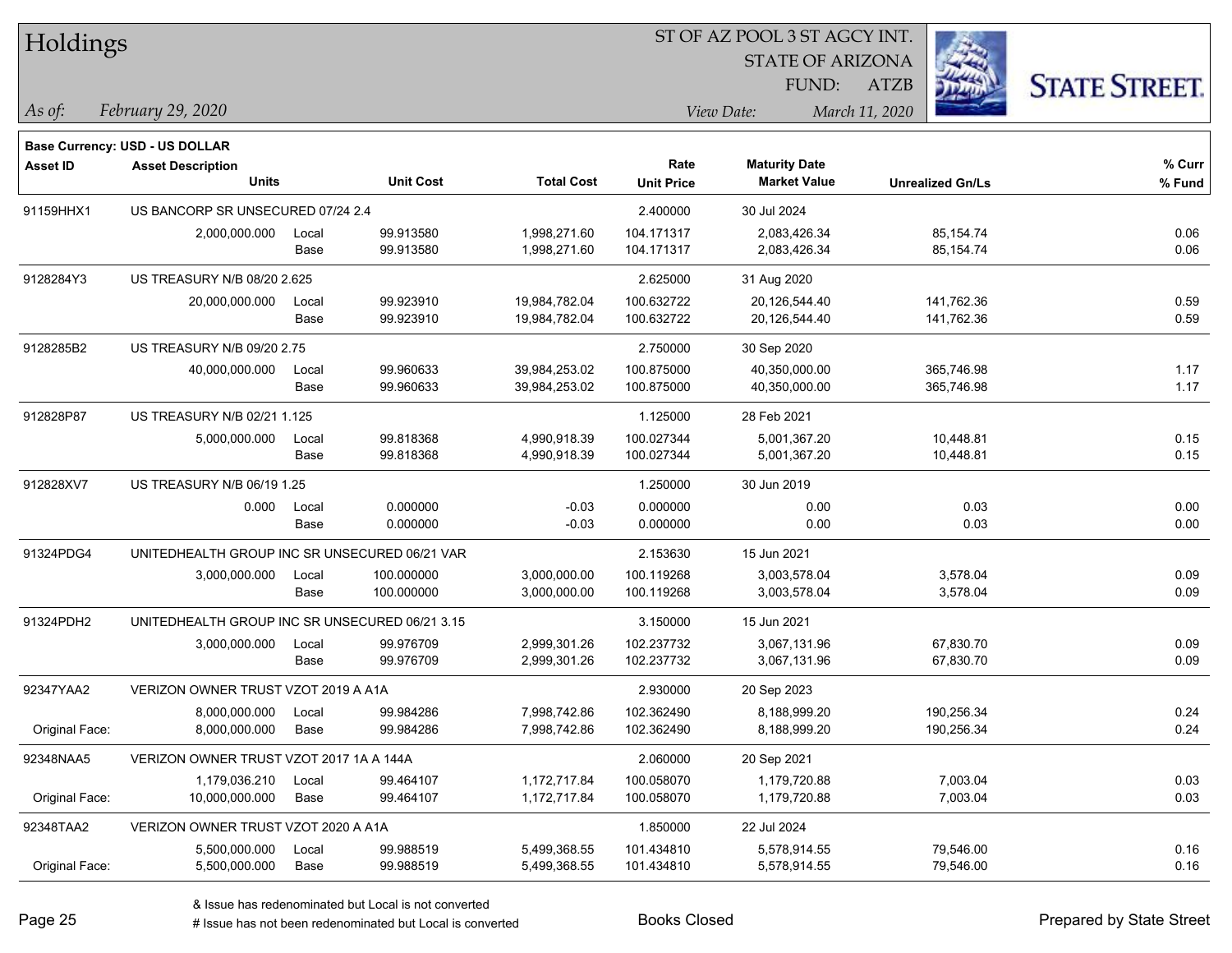| Holdings |  |  |
|----------|--|--|
|          |  |  |

STATE OF ARIZONA

ATZB



*February 29, 2020 As of: View Date: March 11, 2020*

**Base Currency: USD - US DOLLAR**

| <b>Asset ID</b> | <b>Asset Description</b><br><b>Units</b>      |               | <b>Unit Cost</b>         | <b>Total Cost</b>              | Rate<br><b>Unit Price</b> | <b>Maturity Date</b><br><b>Market Value</b> | <b>Unrealized Gn/Ls</b>  | % Curr<br>% Fund |
|-----------------|-----------------------------------------------|---------------|--------------------------|--------------------------------|---------------------------|---------------------------------------------|--------------------------|------------------|
| 92348XAA3       | VERIZON OWNER TRUST VZOT 2018 A A1A           |               |                          |                                | 3.230000                  | 20 Apr 2023                                 |                          |                  |
| Original Face:  | 5,000,000.000<br>5,000,000.000                | Local<br>Base | 99.998919<br>99.998919   | 4,999,945.97<br>4,999,945.97   | 102.192870<br>102.192870  | 5,109,643.50<br>5,109,643.50                | 109,697.53<br>109,697.53 | 0.15<br>0.15     |
| 931142EF6       | WALMART INC SR UNSECURED 06/20 VAR            |               |                          |                                | 1.967750                  | 23 Jun 2020                                 |                          |                  |
|                 | 10,000,000.000                                | Local<br>Base | 100.000000<br>100.000000 | 10,000,000.00<br>10,000,000.00 | 100.018237<br>100.018237  | 10,001,823.70<br>10,001,823.70              | 1,823.70<br>1,823.70     | 0.29<br>0.29     |
| 931142EG4       | WALMART INC SR UNSECURED 06/20 2.85           |               |                          |                                | 2.850000                  | 23 Jun 2020                                 |                          |                  |
|                 | 5,000,000.000                                 | Local<br>Base | 99.995139<br>99.995139   | 4,999,756.94<br>4,999,756.94   | 100.495466<br>100.495466  | 5,024,773.30<br>5,024,773.30                | 25,016.36<br>25,016.36   | 0.15<br>0.15     |
| 931142EL3       | WALMART INC SR UNSECURED 07/24 2.85           |               |                          |                                | 2.850000                  | 08 Jul 2024                                 |                          |                  |
|                 | 3,000,000.000                                 | Local<br>Base | 99.898066<br>99.898066   | 2,996,941.98<br>2,996,941.98   | 106.192889<br>106.192889  | 3,185,786.67<br>3,185,786.67                | 188,844.69<br>188,844.69 | 0.09<br>0.09     |
| 949746SP7       | WELLS FARGO + COMPANY SR UNSECURED 02/22 VAR  |               |                          |                                | 2.660880                  | 11 Feb 2022                                 |                          |                  |
|                 | 4,000,000.000                                 | Local<br>Base | 100.000000<br>100.000000 | 4,000,000.00<br>4,000,000.00   | 100.694698<br>100.694698  | 4,027,787.92<br>4,027,787.92                | 27,787.92<br>27,787.92   | 0.12<br>0.12     |
| 94988J5S2       | WELLS FARGO BANK NA SR UNSECURED 03/20 VAR    |               |                          |                                | 2.060000                  | 25 Mar 2020                                 |                          |                  |
|                 | 10,000,000.000                                | Local<br>Base | 100.000000<br>100.000000 | 10,000,000.00<br>10,000,000.00 | 100.015246<br>100.015246  | 10,001,524.60<br>10,001,524.60              | 1,524.60<br>1,524.60     | 0.29<br>0.29     |
| 94988J5T0       | WELLS FARGO BANK NA SR UNSECURED 10/21 3.625  |               |                          |                                | 3.625000                  | 22 Oct 2021                                 |                          |                  |
|                 | 5,000,000.000                                 | Local<br>Base | 99.973628<br>99.973628   | 4,998,681.42<br>4,998,681.42   | 103.292597<br>103.292597  | 5.164.629.85<br>5,164,629.85                | 165.948.43<br>165,948.43 | 0.15<br>0.15     |
| 95000U2C6       | WELLS FARGO + COMPANY SR UNSECURED 01/24 3.75 |               |                          |                                | 3.750000                  | 24 Jan 2024                                 |                          |                  |
|                 | 5,000,000.000                                 | Local<br>Base | 99.858848<br>99.858848   | 4,992,942.38<br>4,992,942.38   | 107.307124<br>107.307124  | 5,365,356.20<br>5,365,356.20                | 372,413.82<br>372,413.82 | 0.16<br>0.16     |
| 95001D3V0       | WELLS FARGO + COMPANY SR UNSECURED 08/22 VAR  |               |                          |                                | 3.000000                  | 27 Aug 2022                                 |                          |                  |
|                 | 5,000,000.000                                 | Local<br>Base | 100.000000<br>100.000000 | 5,000,000.00<br>5,000,000.00   | 100.236000<br>100.236000  | 5,011,800.00<br>5,011,800.00                | 11,800.00<br>11,800.00   | 0.15<br>0.15     |
| 95001D4Q0       | WELLS FARGO + COMPANY SR UNSECURED 02/23 VAR  |               |                          |                                | 2.300000                  | 28 Feb 2023                                 |                          |                  |
|                 | 10,000,000.000                                | Local<br>Base | 100.000000<br>100.000000 | 10,000,000.00<br>10,000,000.00 | 100.167301<br>100.167301  | 10,016,730.10<br>10,016,730.10              | 16,730.10<br>16,730.10   | 0.29<br>0.29     |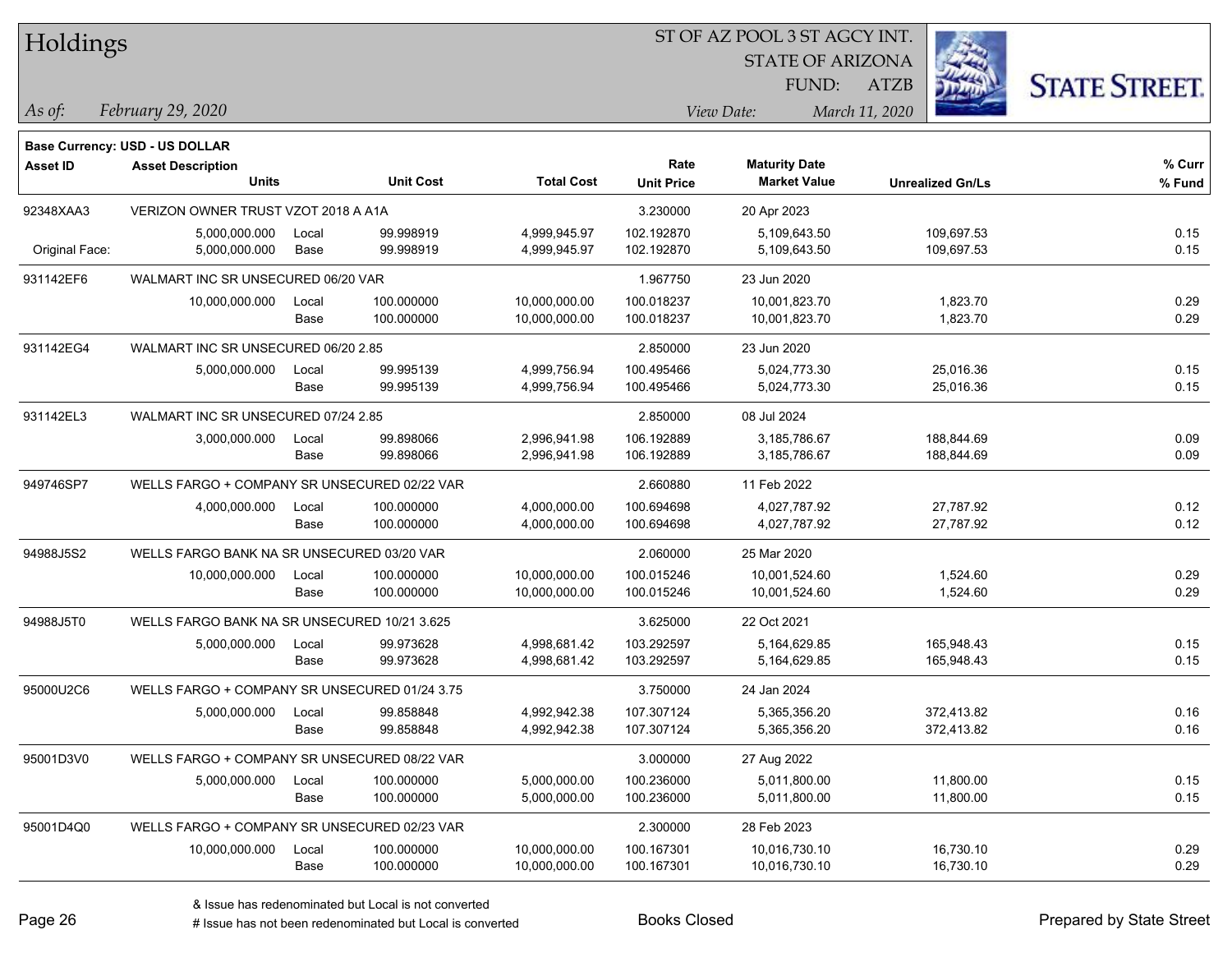| Holdings                       |                          |       |                  |                   | ST OF AZ POOL 3 ST AGCY INT. |                         |                |                         |                      |
|--------------------------------|--------------------------|-------|------------------|-------------------|------------------------------|-------------------------|----------------|-------------------------|----------------------|
|                                |                          |       |                  |                   |                              | <b>STATE OF ARIZONA</b> |                |                         |                      |
|                                |                          |       |                  |                   |                              | FUND:                   | ATZB           |                         | <b>STATE STREET.</b> |
| $\vert$ As of:                 | February 29, 2020        |       |                  |                   |                              | View Date:              | March 11, 2020 |                         |                      |
| Base Currency: USD - US DOLLAR |                          |       |                  |                   |                              |                         |                |                         |                      |
| Asset ID                       | <b>Asset Description</b> |       |                  |                   | Rate                         | <b>Maturity Date</b>    |                |                         | % Curr               |
|                                | <b>Units</b>             |       | <b>Unit Cost</b> | <b>Total Cost</b> | <b>Unit Price</b>            | <b>Market Value</b>     |                | <b>Unrealized Gn/Ls</b> | % Fund               |
| <b>US DOLLAR Total</b>         |                          |       |                  |                   |                              |                         |                |                         |                      |
|                                | 1,222,781,631.500        | Local |                  | 224,865,325.20    |                              | 1,236,737,941.46        |                | 11,872,616.26           | 35.95                |
| Original Face:                 | 544,773,741.000          | Base  |                  | 1,224,865,325.20  |                              | 1,236,737,941.46        |                | 11,872,616.26           | 35.95                |
| <b>FIXED INCOME Total</b>      |                          |       |                  |                   |                              |                         |                |                         |                      |
|                                | 1,222,781,631.500        | Base  |                  | 1,224,865,325.20  |                              | 1,236,737,941.46        |                | 11,872,616.26           | 35.95                |
| Original Face:                 | 544,773,741.000          |       |                  |                   |                              |                         |                |                         |                      |

Page 27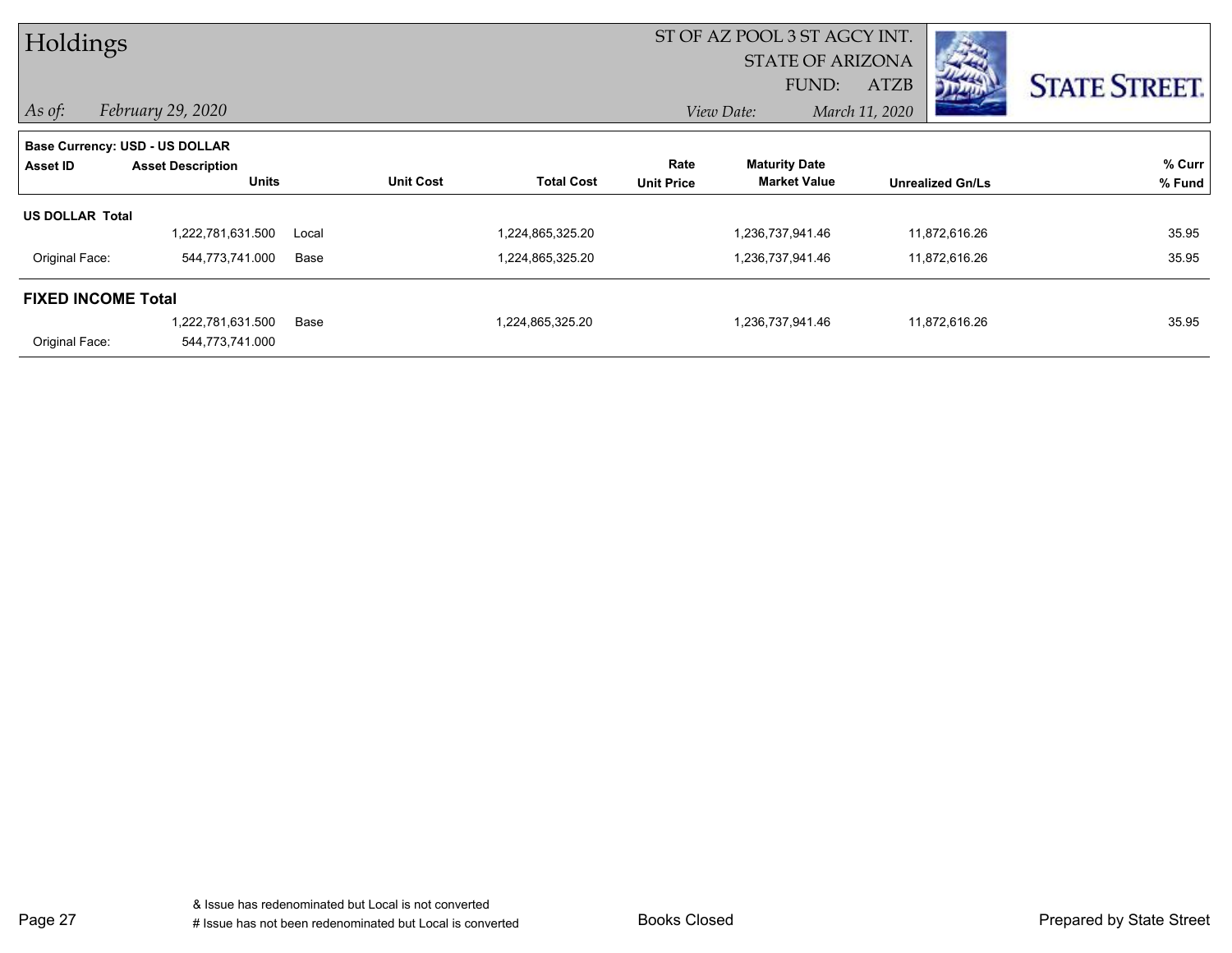| Holdings                            |                                                                                   |      |                  |                   | ST OF AZ POOL 3 ST AGCY INT.<br><b>STATE OF ARIZONA</b> |                                             |                               |                         |                      |
|-------------------------------------|-----------------------------------------------------------------------------------|------|------------------|-------------------|---------------------------------------------------------|---------------------------------------------|-------------------------------|-------------------------|----------------------|
| $\vert$ As of:                      | February 29, 2020                                                                 |      |                  |                   |                                                         | FUND:<br>View Date:                         | <b>ATZB</b><br>March 11, 2020 |                         | <b>STATE STREET.</b> |
| Asset ID                            | <b>Base Currency: USD - US DOLLAR</b><br><b>Asset Description</b><br><b>Units</b> |      | <b>Unit Cost</b> | <b>Total Cost</b> | Rate<br><b>Unit Price</b>                               | <b>Maturity Date</b><br><b>Market Value</b> |                               | <b>Unrealized Gn/Ls</b> | % Curr<br>% Fund     |
| <b>FUND Total</b><br>Original Face: | 3,427,741,312.950<br>544,773,741.000                                              | Base |                  | 3,427,591,934.51  |                                                         | 3,440,108,657.36                            |                               | 12,516,722.85           | 100.00               |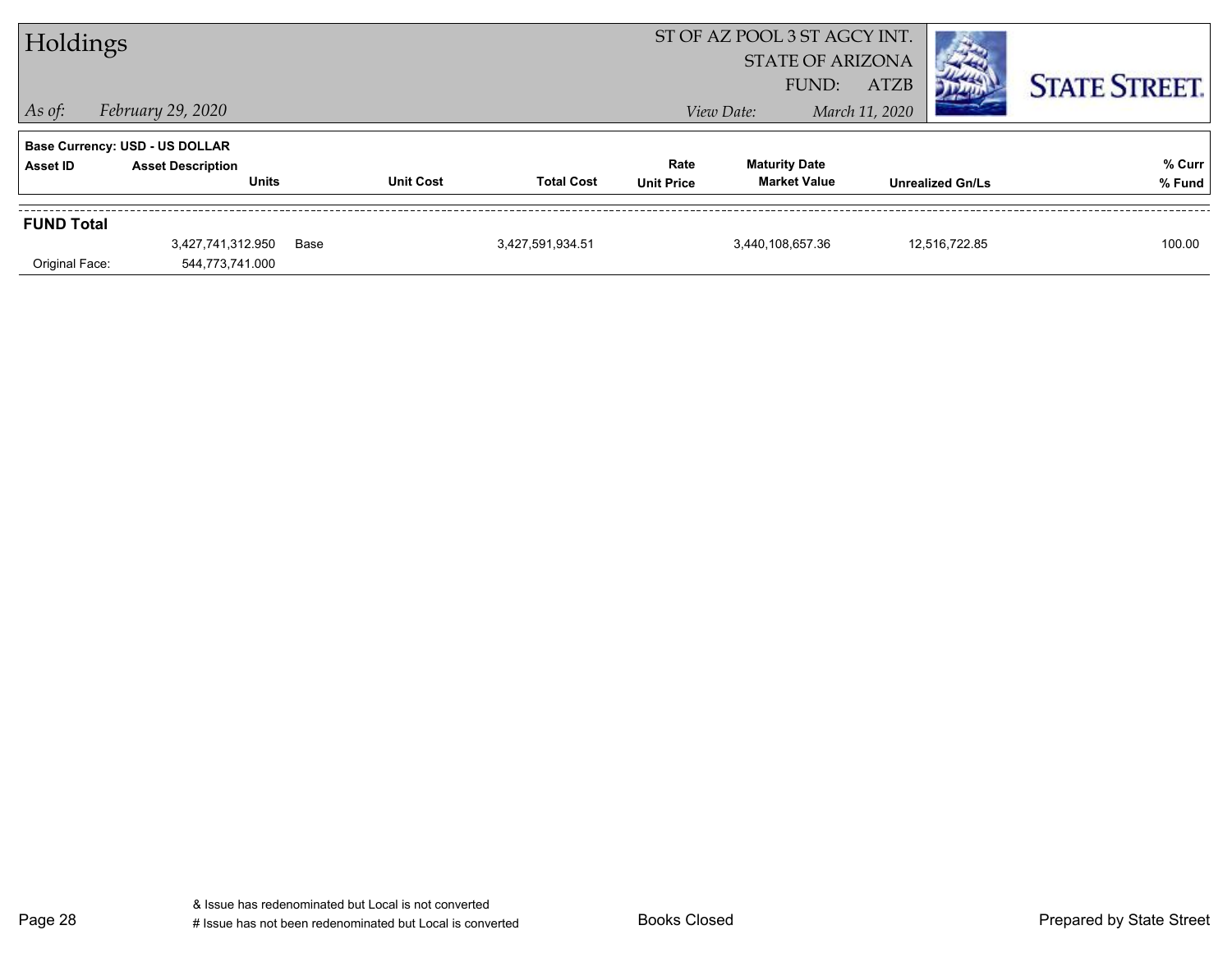# Holdings

### Currency Summary

*As of: February 29, 2020*

## ST OF AZ POOL 3 ST AGCY INT.

STATE OF ARIZONA

FUND: ATZB



*View Date:March 11, 2020*

| Dase Currency.COD - OO DOLLAR |                   |       |                   |                     | % Currency |                         |                          |                           |
|-------------------------------|-------------------|-------|-------------------|---------------------|------------|-------------------------|--------------------------|---------------------------|
|                               | <b>Units</b>      |       | <b>Total Cost</b> | <b>Market Value</b> | % Fund     | <b>Unreal Sec Gn/Ls</b> | <b>Unreal Curr Gn/Ls</b> | <b>Total Unreal Gn/Ls</b> |
| <b>US DOLLAR</b>              |                   |       |                   |                     |            |                         | Exchange Rate:           | 1.000000                  |
| <b>CASH</b>                   |                   |       |                   |                     |            |                         |                          |                           |
|                               | 28,125.000        | Local | 28,125.00         | 28,125.00           | 0.00       | 0.00                    |                          | 0.00                      |
|                               |                   | Base  | 28,125.00         | 28,125.00           | 0.00       | 0.00                    | 0.00                     | 0.00                      |
| <b>CASH EQUIVALENT</b>        |                   |       |                   |                     |            |                         |                          |                           |
|                               | 2,204,931,556.450 | Local | 2,202,698,484.31  | 2,203,342,590.90    | 64.05      | 644,106.59              |                          | 644,106.59                |
|                               |                   | Base  | 2,202,698,484.31  | 2,203,342,590.90    | 64.05      | 644,106.59              | 0.00                     | 644,106.59                |
| <b>FIXED INCOME</b>           |                   |       |                   |                     |            |                         |                          |                           |
|                               | 1,222,781,631.500 | Local | 1,224,865,325.20  | 1,236,737,941.46    | 35.95      | 11,872,616.26           |                          | 11,872,616.26             |
| Original Face:                | 544,773,741.000   | Base  | 1,224,865,325.20  | 1,236,737,941.46    | 35.95      | 11,872,616.26           | 0.00                     | 11,872,616.26             |
| <b>US DOLLAR Total</b>        |                   |       |                   |                     |            |                         |                          |                           |
|                               | 3,427,741,312.950 | Local | 3,427,591,934.51  | 3,440,108,657.36    | 100.00     | 12,516,722.85           |                          | 12,516,722.85             |
| Original Face:                | 544,773,741.000   | Base  | 3,427,591,934.51  | 3,440,108,657.36    | 100.00     | 12,516,722.85           | 0.00                     | 12,516,722.85             |
| <b>FUND Total</b>             |                   |       |                   |                     |            |                         |                          |                           |
|                               | 3,427,741,312.950 | Base  | 3,427,591,934.51  | 3,440,108,657.36    | 100.00     | 12,516,722.85           | 0.00                     | 12,516,722.85             |
| Original Face:                | 544,773,741.000   |       |                   |                     |            |                         |                          |                           |
|                               |                   |       |                   |                     |            |                         |                          |                           |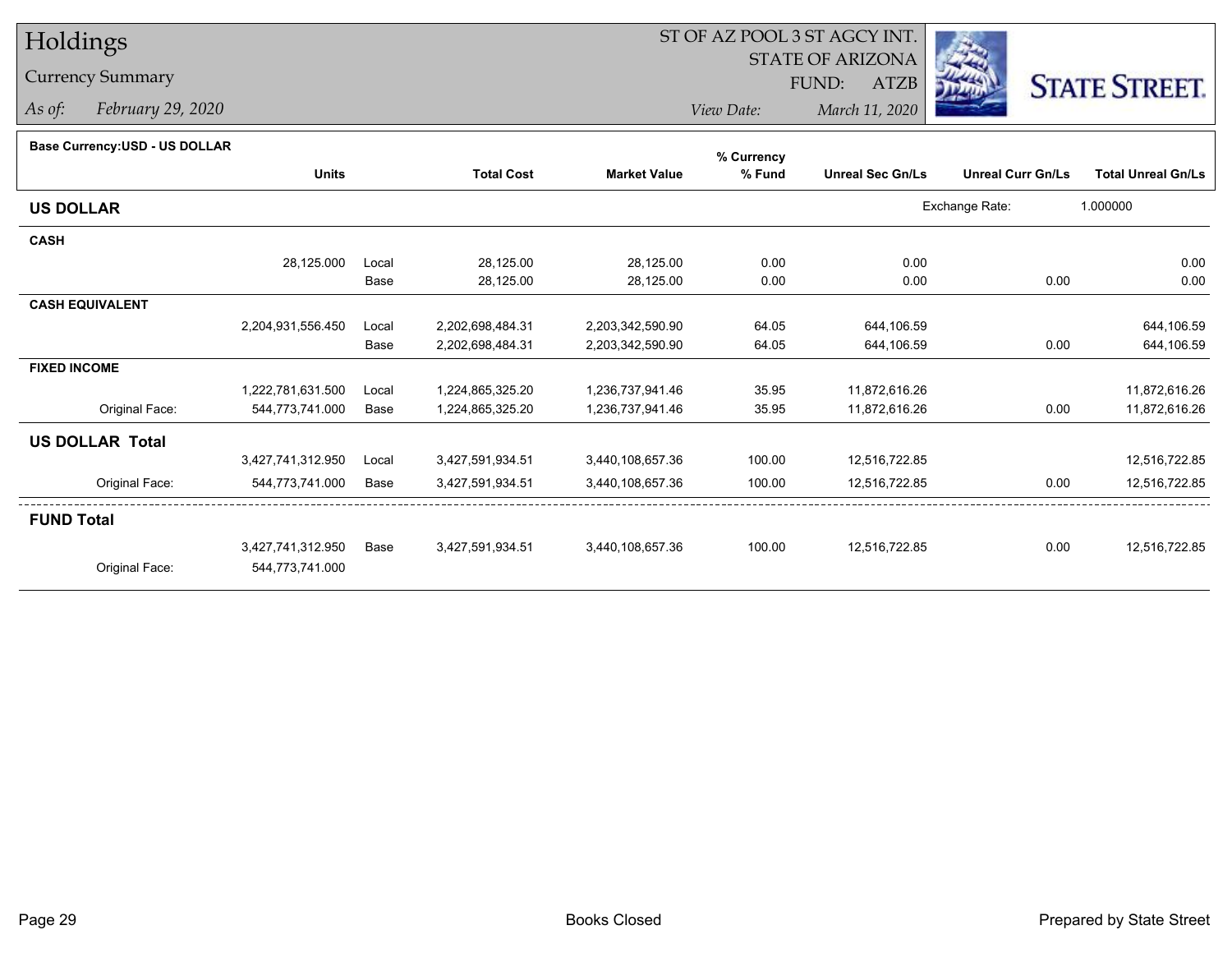| Holdings          |                                       |                   |                     |            | ST OF AZ POOL 3 ST AGCY INT.                    |                          |                           |  |
|-------------------|---------------------------------------|-------------------|---------------------|------------|-------------------------------------------------|--------------------------|---------------------------|--|
|                   | <b>Asset Summary</b>                  |                   |                     |            | <b>STATE OF ARIZONA</b><br>FUND:<br><b>ATZB</b> |                          | <b>STATE STREET.</b>      |  |
| As of:            | February 29, 2020                     |                   |                     | View Date: | March 11, 2020                                  |                          |                           |  |
|                   | <b>Base Currency: USD - US DOLLAR</b> |                   |                     |            |                                                 |                          |                           |  |
|                   | <b>Units</b>                          | <b>Total Cost</b> | <b>Market Value</b> | % Fund     | <b>Unreal Sec Gn/Ls</b>                         | <b>Unreal Curr Gn/Ls</b> | <b>Total Unreal Gn/Ls</b> |  |
| <b>CASH</b>       |                                       |                   |                     |            |                                                 |                          |                           |  |
| US DOLLAR         |                                       |                   |                     |            |                                                 |                          |                           |  |
|                   | 28,125.000                            | 28,125.00         | 28,125.00           | 0.00       | 0.00                                            | 0.00                     | 0.00                      |  |
| <b>CASH Total</b> | 28,125.000                            | 28,125.00         | 28,125.00           | 0.00       | 0.00                                            | 0.00                     | 0.00                      |  |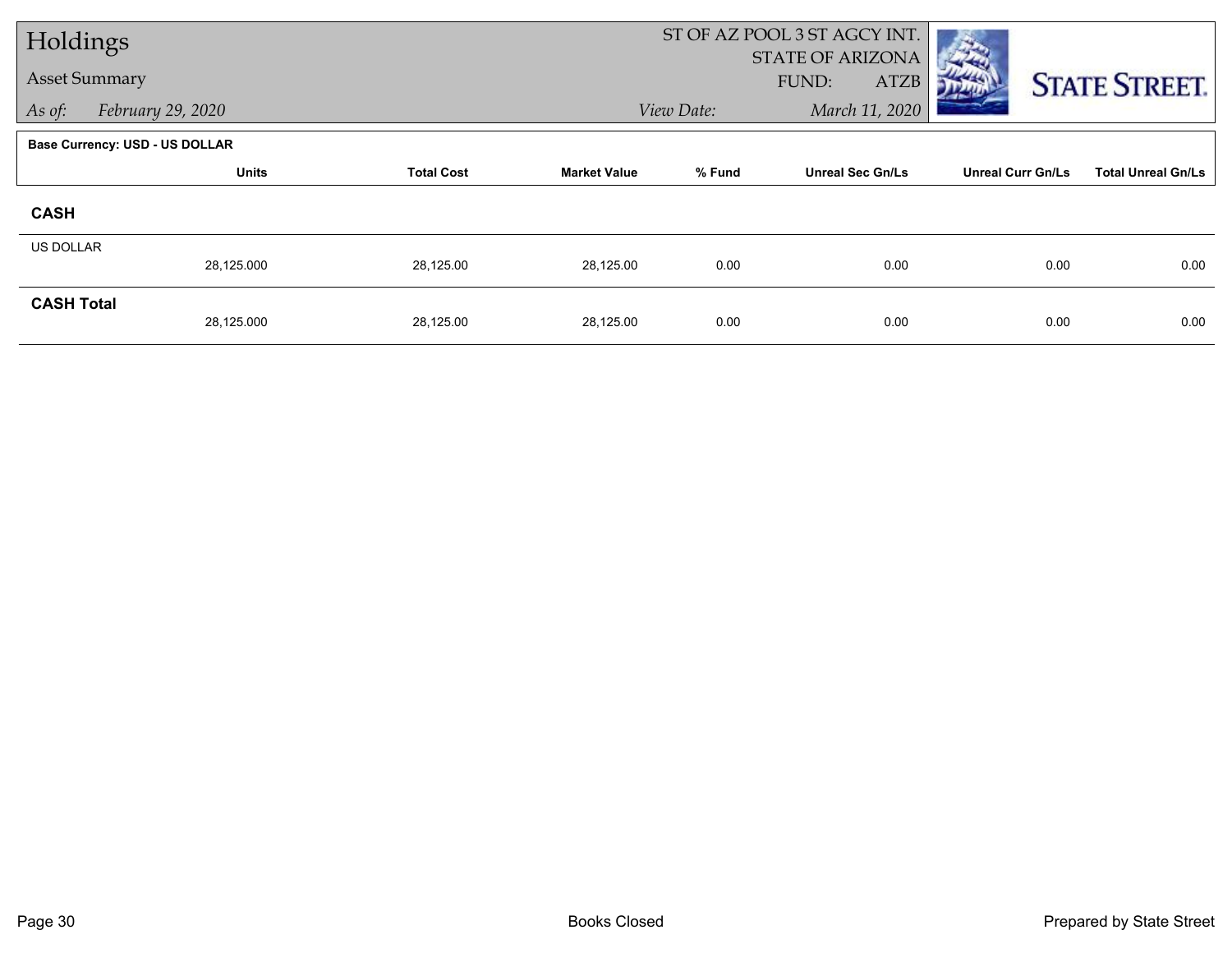| Holdings  |                                |                   |                     | ST OF AZ POOL 3 ST AGCY INT. |                             |                          |                           |
|-----------|--------------------------------|-------------------|---------------------|------------------------------|-----------------------------|--------------------------|---------------------------|
|           |                                |                   |                     |                              | <b>STATE OF ARIZONA</b>     |                          |                           |
|           | <b>Asset Summary</b>           |                   |                     |                              | <b>FUND:</b><br><b>ATZB</b> |                          | <b>STATE STREET.</b>      |
| As of:    | February 29, 2020              |                   |                     | View Date:                   | March 11, 2020              |                          |                           |
|           | Base Currency: USD - US DOLLAR |                   |                     |                              |                             |                          |                           |
|           | <b>Units</b>                   | <b>Total Cost</b> | <b>Market Value</b> | % Fund                       | <b>Unreal Sec Gn/Ls</b>     | <b>Unreal Curr Gn/Ls</b> | <b>Total Unreal Gn/Ls</b> |
|           | <b>CASH EQUIVALENT</b>         |                   |                     |                              |                             |                          |                           |
| US DOLLAR |                                |                   |                     |                              |                             |                          |                           |
|           | 2,204,931,556.450              | 2,202,698,484.31  | 2,203,342,590.90    | 64.05                        | 644,106.59                  | 0.00                     | 644,106.59                |
|           | <b>CASH EQUIVALENT Total</b>   |                   |                     |                              |                             |                          |                           |
|           | 2,204,931,556.450              | 2,202,698,484.31  | 2,203,342,590.90    | 64.05                        | 644,106.59                  | 0.00                     | 644,106.59                |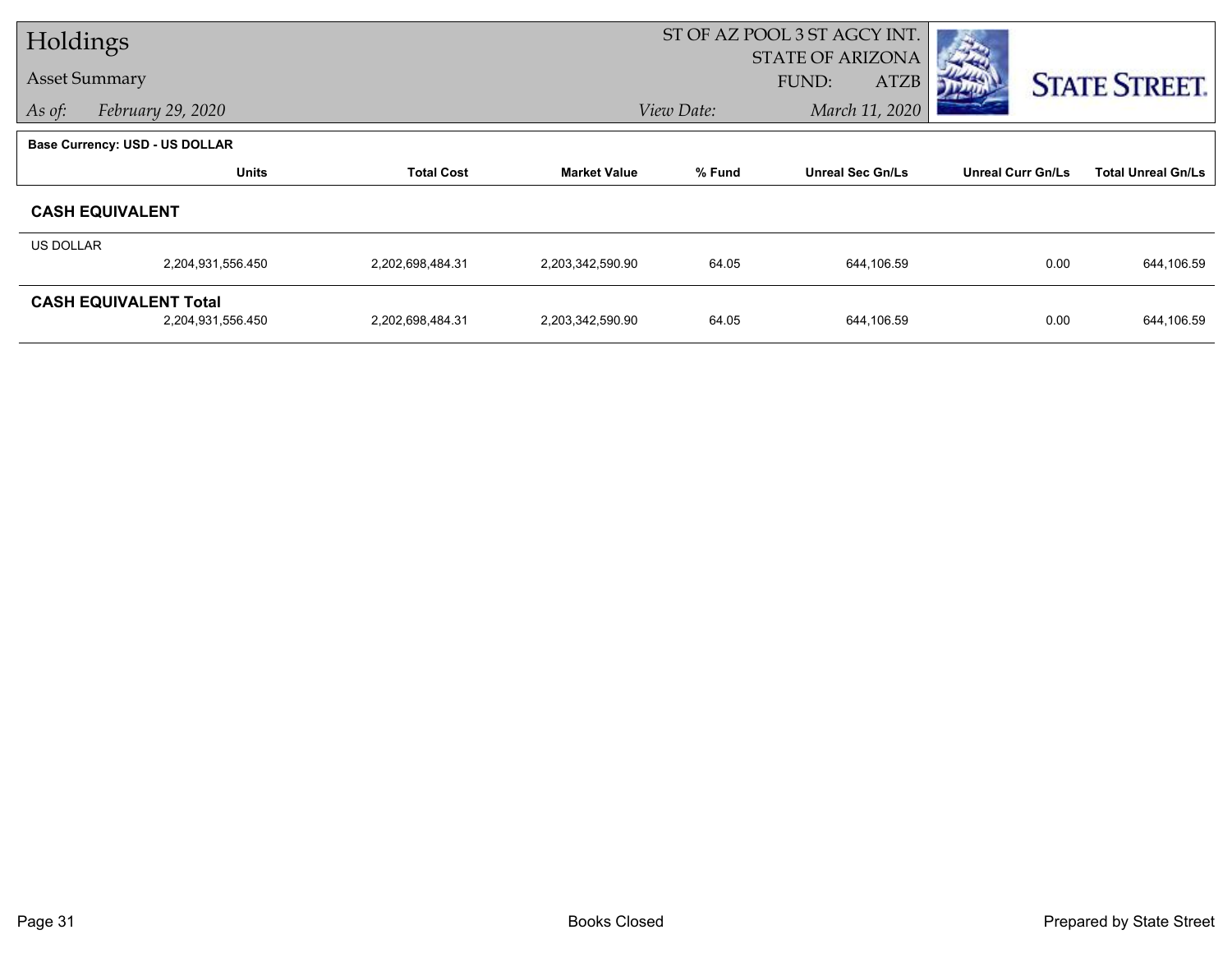| Holdings  |                                       |                   |                     | ST OF AZ POOL 3 ST AGCY INT. |                                          |                          |                           |
|-----------|---------------------------------------|-------------------|---------------------|------------------------------|------------------------------------------|--------------------------|---------------------------|
|           | <b>Asset Summary</b>                  |                   |                     |                              | <b>STATE OF ARIZONA</b><br>FUND:<br>ATZB |                          | <b>STATE STREET.</b>      |
| As of:    | February 29, 2020                     |                   |                     | View Date:                   | March 11, 2020                           |                          |                           |
|           | <b>Base Currency: USD - US DOLLAR</b> |                   |                     |                              |                                          |                          |                           |
|           | <b>Units</b>                          | <b>Total Cost</b> | <b>Market Value</b> | % Fund                       | <b>Unreal Sec Gn/Ls</b>                  | <b>Unreal Curr Gn/Ls</b> | <b>Total Unreal Gn/Ls</b> |
|           | <b>FIXED INCOME</b>                   |                   |                     |                              |                                          |                          |                           |
| US DOLLAR |                                       |                   |                     |                              |                                          |                          |                           |
|           | 1,222,781,631.500                     | 1,224,865,325.20  | 1,236,737,941.46    | 35.95                        | 11,872,616.26                            | 0.00                     | 11,872,616.26             |
|           | <b>FIXED INCOME Total</b>             |                   |                     |                              |                                          |                          |                           |
|           | 1,222,781,631.500                     | 1,224,865,325.20  | 1,236,737,941.46    | 35.95                        | 11,872,616.26                            | 0.00                     | 11,872,616.26             |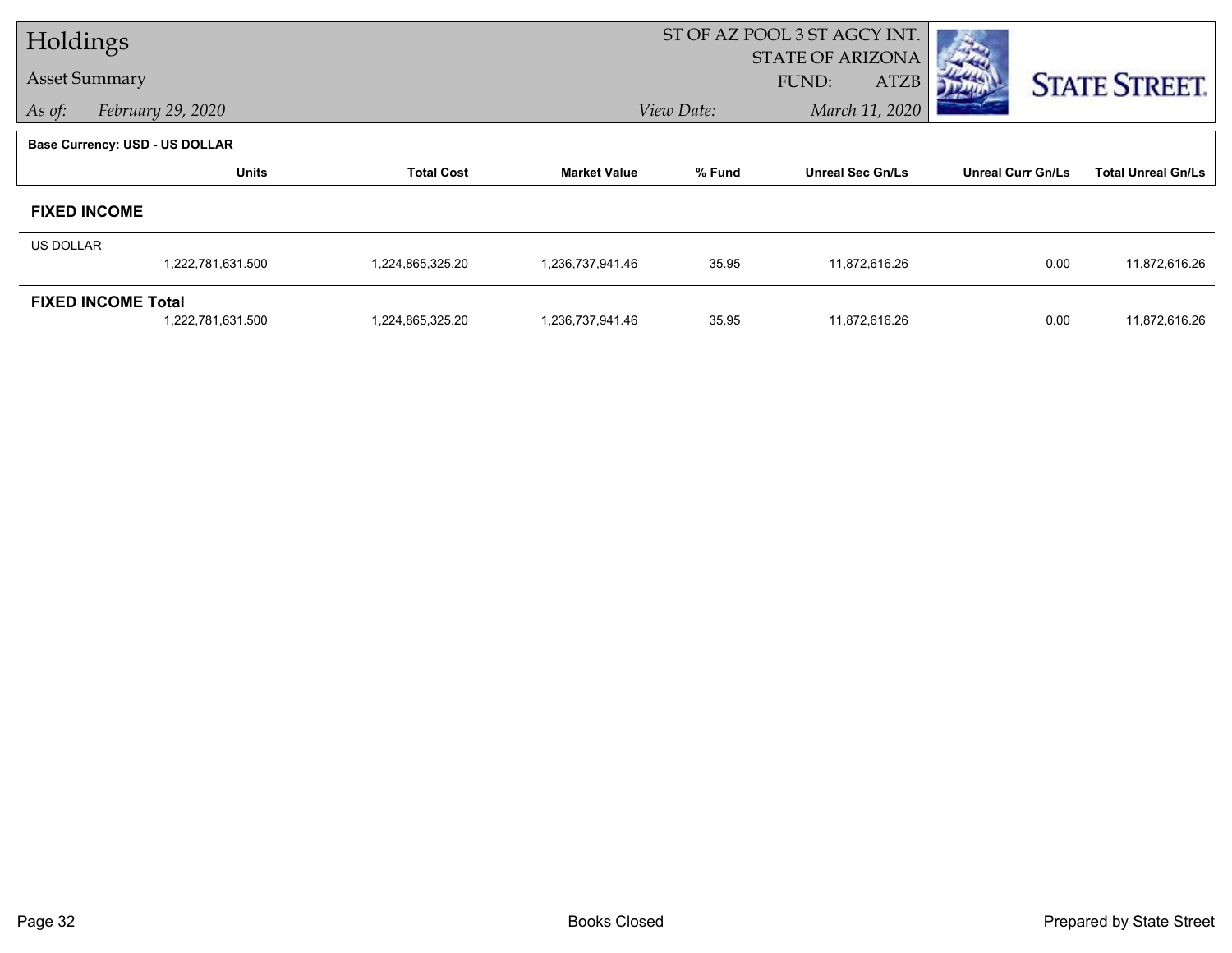| Holdings          |                                       |                   |                     |            | ST OF AZ POOL 3 ST AGCY INT.                    |                          |                           |
|-------------------|---------------------------------------|-------------------|---------------------|------------|-------------------------------------------------|--------------------------|---------------------------|
|                   | <b>Asset Summary</b>                  |                   |                     |            | <b>STATE OF ARIZONA</b><br><b>ATZB</b><br>FUND: |                          | <b>STATE STREET.</b>      |
| As of:            | February 29, 2020                     |                   |                     | View Date: | March 11, 2020                                  |                          |                           |
|                   | <b>Base Currency: USD - US DOLLAR</b> |                   |                     |            |                                                 |                          |                           |
|                   | <b>Units</b>                          | <b>Total Cost</b> | <b>Market Value</b> | % Fund     | <b>Unreal Sec Gn/Ls</b>                         | <b>Unreal Curr Gn/Ls</b> | <b>Total Unreal Gn/Ls</b> |
| <b>FUND Total</b> |                                       |                   |                     |            |                                                 |                          |                           |
|                   | 3,427,741,312.950                     | 3,427,591,934.51  | 3,440,108,657.36    | 100.00     | 12.516.722.85                                   | 0.00                     | 12.516.722.85             |